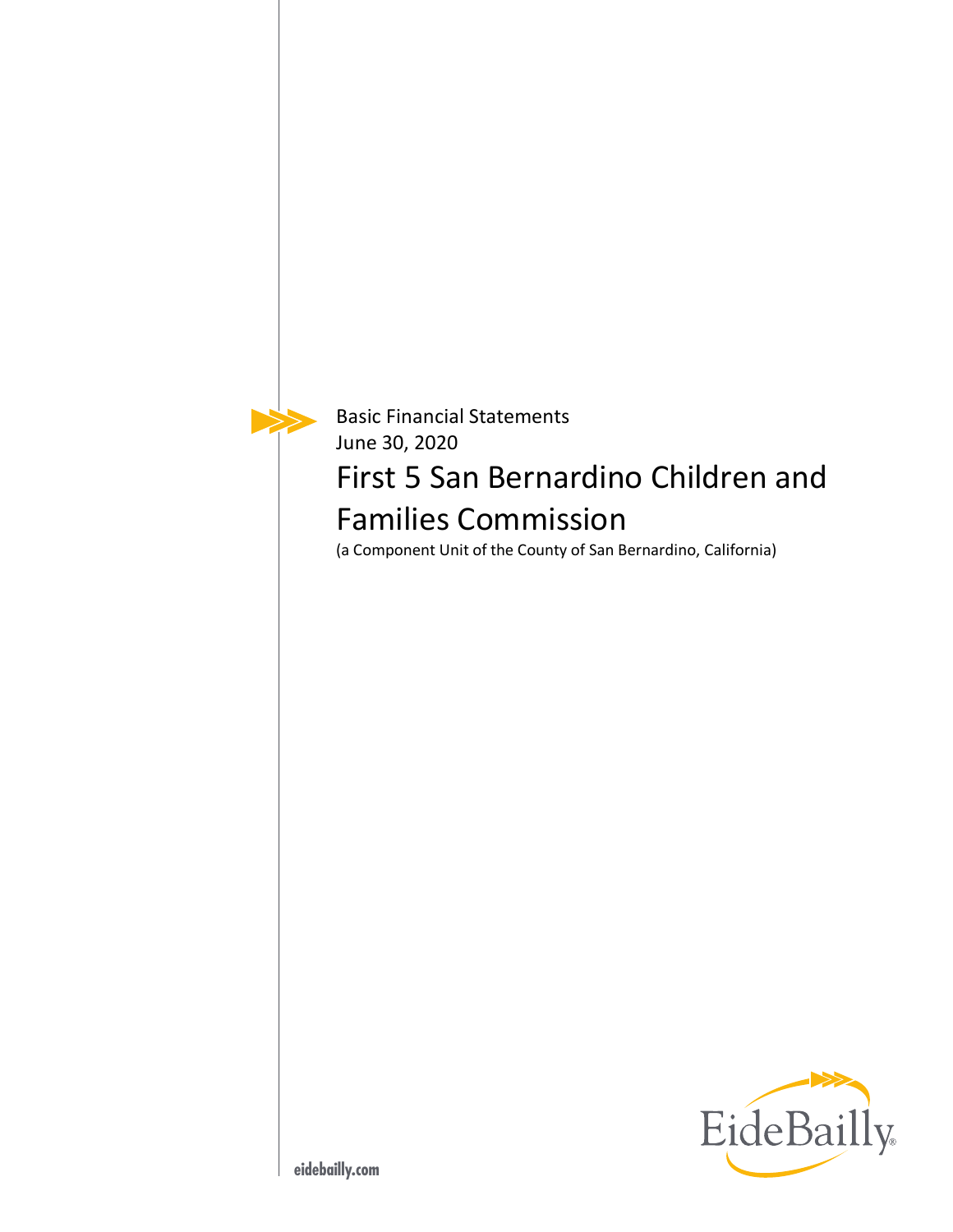| <b>Government Wide Financial Statements</b>                                                                                                                                                                                                                                         |  |
|-------------------------------------------------------------------------------------------------------------------------------------------------------------------------------------------------------------------------------------------------------------------------------------|--|
|                                                                                                                                                                                                                                                                                     |  |
| <b>Government Fund Financial Statements</b>                                                                                                                                                                                                                                         |  |
| Reconciliation of the Governmental Funds Balance Sheet to the Statement of Net Position 13<br>Statement of Revenues, Expenditures, and Changes in Fund Balance - Governmental Funds 14<br>Reconciliation of the Statement of Revenues, Expenditures, and Changes in Fund Balance of |  |
| <b>Required Supplementary Information</b>                                                                                                                                                                                                                                           |  |
| Schedule of the Commission's Proportionate Share of the County's Net Pension Liability33                                                                                                                                                                                            |  |
| Supplementary Information                                                                                                                                                                                                                                                           |  |
|                                                                                                                                                                                                                                                                                     |  |
| Independent Auditor's Report on Internal Control over Financial Reporting and on Compliance and Other<br>Matters Based on an Audit of Financial Statements Performed in Accordance with Government Auditing                                                                         |  |
|                                                                                                                                                                                                                                                                                     |  |
|                                                                                                                                                                                                                                                                                     |  |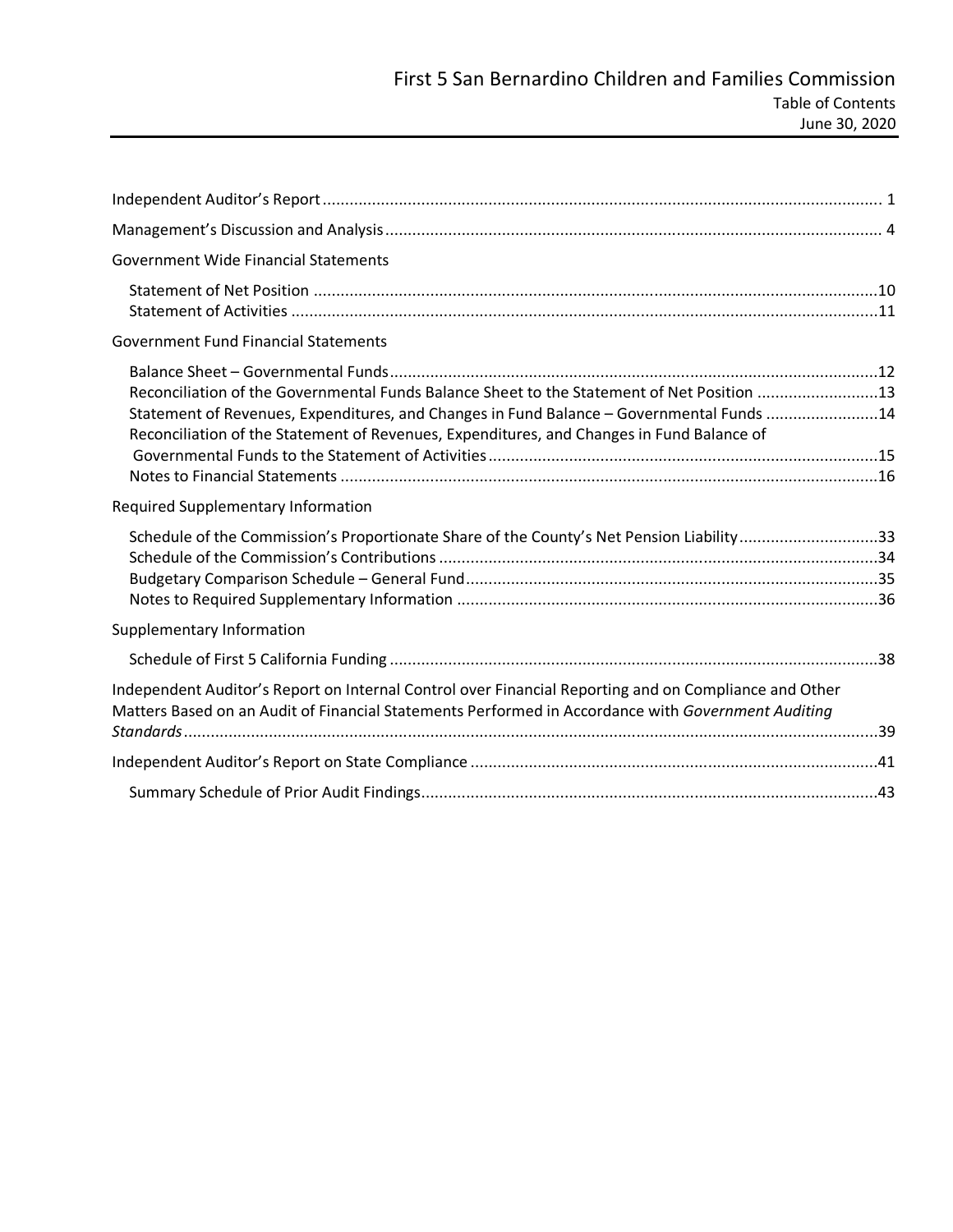

**CPAs & BUSINESS ADVISORS** 

#### **Independent Auditor's Report**

To the Board of Commissioners First 5 San Bernardino Children and Families Commission San Bernardino, California

#### **Report on the Financial Statements**

We have audited the accompanying financial statements of the governmental activities and the general fund of the First 5 San Bernardino Children and Families Commission (Commission), a component unit of the County of San Bernardino, California, as of and for the year ended June 30, 2020, and the related notes to the financial statements, which collectively comprise the Commission's basic financial statements as listed in the table of contents.

#### **Management's Responsibility for the Financial Statements**

Management is responsible for the preparation and fair presentation of these financial statements in accordance with accounting principles generally accepted in the United States of America; this includes the design, implementation, and maintenance of internal control relevant to the preparation and fair presentation of financial statements that are free from material misstatement, whether due to fraud or error.

#### **Auditor's Responsibility**

Our responsibility is to express opinions on these financial statements based on our audit. We conducted our audit in accordance with auditing standards generally accepted in the United States of America and the standards applicable to financial audits contained in *Government Auditing Standards*, issued by the Comptroller General of the United States. Those standards require that we plan and perform the audit to obtain reasonable assurance about whether the financial statements are free from material misstatement.

An audit involves performing procedures to obtain audit evidence about the amounts and disclosures in the financial statements. The procedures selected depend on the auditor's judgment, including the assessment of the risks of material misstatement of the financial statements, whether due to fraud or error. In making those risk assessments, the auditor considers internal control relevant to the entity's preparation and fair presentation of the financial statements in order to design audit procedures that are appropriate in the circumstances, but not for the purpose of expressing an opinion on the effectiveness of the entity's internal control. Accordingly, we express no such opinion. An audit also includes evaluating the appropriateness of accounting policies used and the reasonableness of significant accounting estimates made by management, as well as evaluating the overall presentation of the financial statements.

We believe that the audit evidence we have obtained is sufficient and appropriate to provide a basis for our audit opinions.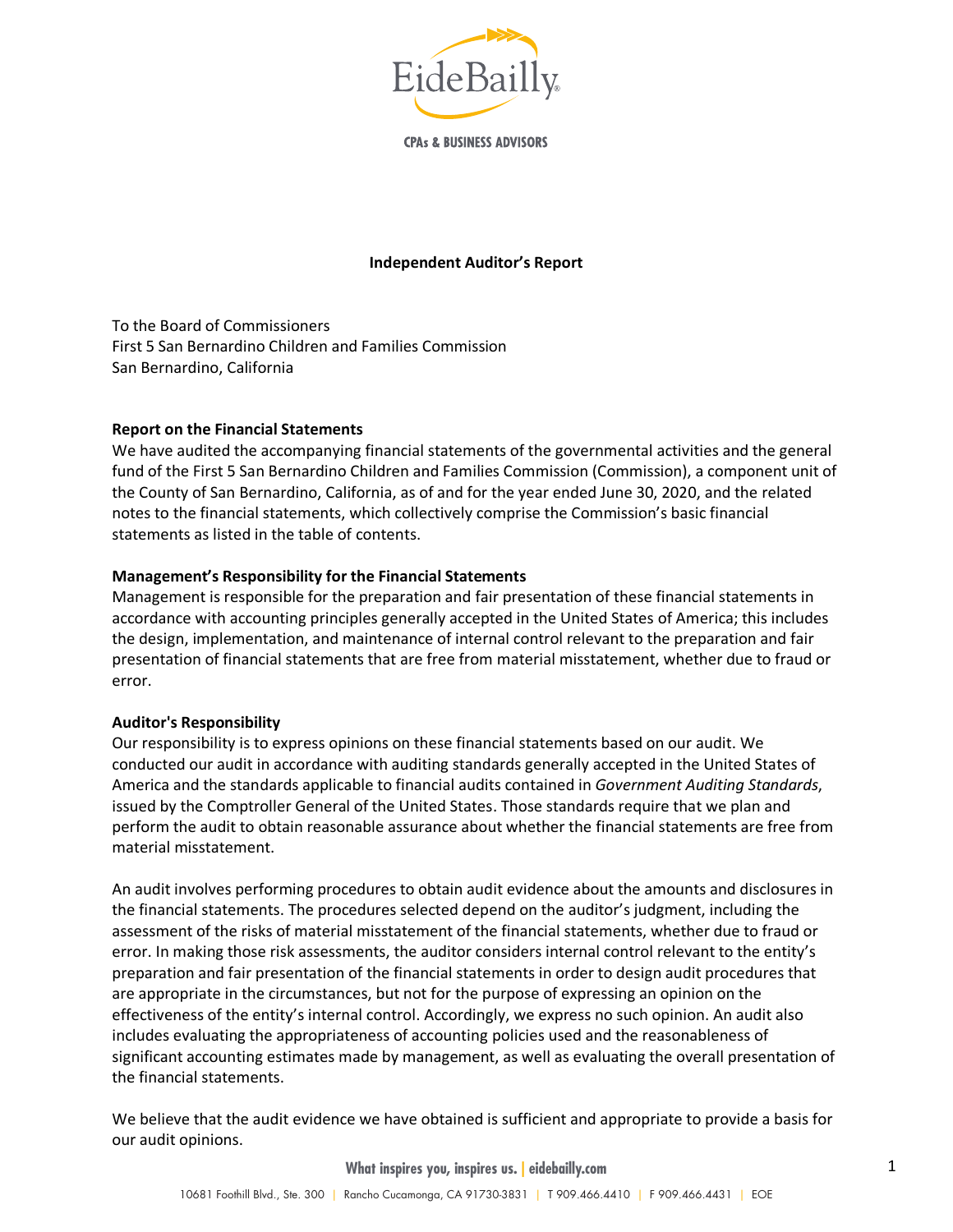# **Opinions**

In our opinion, the financial statements referred to above present fairly, in all material respects, the respective financial position of the governmental activities and the general fund of the Commission, as of and for the year ended June 30, 2020, and the respective changes in financial position thereof for the year then ended in accordance with accounting principles generally accepted in the United States of America.

# **Other Matters**

#### *Required Supplementary Information*

Accounting principles generally accepted in the United States of America require that the management's discussion and analysis, budgetary comparison information, schedule of the Commission's proportionate share of the net pension liability, schedule of the Commission's contributions, and notes to required supplementary information, as listed in the table of contents, be presented to supplement the basic financial statements. Such information, although not a part of the basic financial statements, is required by the Governmental Accounting Standards Board, who considers it to be an essential part of financial reporting for placing the basic financial statements in an appropriate operational, economic, or historical context. We have applied certain limited procedures to the required supplementary information in accordance with auditing standards generally accepted in the United States of America, which consisted of inquiries of management about the methods of preparing the information and comparing the information for consistency with management's responses to our inquiries, the basic financial statements, and other knowledge we obtained during our audit of the basic financial statements. We do not express an opinion or provide any assurance on the information because the limited procedures do not provide us with sufficient evidence to express an opinion or provide any assurance.

# *Other Information*

Our audit was conducted for the purpose of forming opinions on the financial statements that collectively comprise the Commission's basic financial statements. The Schedule of First 5 California Funding is presented for purposes of additional analysis and is not a required part of the basic financial statements.

The Schedule of First 5 California Funding is the responsibility of management and was derived from and relates directly to the underlying accounting and other records used to prepare the basic financial statements. Such information has been subjected to the auditing procedures applied in the audit of the basic financial statements and certain additional procedures, including comparing and reconciling such information directly to the underlying accounting and other records used to prepare the basic financial statements or to the basic financial statements themselves, and other additional procedures in accordance with auditing standards generally accepted in the United States of America. In our opinion, the Schedule of First 5 California Funding is fairly stated in all material respects in relation to the basic financial statements as a whole.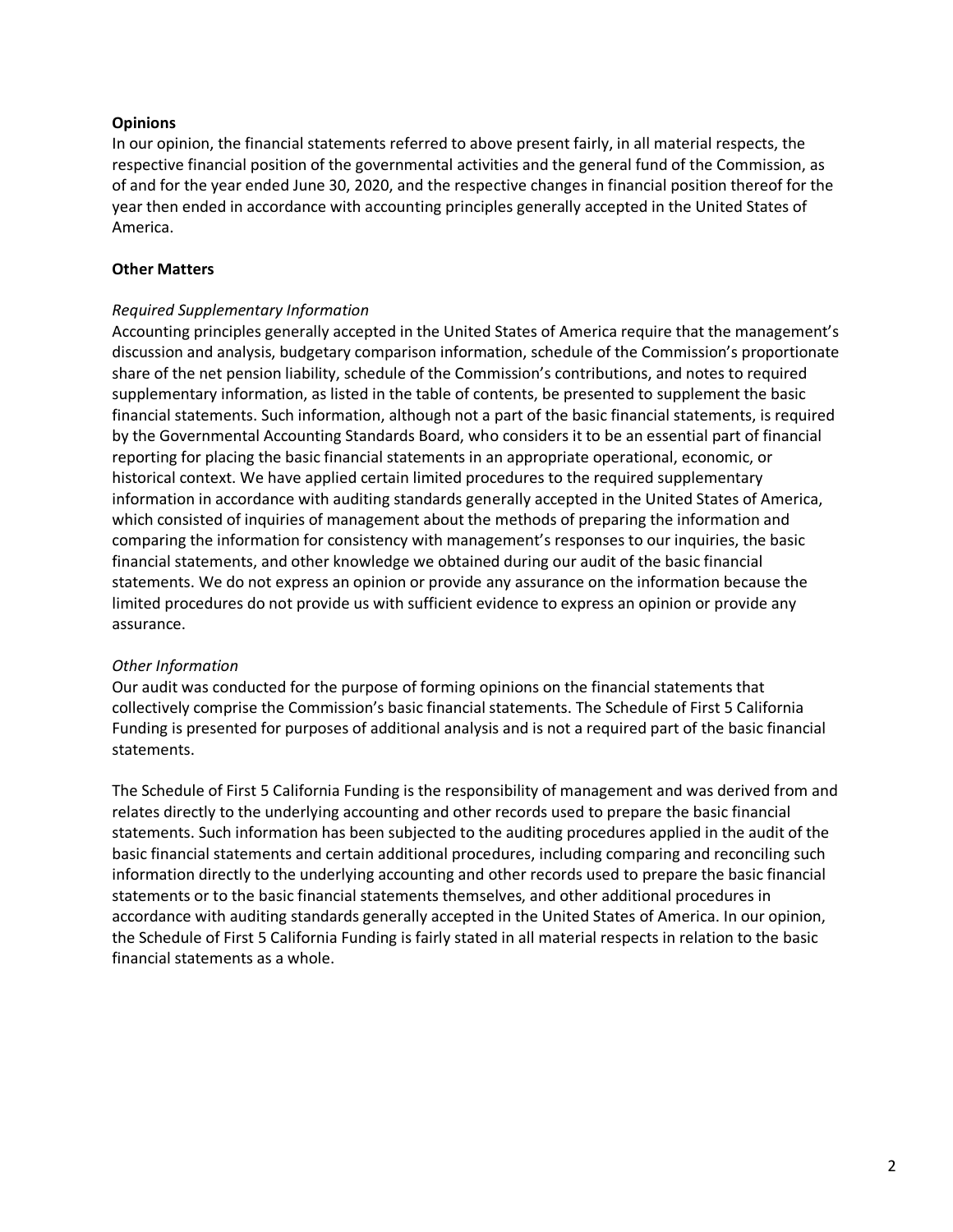#### **Other Reporting Required by** *Government Auditing Standards*

In accordance with *Government Auditing Standards*, we have also issued our report dated October 23, 2020 on our consideration of the Commission's internal control over financial reporting and on our tests of its compliance with certain provisions of laws, regulations, contracts, and grant agreements and other matters. The purpose of that report is solely to describe the scope of our testing of internal control over financial reporting and compliance and the results of that testing, and not to provide an opinion on the effectiveness of the Commission's internal control over financial reporting or on compliance. That report is an integral part of an audit performed in accordance with *Government Auditing Standards* in considering the Commission's internal control over financial reporting and compliance.

*Cade Sailly* LLP<br>Rancho Cucamonga, California

October 23, 2020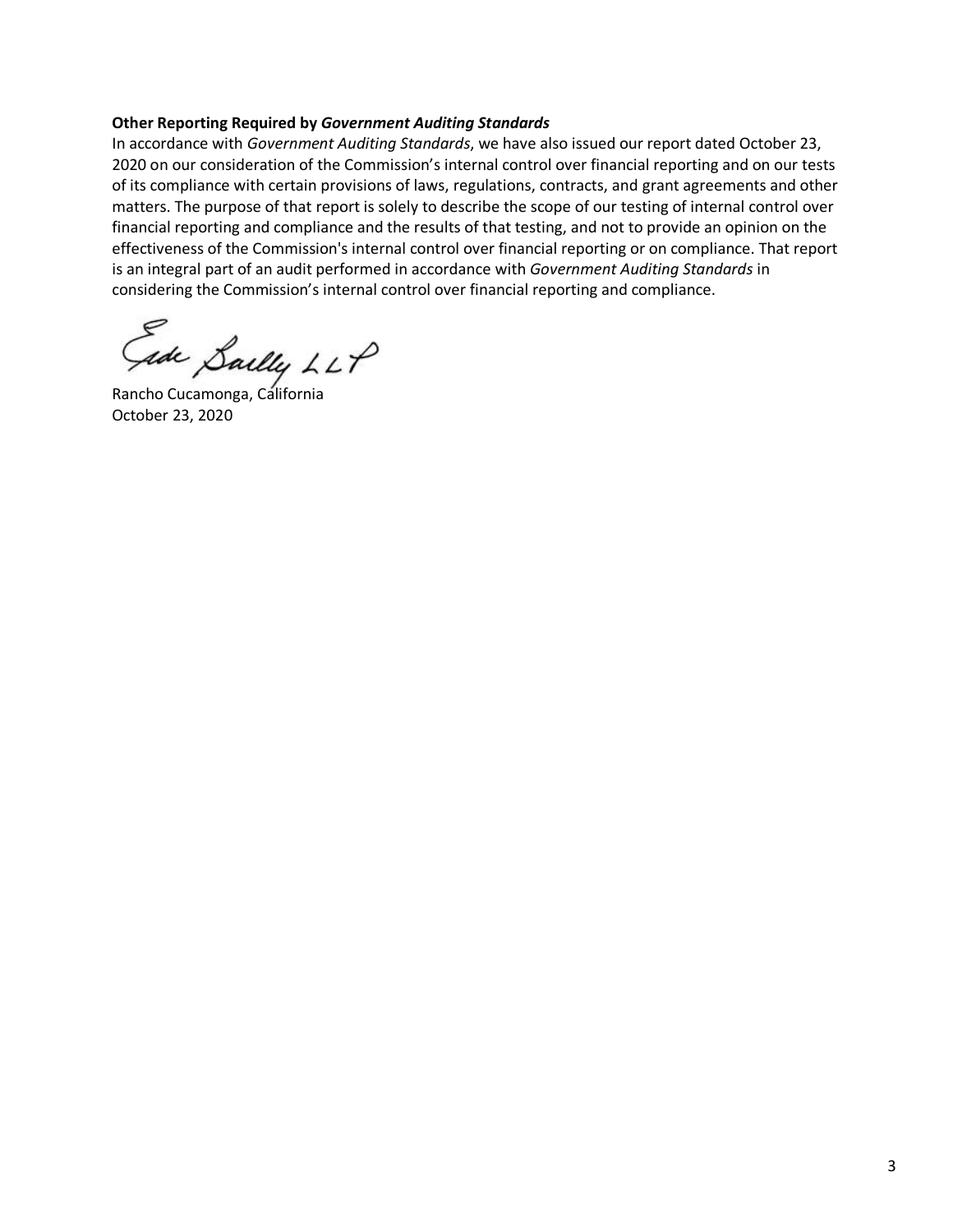On November 3, 1998, California voters approved Proposition 10 – the Children and Families Act of 1998 (the Act). The Act imposed an additional excise tax on cigarettes and tobacco related products to fund programs that promote, support, and improve the early development of children from prenatal through age five. The intent is for all California children to be healthy, to live in a healthy and supportive family environment, and to enter school ready to learn.

The San Bernardino County Board of Supervisors (County) created the San Bernardino County Children and Families First Trust Fund in December 1998 under the provisions of the Act. The Children and Families First Commission (Commission) was created by County Ordinance No. 3745 on January 5, 1999. The Commission consists of one member of the Board of Supervisors, the Assistant County Administrator for Human Services, the Director of Public Health or the Health Officer, and four members appointed by the Board of Supervisors, pursuant to County Code Section 12.293. The Commission is a public entity legally separate and apart from the County, and is considered a component unit of the County due to the operational relationship between the Commission and the County. The First 5 San Bernardino Commission is associated with the County of San Bernardino, but has certain autonomy from the County government to develop budgets, fund programs and approve most contracts without the approval of the San Bernardino County Board of Supervisors. First 5 San Bernardino contracts with County departments such as County Counsel, Human Resources and the Auditor-Controller/Treasurer/Tax Collector for services.

As management of the Commission, we offer readers of our financial statements this narrative overview and analysis of the financial activities for the year ended June 30, 2020.

# **Financial Highlights**

- The Commission recorded revenues of \$22,753,564 primarily from the State of California collected under the California Children and Families Act (Proposition 10). This amount is \$5,066,923 more than budgeted due to a slight increase in the actual over anticipated tobacco tax collections at the State level and is \$603,466 more than fiscal year 2019.
- For the fiscal year, the Commission earned grant revenues of \$1,348,471 from First 5 California IMPACT (Improve and Maximize Programs so All Children Thrive) Initiative.
- During the current fiscal year, the Commission recognized \$15,296,498 of contract payment expenses to various service providers.
- The total assets and deferred outflows of resources of the Commission exceeded its liabilities and deferred inflows of resources at the close of the most recent fiscal year by \$95,796,251 (net position), an increase of \$6,557,301.
- At the end of the fiscal year 2020, total Governmental Funds unassigned fund balance was \$77,398,127.

# **Overview of the Financial Statements**

This discussion and analysis is intended to serve as an introduction to First 5 San Bernardino's basic financial statements. The Commission's basic financial statements are comprised of three components:

- 1) Government-wide financial statements
- 2) Fund financial statements
- 3) Notes to the financial statements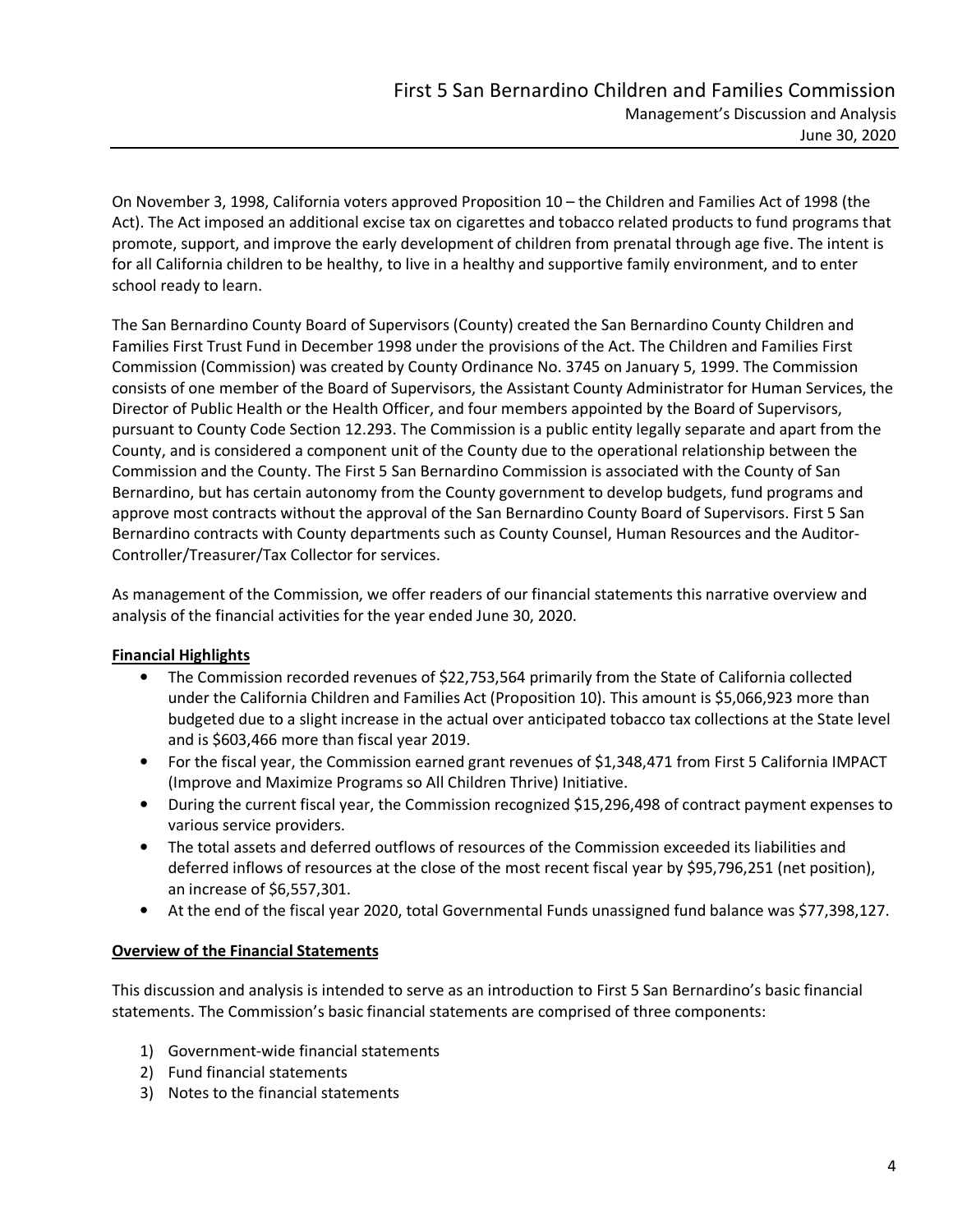This report also contains other required supplementary information in addition to the basic financial statements.

In this report, the government-wide financial statements of Commission are presented on pages 10 and 11. The fund financial statements can be found on pages 12 through 15.

**Government-wide Financial Statements** The government-wide financial statements are designed to provide readers with a broad overview of First 5 San Bernardino's finances, in a manner similar to a private sector business.

The statement of net position presents summary information on all of the Commission's assets, deferred outflows, liabilities, and deferred inflows with the difference reported as net position.

The statement of activities presents information showing how the Commission's net position changed during the most recent fiscal year. All changes in net position are reported as soon as the underlying event giving rise to the change occurs, regardless of the timing of related cash flows. Thus, revenues and expenses are reported in this statement for some items that will only result in cash flows in future fiscal periods (e.g., earned but unused vacation leave, pension expense).

**Fund Financial Statements** A fund is a grouping of related accounts that is used to maintain control over resources that have been segregated for specific activities or objectives. Fund accounting is used to ensure and demonstrate compliance with finance-related legal requirements. All of the Commission's activities are accounted for in the general fund.

**Governmental Fund Financial Statements** These statements focus on near-term inflows and outflows of spendable resources and on balances of spendable resources available at the end of the year.

**Notes to the Financial Statements** The notes provide additional information that is essential to a full understanding of the data provided in the government-wide and general fund financial statements. The notes to the financial statements can be found on pages 16 through 31 of this report.

**Other Information** In addition to the basic financial statements and accompanying notes, this report also presents certain required supplementary information and other information concerning the Commission's finances. Required supplementary information and other information can be found on pages 33 through 36 and page 38 of this report.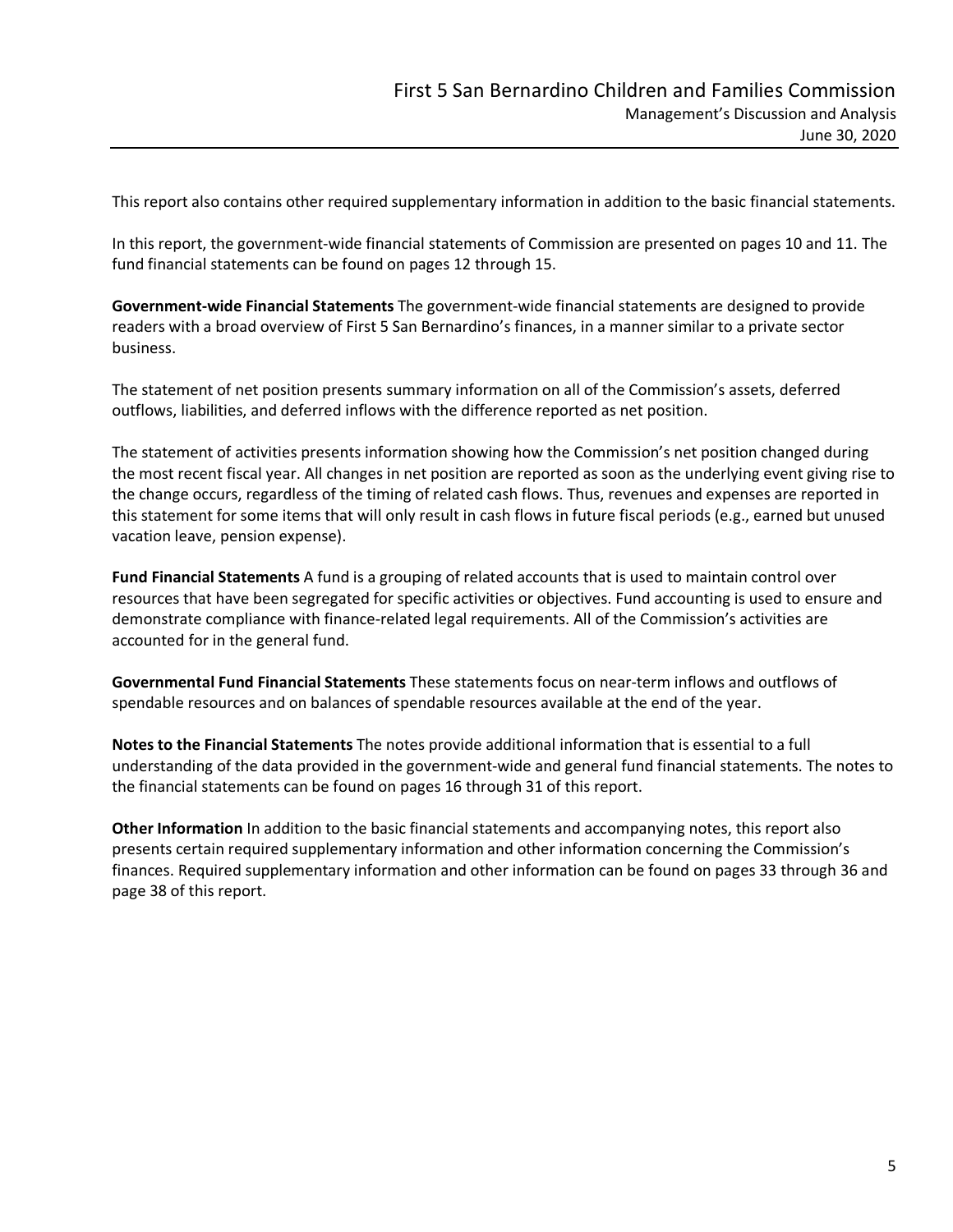#### Commission-Wide Financial Analysis

The following summarizes the Commission's assets, deferred outflows of resources, liabilities, deferred inflows of resources, and net position and compares balances as of June 30, 2020 with balances as of June 30, 2019:

|                                                                                                                                     | June 30, 2020                                  | June 30, 2019                                  | Change                                   |  |  |
|-------------------------------------------------------------------------------------------------------------------------------------|------------------------------------------------|------------------------------------------------|------------------------------------------|--|--|
| Assets:<br>Current and other assets<br>Capital assets                                                                               | \$104,072,689<br>45,151                        | \$<br>96,281,066<br>58,973                     | \$<br>7,791,623<br>(13, 822)             |  |  |
| <b>Total Assets</b>                                                                                                                 | 104,117,840                                    | 96,340,039                                     | 7,777,801                                |  |  |
| <b>Deferred Outflows of Resources:</b><br>Deferred outflows related to pensions                                                     | 724,998                                        | 753,737                                        | (28,739)                                 |  |  |
| Liabilities:<br>Due to other governments<br>Current and other liabilities<br>Net pension liability<br><b>Noncurrent liabilities</b> | 3,968,824<br>2,715,184<br>1,887,267<br>176,147 | 2,877,927<br>2,614,907<br>1,741,472<br>169,821 | 1,090,897<br>100,277<br>145,795<br>6,326 |  |  |
| <b>Total Liabilities</b>                                                                                                            | 8,747,422                                      | 7,404,127                                      | 1,343,295                                |  |  |
| <b>Deferred Inflows of Resources:</b><br>Deferred inflows related to pensions                                                       | 299,165                                        | 470,699                                        | (171, 534)                               |  |  |
| <b>Net Position:</b><br>Investment in capital assets<br>Unrestricted                                                                | 45,151<br>95,751,100                           | 58,973<br>89,159,977                           | (13, 822)<br>6,591,123                   |  |  |
| <b>Total Net Position</b>                                                                                                           | 95,796,251                                     | 89,218,950                                     | 6,577,301<br>Ş                           |  |  |

**Net Position** Net position may serve over time as a useful indicator of the Commission's financial position. In the case of the Commission, assets and deferred outflows of resources exceeded liabilities and deferred inflows of resources by \$95,796,251 (net position) at the close of the most recent fiscal year. The total net position increased by \$6,577,301. The explanation for the increase is noted below.

The most significant portion of the Commission's current assets is its cash balance of \$100,402,446. Cash and investments are maintained in the County Treasurer's cash and investment pool where interest earned on the Commission's balance is apportioned to the Commission. Another source of current assets is the Commission's receivables "Due from the State of California" which includes:

| Proposition 10 Allocations for May, June 2020     | 2.362.906 |
|---------------------------------------------------|-----------|
| First 5 California IMPACT                         | 471.397   |
| Surplus Money Investment Fund (SMIF)              | 68.842    |
| CA Department of Education (QCC) QRIS Block Grant | 267.010   |
| Total                                             | 3.170.155 |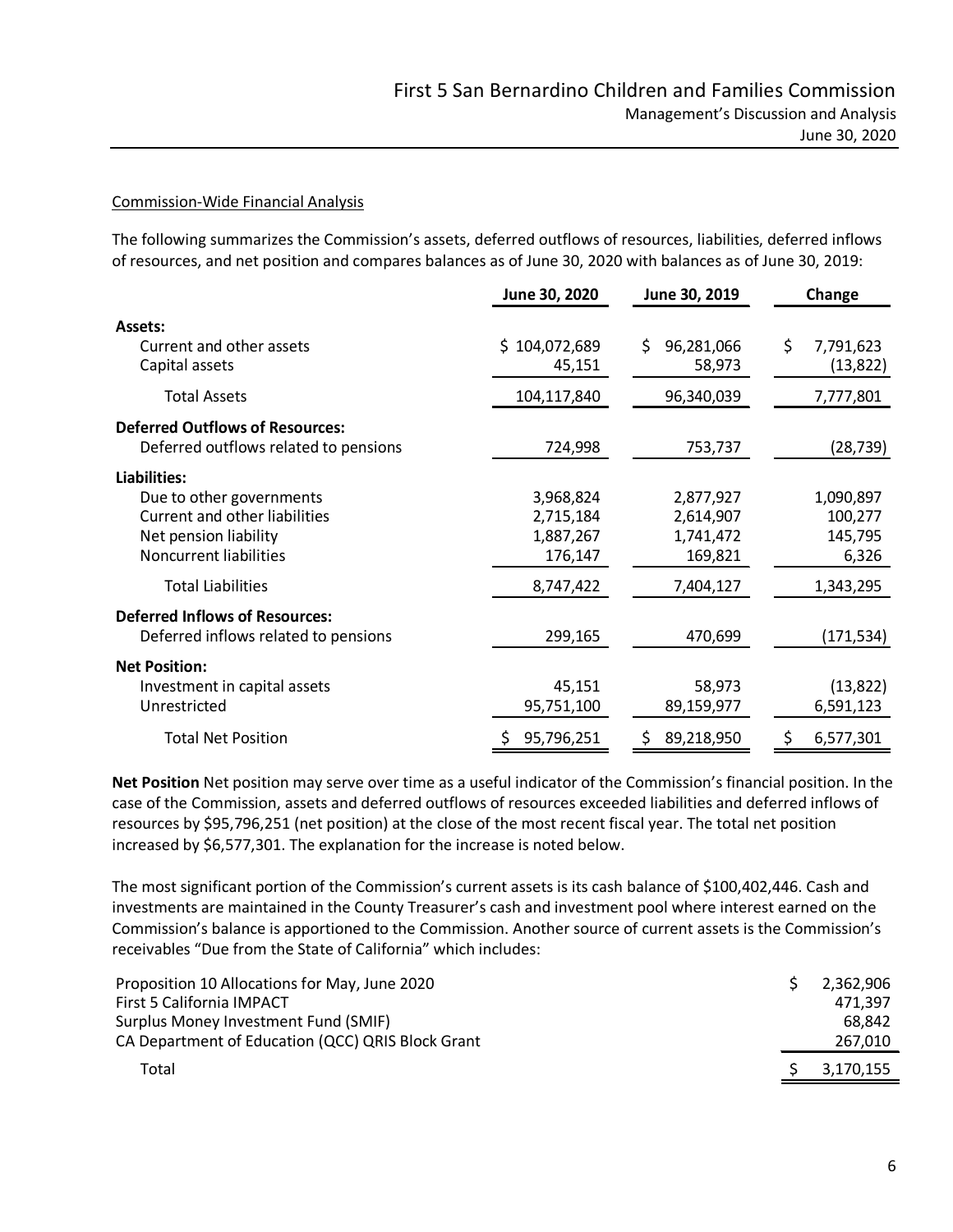The following is a summary of the Commission's revenue, expenses and change in net position comparing fiscal year 2019/20 with fiscal year 2018/19:

|                                                         | FY 2019-2020     | \$ Change         |                 |  |
|---------------------------------------------------------|------------------|-------------------|-----------------|--|
| <b>Program Revenues:</b>                                |                  |                   |                 |  |
| <b>State Allocations</b>                                | \$<br>19,853,937 | 19,251,068<br>\$. | \$<br>602,869   |  |
| First 5 California (IMPACT)                             | 1,348,471        | 1,455,458         | (106, 987)      |  |
| California Dept. of Education Quality Counts California |                  |                   |                 |  |
| <b>QRIS Block Grant</b>                                 | 711,240          | 381,711           | 329,529         |  |
| <b>Dental Transformation Initiative</b>                 | 57,627           | 55,763            | 1,864           |  |
| Other revenues                                          | 490,896          | 401,751           | 89,145          |  |
|                                                         |                  |                   |                 |  |
| <b>Total Program Revenues</b>                           | 22,462,171       | 21,545,751        | 916,420         |  |
|                                                         |                  |                   |                 |  |
| <b>General Revenues:</b>                                |                  |                   |                 |  |
| Investment income                                       | 3,236,413        | 2,869,564         | 366,849         |  |
|                                                         |                  |                   |                 |  |
| <b>Total Revenues</b>                                   | 25,698,584       | 24,415,315        | 1,283,269       |  |
|                                                         |                  |                   |                 |  |
| <b>Expenses:</b>                                        |                  |                   |                 |  |
| Salaries and benefits                                   | 2,131,791        | 1,985,564         | 146,227         |  |
| Services and supplies                                   | 1,679,172        | 1,773,333         | (94, 161)       |  |
| Contract payments to child development agencies         | 15,296,498       | 15,429,105        | (132, 607)      |  |
| Depreciation                                            | 13,822           | 15,412            | (1, 590)        |  |
| <b>Total Expenses</b>                                   | 19,121,283       | 19,203,414        | (82, 131)       |  |
|                                                         |                  |                   |                 |  |
| <b>Change in Net Position</b>                           | 6,577,301        | 5,211,901         | 1,365,400       |  |
| <b>Net Position, Beginning of Period</b>                | 89,218,950       | 84,007,049        | 5,211,901       |  |
|                                                         |                  |                   |                 |  |
| <b>Net Position, End of Period</b>                      | 95,796,251       | 89,218,950<br>\$. | 6,577,301<br>\$ |  |

The Commission receives the majority of its revenue from the State allocation of Proposition 10 funds and from interest earned on its investments. During the 2015/2016 fiscal year, the commission submitted a Request for Application for First 5 IMPACT (Improve and Maximize Programs so All Children Thrive) funds. The Commission's multi-year funding application was approved, awarding the Commission \$5,428,804. The funding does not have any fiscal year constraints and was approved for fiscal years 2015/16 through 2019/20. The revenues expended and recognized by the Commission were \$1,348,471. When comparing net position for the 2019/20 and the 2018/19 fiscal years, the Commission reported an increase of \$6,577,301 or approximately seven percent (7.4%). This represents a solid indicator of leveraging funding from other sources, and increasing the number and type of investments that contribute to the "cradle to career" continuum and collective impact per the Commission's Strategic Plan goals 2.1. and 2.2. In the fiscal year ending June 30, 2020, the Commission recorded, \$19,853,937 as State Allocation revenues, which was an increase of \$602,869 compared to the prior fiscal year. Of this revenue, \$15,260,236 comes from Proposition 10 and \$4,593,701 from Proposition 56, both being from tobacco sales.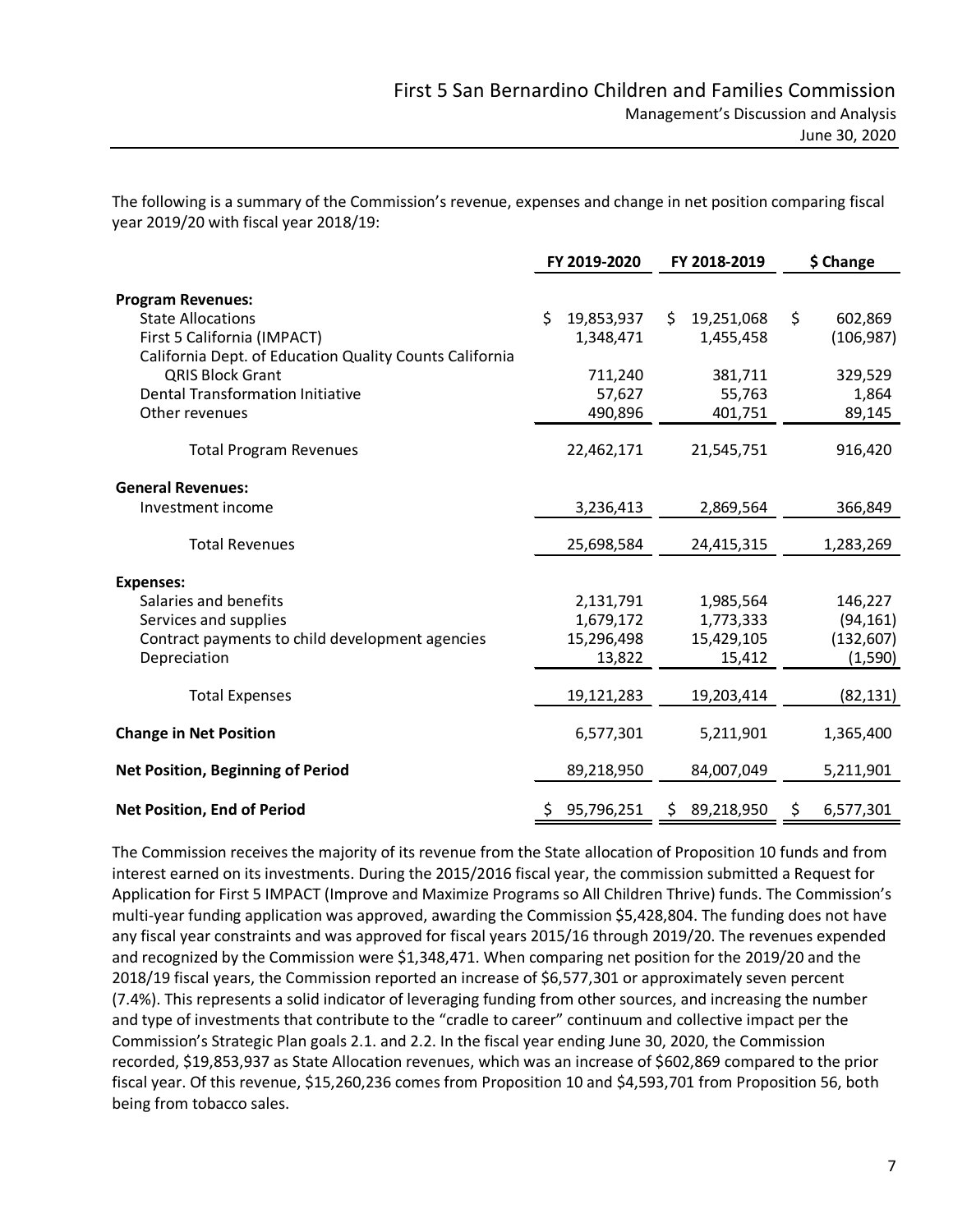**Revenues** The Commission receives the majority of its revenue from the State allocation of Proposition 10 and 56 funds and from interest earned on its investments. In the fiscal year ending June 30, 2020, the Commission recorded \$22,462,171 as revenue from the State, and other governments, which was an increase of \$916,420, or four percent (4.3%), compared to the prior fiscal year. The Commission invests its funds in the San Bernardino County Treasury and had an increase of \$1,390,469 as a result of recording the fair value of investments, and interest of \$1,845,944. Interest earned on the surplus money investment fund (SMIF), held by the State of California, is \$68,842 and included in investment income. Total investment income, including the FY 2019/20 SMIF, was \$3,236,413, for an overall increase of \$366,849, or thirteen percent (12.8%).

**Expenses** During the 2019/20 fiscal year, the Commission expensed \$19,121,283 in program costs, which includes \$15,296,498 in contract expenses to various service providers within San Bernardino County. Program expenses decreased by \$132,607 or one percent (0.9%) over the prior fiscal year.

Administrative costs were nine percent (9.3%) of actual total costs.

# Financial Analysis of the Commission's Governmental Fund

As noted earlier, fund accounting is used by the Commission to ensure and demonstrate compliance with finance- related legal requirements.

For the year ended June 30, 2020, the Commission's general fund reported an ending fund balance of \$96,853,105, an increase of \$9,382,937 or eleven percent (10.7%). Variances are as follows:

- Nonspendable fund balance increased by \$64,391
- Assigned fund balance increased \$2,174,716
- Unassigned fund balance increased by \$7,143,830

The increase in assigned fund balance is due to the increase of issued contracts between fiscal years 2018/19 and 2019/20. The increase of contracted services also caused a decrease in the unassigned fund balance offset by the increase in the current year's change in fund balance. The increase in contracted services is in line with the Commission's approved annual budget.

# General Fund Budgetary Highlights

There were no changes from the original budget to the final budget. Total actual revenues were greater than budgeted by \$8,387,404. Total actual expenditures were \$5,194,431 less than budgeted. The majority of the difference was because the contracted payments and salaries and benefits being \$4,857,958 and \$348,256 less than budgeted, respectively.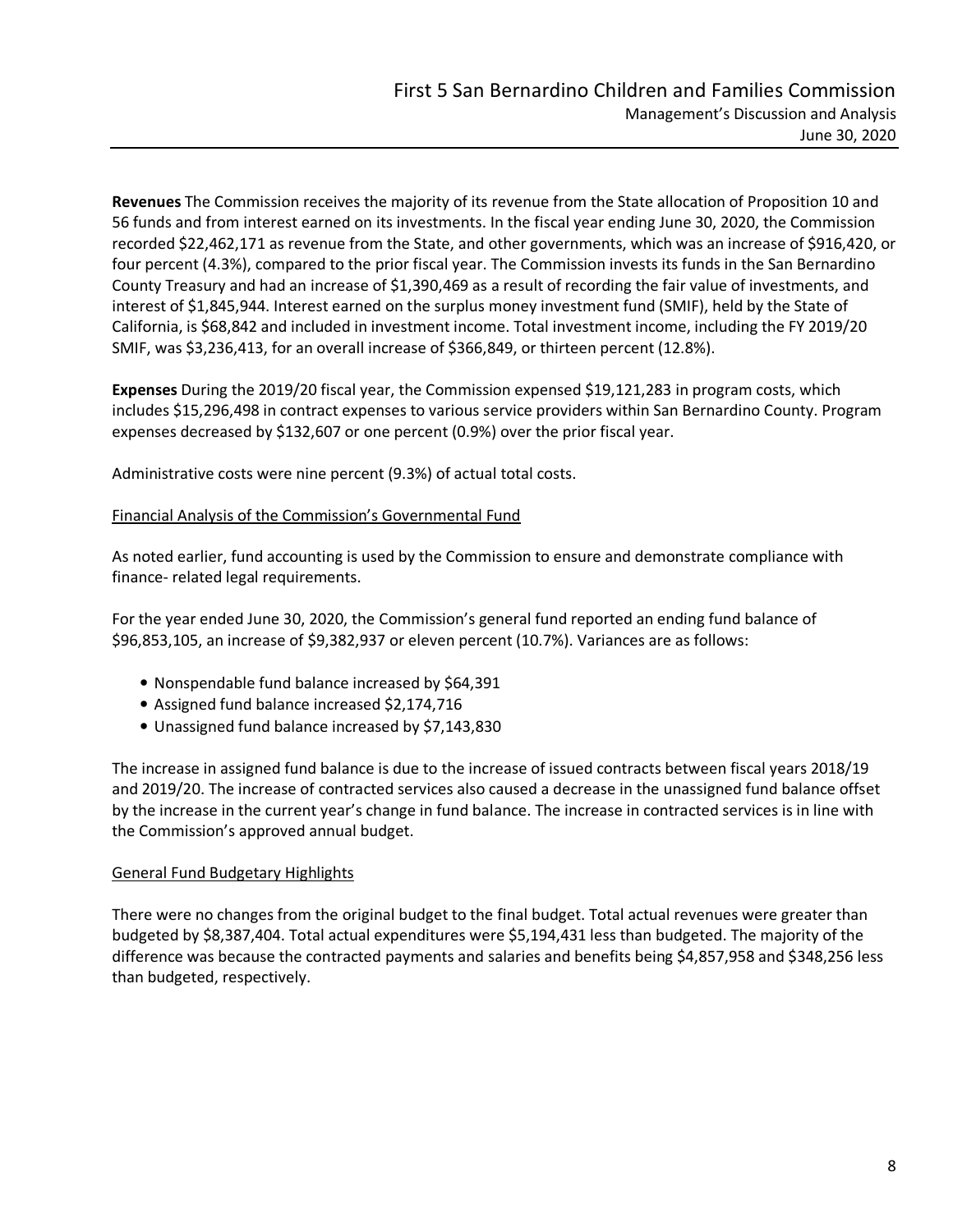# Capital Assets

The Commission's capital assets consist of leasehold improvements, furniture and fixtures, and computer equipment, in the amount of \$45,151, net of accumulated depreciation. Depreciation expense for the year totaled \$13,822.

# Economic Factors and Next Year's Budget

The Commission embraces the opportunity to continue to invest in the children and families of San Bernardino County through a comprehensive system of care, where stakeholders and services are integrated, coordinated and sustainable, and families experience this system as accessible, inclusive and equitable. As the Commission continues to build and support a comprehensive system of care for children ages 0 – 5, our vision is that community organizations, collective impact groups and our workforce will be equipped and developed to effectively collaborate and serve children and families to improve the well-being of the whole child/whole family.

The Commission recently approved a new Strategic Plan for 2020-2023, where supportive strategies towards systems change are embedded in each of the Commission's Strategic Priority Areas, which include Child Health, Quality Early Learning and Family Supports. This framework ensures that specific outcomes can be measured in a system that directly benefits children, families and communities across all of San Bernardino County. The Commission's vision, reflected in the new Strategic Plan, is based on lessons learned, evaluated data, extensive research, and community and partner input. The Commission's Strategic Plan aligns with and supports the Countywide Vision, particularly in the elements of Education and Wellness. It also bridges with other countywide initiatives such as Community Vital Signs and Cradle to Career. The potential for powerful collective impact can be realized through shared goals and indicators within these initiatives. Through the statewide First 5 Network, the Commission will also contribute to the development of strategies and frameworks related to addressing racism, equity, inclusion and diversity in the services and strategies supported by the Commission.

The early childhood years are the foundation for lifelong well-being. The Commission is committed to promote, support and enhance the health and early development of our children, prenatal through age 5, as well as their families and communities.

In the coming year, the Commission will continue to seek, collaborate, and leverage funding with existing partnerships and new funding opportunities. The 2020-2023 Strategic Plan aims to guide the Commission's investment decisions and strategic work intended to support communities, organizations and families to ensure that all children in San Bernardino County are healthy safe, nurtured, eager to learn and ready to succeed.

# Requests for Information

This financial report is designed to provide a general overview of the First 5 San Bernardino Children and Families Commissions' finances for all those who are interested. Questions concerning any of the information provided in this report or requests for additional financial information should be addressed to First 5 San Bernardino at 735 East Carnegie Drive, Suite 150, San Bernardino, California 92408. We can be reached at 909- 386-7706 or www.first5sanbernardino.org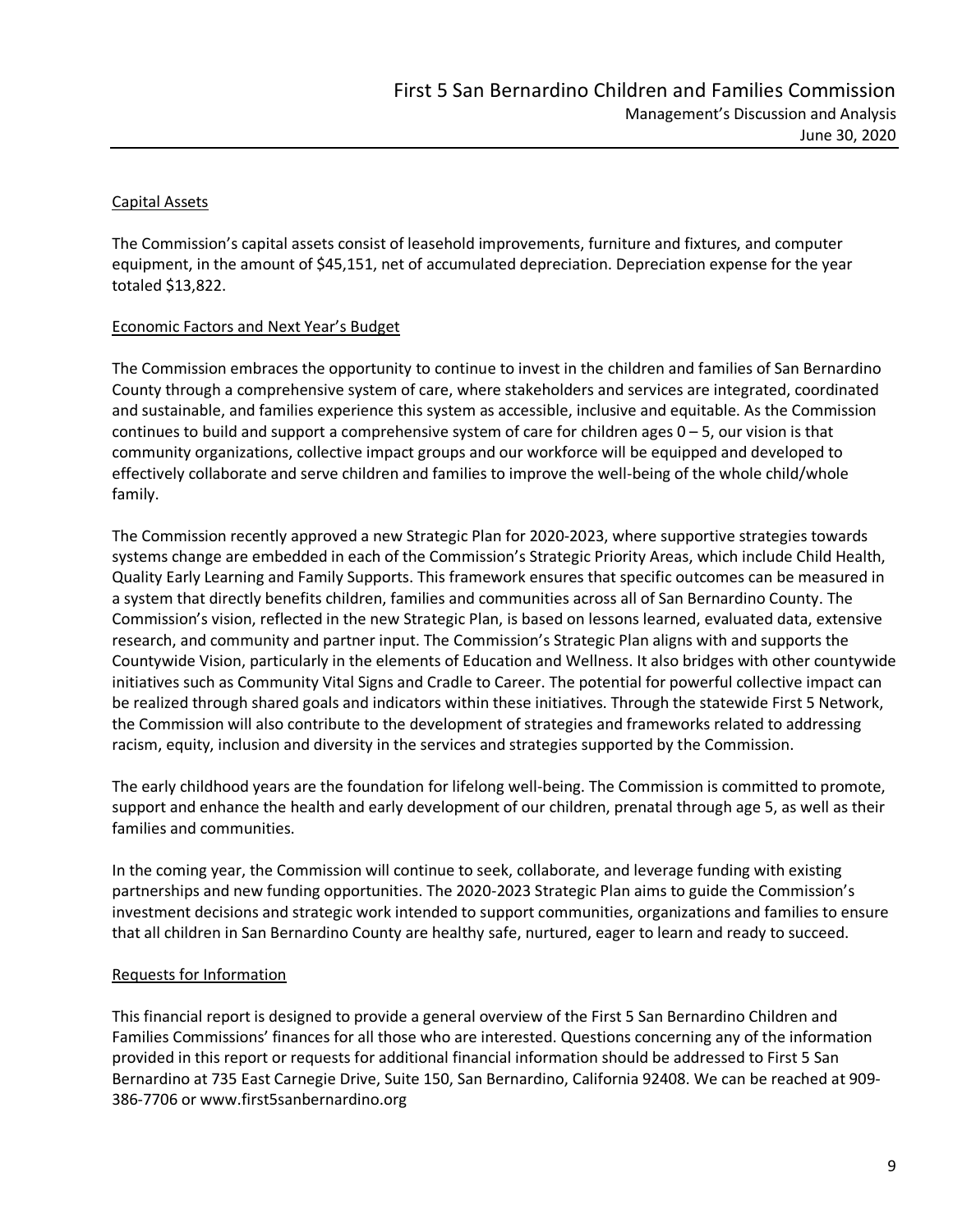|                                                  | Governmental<br><b>Activities</b> |
|--------------------------------------------------|-----------------------------------|
| Assets                                           |                                   |
| Cash and investments                             | \$100,402,446                     |
| Due from State of California:                    |                                   |
| Allocations<br>Interest                          | 3,101,313<br>68,842               |
| Due from County of San Bernardino - interest     | 432,895                           |
| Prepaid items                                    | 67,193                            |
| Capital assets, net of accumulated depreciation  | 45,151                            |
|                                                  |                                   |
| <b>Total assets</b>                              | 104,117,840                       |
|                                                  |                                   |
| Deferred Outflows of Resources                   |                                   |
| Deferred outflows related to pensions            | 724,998                           |
| Liabilities                                      |                                   |
| Contracts payable                                | 2,445,395                         |
| Accounts payable                                 | 44,930                            |
| Due to other governments                         | 3,968,824                         |
| Accrued payroll                                  | 156,130                           |
| Noncurrent liabilities:                          |                                   |
| Due within one year - compensated absences       | 68,729                            |
| Due in more than one year - compensated absences | 176,147                           |
| Net pension liability                            | 1,887,267                         |
|                                                  |                                   |
| <b>Total liabilities</b>                         | 8,747,422                         |
| Deferred Inflows of Resources                    |                                   |
| Deferred inflows related to pensions             | 299,165                           |
|                                                  |                                   |
| <b>Net Position</b>                              |                                   |
| Investment in capital assets                     | 45,151                            |
| Unrestricted                                     | 95,751,100                        |
|                                                  |                                   |
| Total net position                               | 95,796,251                        |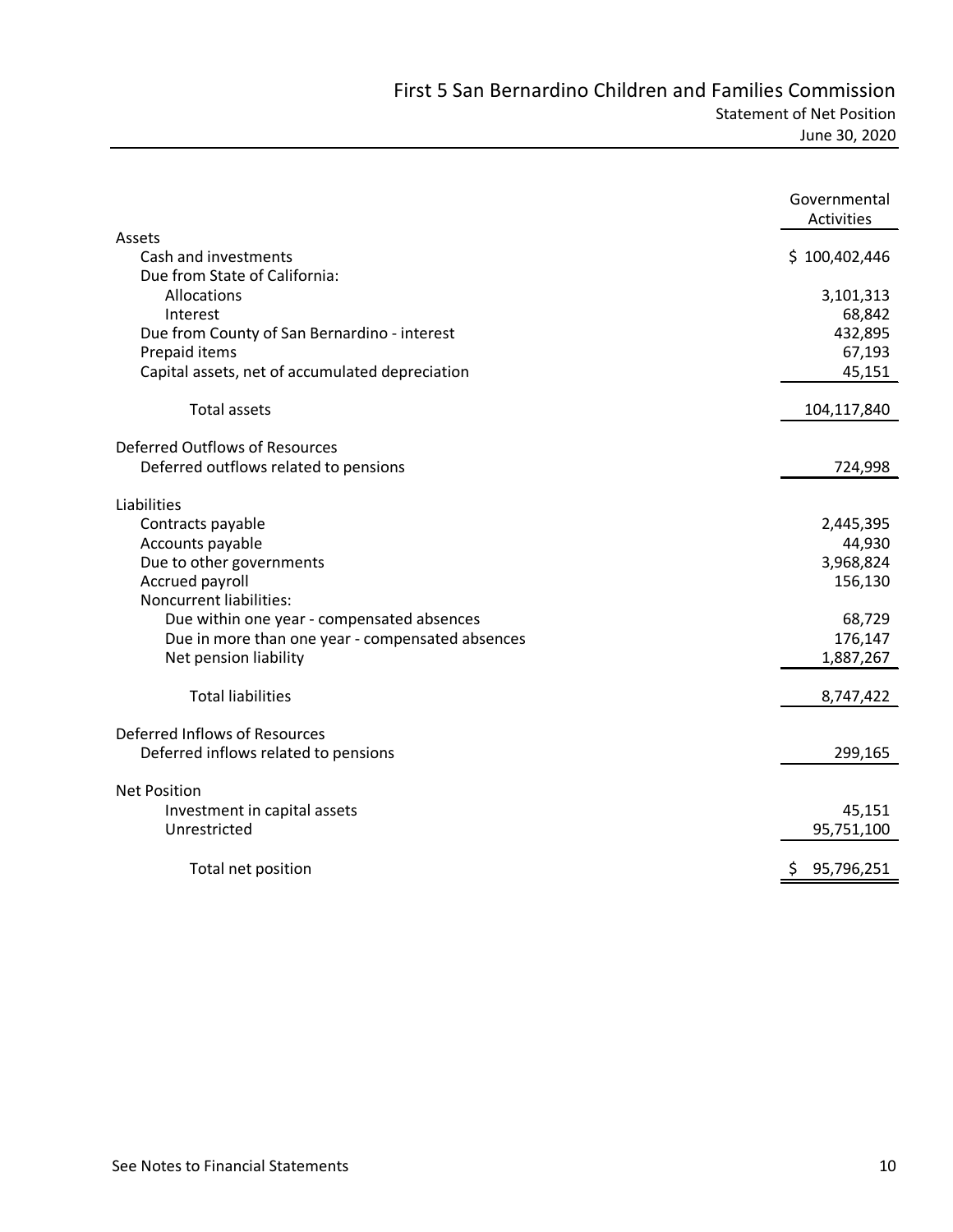|                                                                                                                                                 |    | Governmental<br>Activities   |
|-------------------------------------------------------------------------------------------------------------------------------------------------|----|------------------------------|
| Expenses<br>Child development                                                                                                                   | Ş. | 19,121,283                   |
| Total expenses                                                                                                                                  |    | 19,121,283                   |
| Program Revenues<br>Operating grants and contributions:<br><b>State allocations</b><br><b>First 5 California IMPACT</b>                         |    | 19,853,937<br>1,348,471      |
| California Dept. of Education Quality Counts California<br><b>QRIS Block Grant</b><br><b>Dental Transformation Initiative</b><br>Other revenues |    | 711,240<br>57,627<br>490,896 |
| Total program revenues                                                                                                                          |    | 22,462,171                   |
| Net Program Revenues/(Expenses)                                                                                                                 |    | 3,340,888                    |
| <b>General Revenues</b><br>Investment Income                                                                                                    |    | 3,236,413                    |
| Total general revenues                                                                                                                          |    | 3,236,413                    |
| Change in Net Position                                                                                                                          |    | 6,577,301                    |
| Net Position, Beginning of Period                                                                                                               |    | 89,218,950                   |
| Net Position, End of Period                                                                                                                     |    | 95,796,251                   |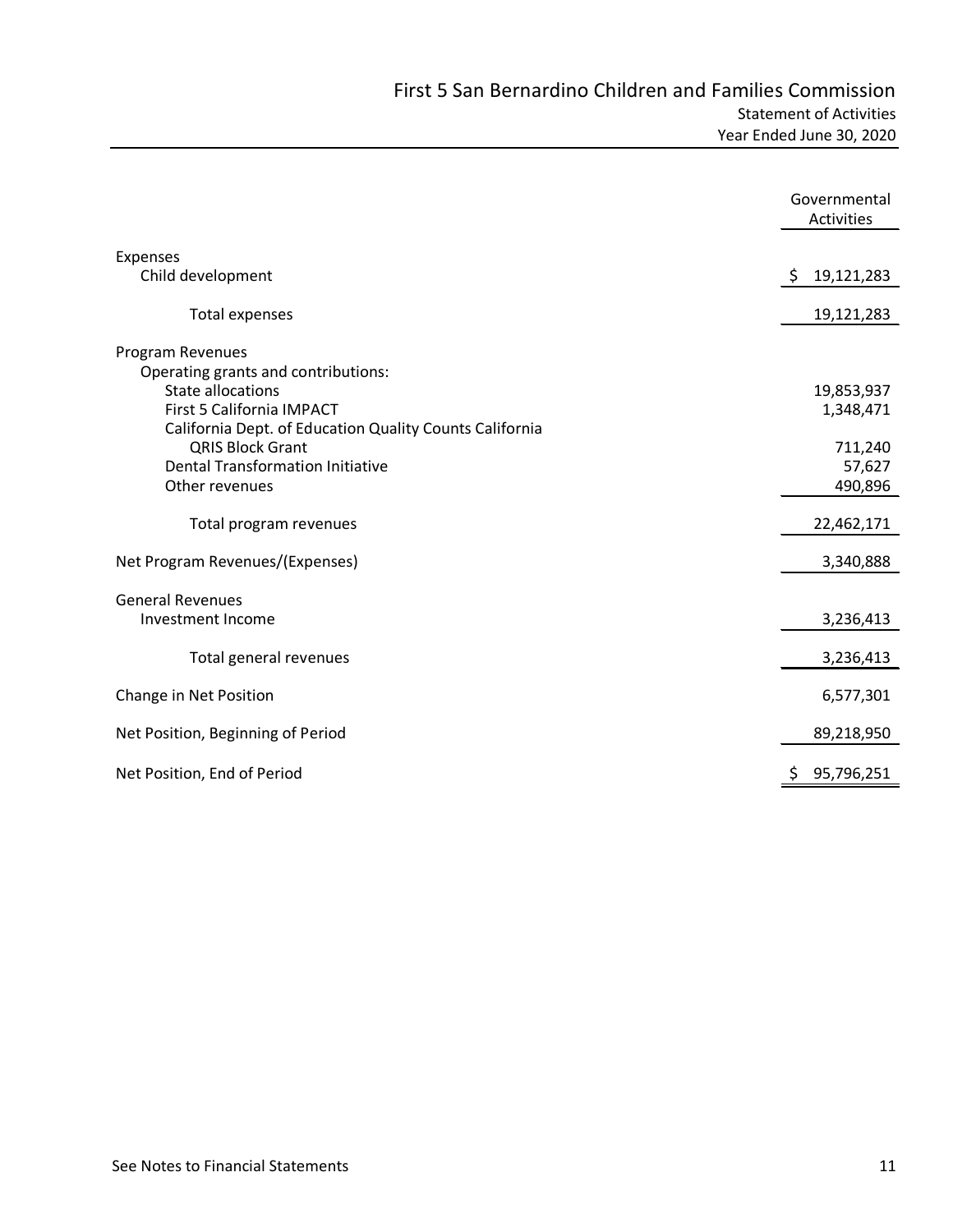|                                                                   | General<br>Fund          |
|-------------------------------------------------------------------|--------------------------|
| Assets                                                            |                          |
| Cash and investments<br>Due from State of California              | \$100,402,446            |
| Allocations                                                       | 3,101,313                |
| Interest                                                          | 68,842                   |
| Due from County of San Bernardino - interest                      | 432,895                  |
| Prepaid items                                                     | 67,193                   |
| <b>Total assets</b>                                               | \$104,072,689            |
| Liabilities, Deferred Inflows of Resources, and Fund Balances     |                          |
| Liabilities                                                       |                          |
| Contracts payable                                                 | \$<br>2,445,395          |
| Accounts payable                                                  | 44,930                   |
| Due to other governments                                          | 3,968,824                |
| Accrued payroll                                                   | 156,130                  |
| <b>Total liabilities</b>                                          | 6,615,279                |
| Deferred Inflows of Resources:                                    |                          |
| Unavailable revenue                                               | 604,305                  |
|                                                                   |                          |
| <b>Fund Balances</b>                                              |                          |
| Nonspendable                                                      | 67,193                   |
| Assigned<br>Unassigned                                            | 19,387,785<br>77,398,127 |
|                                                                   |                          |
| <b>Total fund balances</b>                                        | 96,853,105               |
| Total liabilities, deferred inflows of resources and fund balance | \$104,072,689            |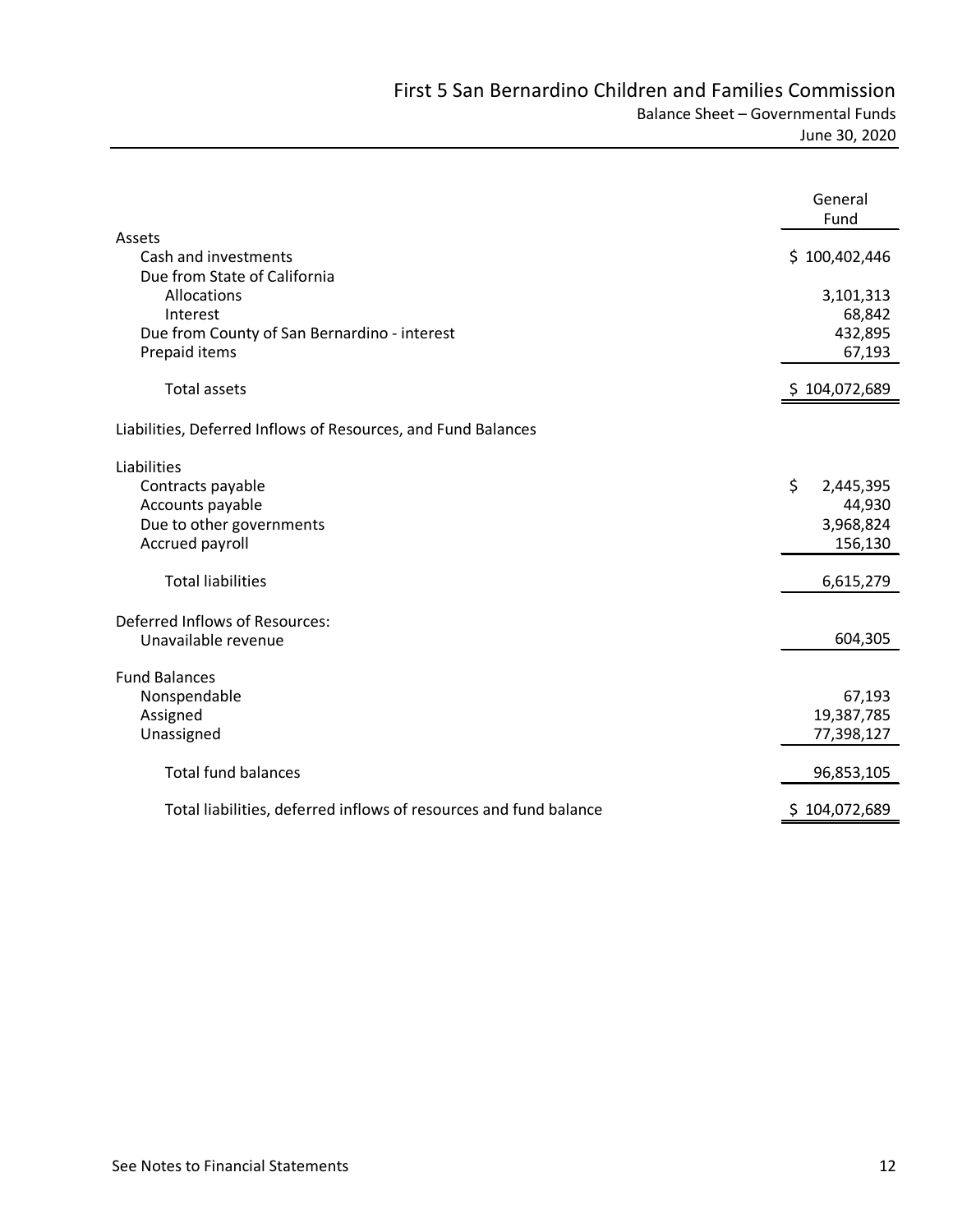# First 5 San Bernardino Children and Families Commission

Reconciliation of the Governmental Funds Balance Sheet to the Statement of Net Position

June 30, 2020

| <b>Fund Balance of Governmental Fund</b>                                                                                                                                                                                                                                         | Ś. | 96,853,105                |
|----------------------------------------------------------------------------------------------------------------------------------------------------------------------------------------------------------------------------------------------------------------------------------|----|---------------------------|
| Amounts reported for governmental activities in the Statement of<br>Net Position are different because:                                                                                                                                                                          |    |                           |
| Capital assets, net of accumulated depreciation, used in governmental activities<br>are not financial resources and, therefore, are not reported as an asset in<br>the fund financial statements.                                                                                |    | 45,151                    |
| Deferred outflows of resources, presented in the Statement of Net Position,<br>represents a consumption of net position that applies to future period(s) and,<br>therefore, will not be recognized as an outflow of resources (expenditure)<br>in the fund financial statements. |    |                           |
| Employer pension contributions made subsequent to measurement date<br>Differences between expected and actual experience<br>Net differences between projected and actual investment earnings on                                                                                  |    | 343,396<br>25,177         |
| pension plan investments<br>Changes in assumptions<br>Changes in proportion and differences between employer contributions and                                                                                                                                                   |    | 37,576<br>246,483         |
| proportionate share of contributions                                                                                                                                                                                                                                             |    | 72,366                    |
| Certain revenues in the governmental funds are reported as deferred inflows<br>because they are not collected within the prescribed time period after year-end.<br>However, the revenues are included on the accrual basis used<br>in the government-wide statements.            |    | 604,305                   |
| Deferred inflows of resources, presented in the Statement of Net Position,<br>represents an acquisition of net position that applies to future period(s) and,<br>therefore, will not be recognized as an inflow of resources (revenue) in the<br>fund financial statements.      |    |                           |
| Differences between expected and actual experience<br>Changes in proportion and differences between employer contributions                                                                                                                                                       |    | (60, 682)                 |
| and proportionate share of contributions                                                                                                                                                                                                                                         |    | (238, 483)                |
| Long-term liabilities are not due and payable in the current period and, therefore,<br>are not reported as fund liabilities. All liabilities, both current and long-term,<br>are reported in the Statement of Net Position.                                                      |    |                           |
| Compensated absences<br>Net pension liability                                                                                                                                                                                                                                    |    | (244, 876)<br>(1,887,267) |
| Net Position of Governmental Activities                                                                                                                                                                                                                                          | \$ | 95,796,251                |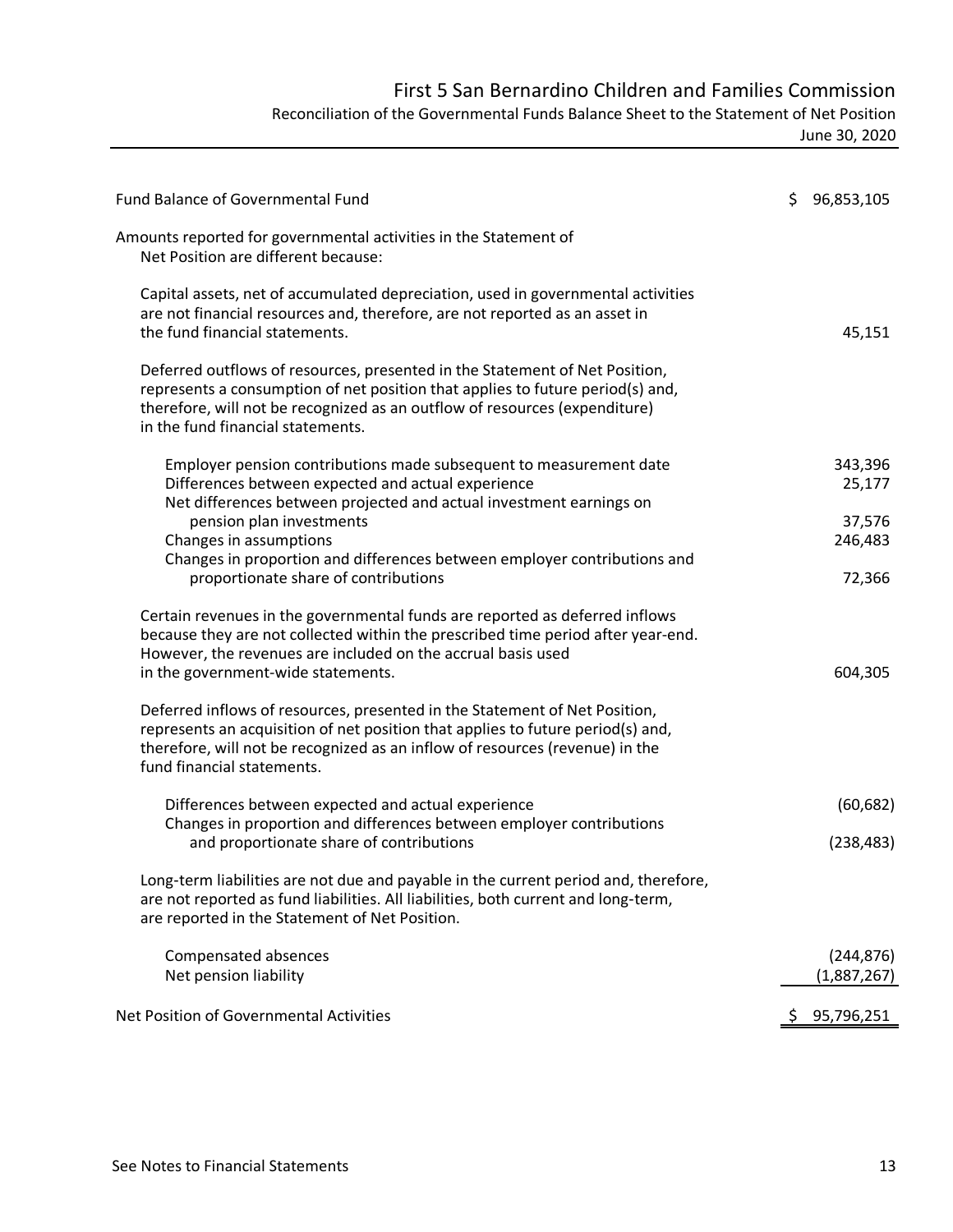|                                                                                                                                     |    | General<br>Fund                           |
|-------------------------------------------------------------------------------------------------------------------------------------|----|-------------------------------------------|
| Revenues<br><b>State allocations</b><br><b>First 5 California IMPACT</b><br>California Dept. of Education Quality Counts California | \$ | 22,752,967<br>1,250,345                   |
| <b>QRIS Block Grant</b><br><b>Dental Transformation Initiative</b><br>Investment income<br>Other revenues                           |    | 577,735<br>57,627<br>3,289,101<br>490,896 |
| <b>Total revenues</b>                                                                                                               |    | 28,418,671                                |
| Expenditures<br>Current:                                                                                                            |    |                                           |
| Salaries and benefits<br>Services and supplies<br>Contract payments to agencies                                                     |    | 2,060,064<br>1,679,172<br>15,296,498      |
| Total expenditures                                                                                                                  |    | 19,035,734                                |
| Net Change in Fund Balance                                                                                                          |    | 9,382,937                                 |
| Fund Balance, Beginning of Period                                                                                                   |    | 87,470,168                                |
| Fund Balance, End of Period                                                                                                         | Ş  | 96,853,105                                |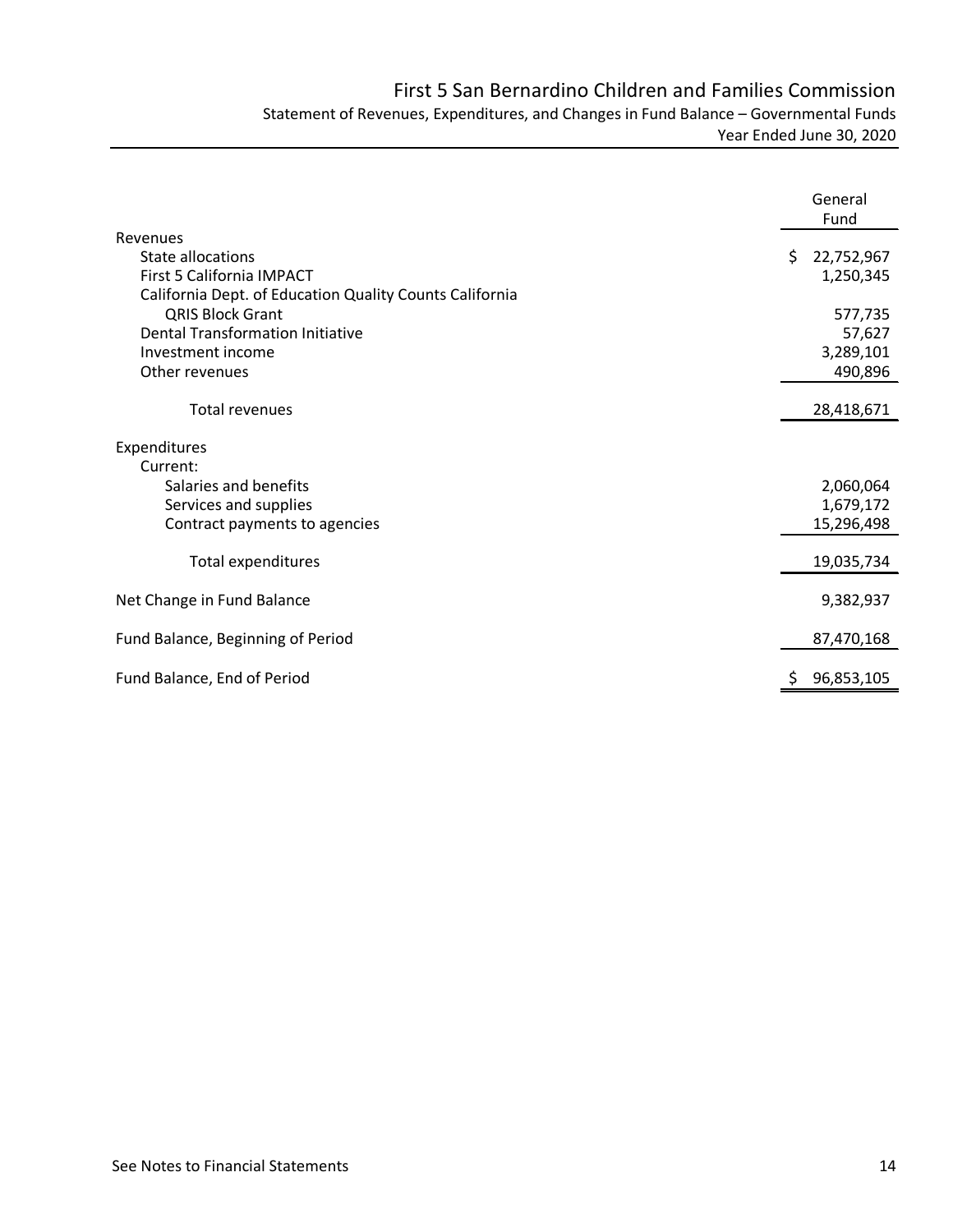# First 5 San Bernardino Children and Families Commission

Reconciliation of the Statement of Revenues, Expenditures, and Changes in Fund Balance of Governmental Funds to the Statement of Activities

Year Ended June 30, 2020

| Net Change in Fund Balance - Total Governmental Funds                                                                                                                                                                                                                                                                              | 9,382,937   |
|------------------------------------------------------------------------------------------------------------------------------------------------------------------------------------------------------------------------------------------------------------------------------------------------------------------------------------|-------------|
| Amounts reported for governmental activities in the Statement of Activities<br>differs from the amounts reported in the Statement of Revenues, Expenditures<br>and Changes in Fund Balance because:                                                                                                                                |             |
| Governmental funds report capital outlays as expenditures. However, in the<br>Government-wide Statement of Activities, the costs of those assets is<br>capitalized and allocated over their estimated useful lives as depreciation expense.                                                                                        | (13, 822)   |
| Compensated absence expenses reported in the Government-wide Statement<br>of Activities do not require the use of current financial resources and, therefore,<br>are not reported as expenditures in governmental funds. This amount represents<br>the net change in the compensated absences liability.                           | (68, 729)   |
| Governmental funds report pension contributions as expenditures. However,<br>in the Statement of Activities, pension expense is measured as the change in the<br>net pension liability and the amortization of deferred outflows and inflows<br>related to pensions. This amount represents the change in pension related amounts. | (2,998)     |
| Certain revenues in the governmental funds are reported as deferred inflows<br>because they are not collected within the prescribed time period after year-end.<br>However, the revenues are included on the accrual basis used in the<br>government-wide statements.                                                              | (2,720,087) |
| Change in Net Position of Governmental Activities                                                                                                                                                                                                                                                                                  | 6,577,301   |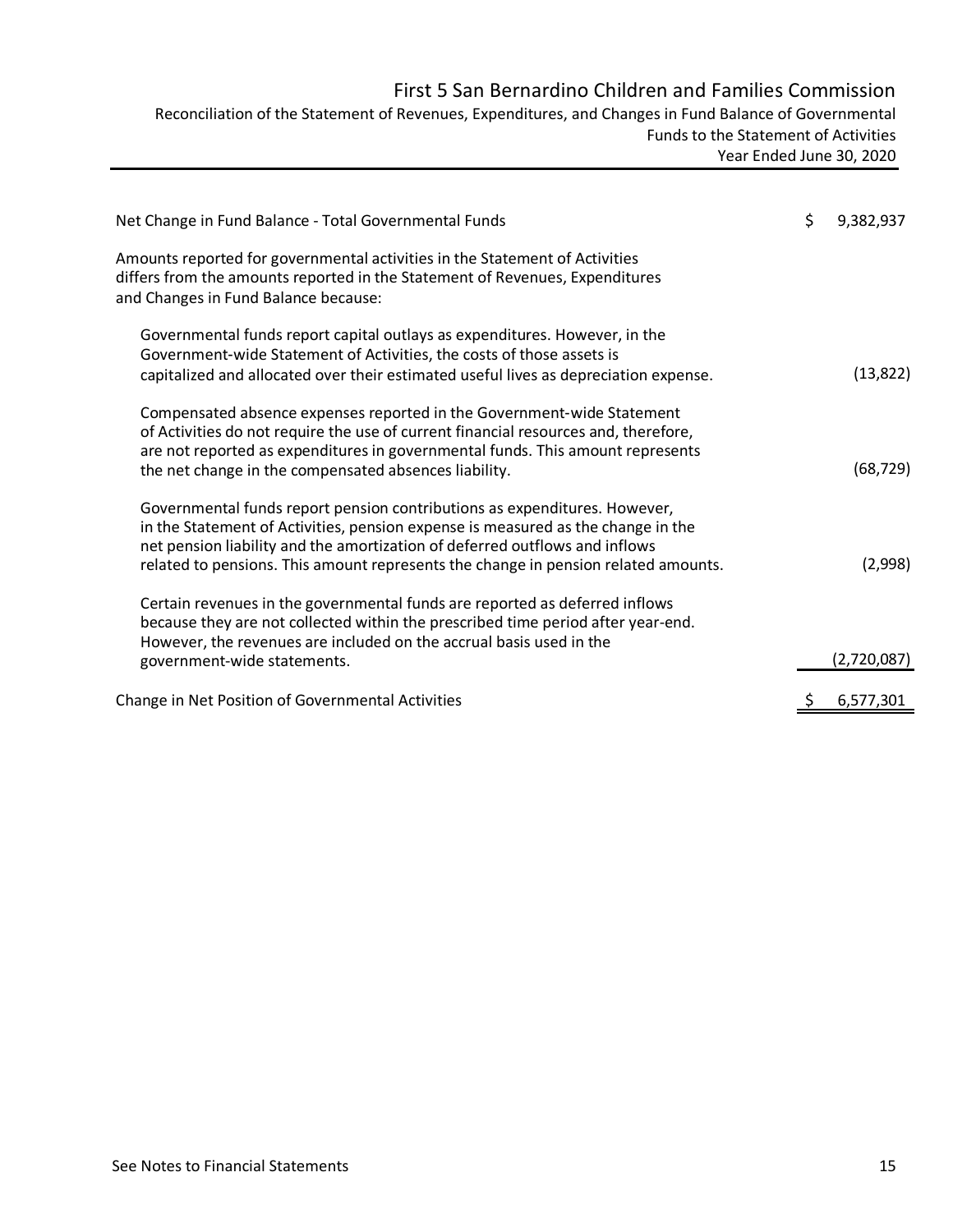# **Note 1 - Summary of Significant Accounting Policies**

# **Reporting Entity**

The First 5 San Bernardino Children and Families Commission (Commission) formerly known as San Bernardino County Children and Families First Commission, was established on January 5, 1999 pursuant to Health and Safety Code §130140. The Commission was also established in accordance with the provisions of the California Children and Families Act of 1998 (Act) and by San Bernardino County Ordinance No. 3745. The Commission is a public entity legally separate and apart from the County of San Bernardino (County). The purpose of the Commission is to develop, adopt, promote and implement early childhood development and readiness for school programs in the County of San Bernardino consistent with the goals and objective of the Act. The Commission's programs are funded primarily by taxes levied by the State of California (State) on tobacco products.

A governing board of seven members – three mandatory standing members by statute and four appointed by the County Board of Supervisors, pursuant to County Code Section 12.293, oversees the Commission. The mandatory members consist of one member of the Board of Supervisors, the Assistant County Administrator for Human Services and the Director of Public Health or the Health Officer. Other members are considered at-large. The members of the Commission serve for two (2) years, except for the Board of Supervisors, the Assistant County Administrator for Human Services, and the Public Health Director or Officer who shall serve for the duration of their employment in that position. Officers of the Commission are the Chair and Vice-Chair who are elected by the voting members of the Commission. The terms of these officers are one year, commencing upon the adjournment of the meeting at which they are elected. All officers shall hold office until their successors are duly elected. The members of the Commission shall serve at the pleasure of the Board of Supervisors. Any Commissioner may be removed from office at any time by a majority vote of the Board of Supervisors favoring such removal. As a result, the Commission is considered a component unit of the County of San Bernardino.

Upon termination of the Commission, all assets of the Commission shall be returned to the State of California. The liabilities of the Commission shall not become liabilities of the County upon either termination of the Commission or the liquidation or disposition of the Commission's remaining assets.

# **Basis of Accounting and Measurement Focus**

The basic financial statements of the Commission are composed of the following:

- Government-wide financial statements
- Fund financial statements
- Notes to the basic financial statements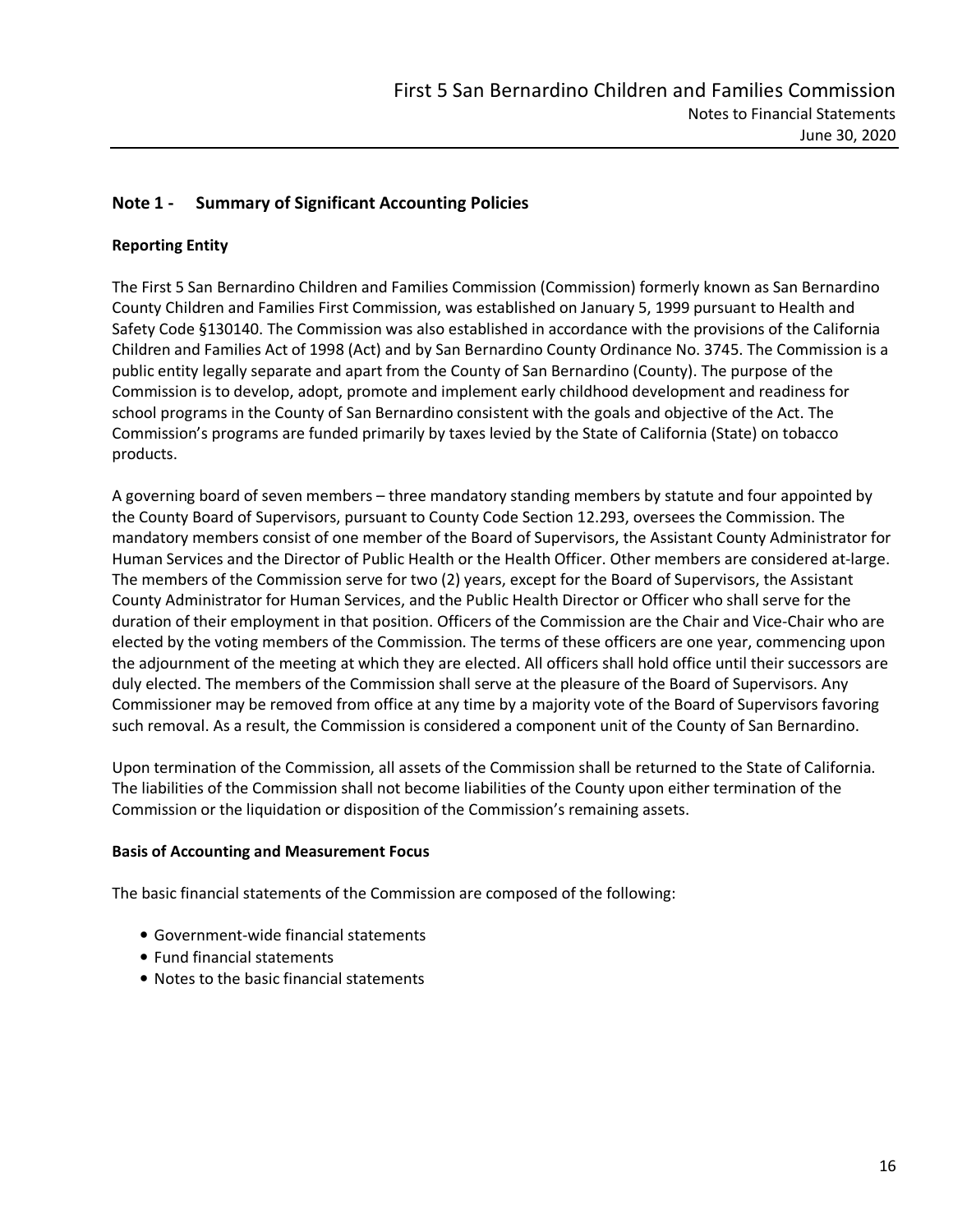# Government-wide Financial Statements

The government-wide financial statements consist of the Statement of Net Position and Statement of Activities. These statements are presented using the economic resources measurement focus and the accrual basis of accounting. Accordingly, all of the Commission's assets, deferred outflows of resources, liabilities, and deferred inflows of resources, including capital assets and long-term liabilities are included in the accompanying Statement of Net Position. Revenues are recognized in the period in which they are earned while expenses are recognized in the period in which the liability is incurred, regardless of the timing of related cash flows.

Amounts paid to acquire capital assets are capitalized as assets in the government-wide financial statements rather than reporting them as expenses. Proceeds of long-term debt are also recorded in the government-wide financial statements as a liability, rather than as another financing source. Amounts paid to reduce long-term indebtedness of the reporting government are reported as a reduction of the related liability, rather than as an expense.

Net position represents the resources the Commission has available for use in providing services. The Commission's net position is classified as follows:

*Investment in capital assets* – This category groups all capital assets into one component of net position. Accumulated depreciation reduces the balance in this category.

*Unrestricted* – This category represents neither restricted nor invested in capital assets and may be used by the Commission for any purpose though they may not necessarily be liquid.

Revenues, expenses, gains, losses, assets, and liabilities resulting from exchange and exchange-like transactions are recognized when the exchange takes place. Revenues and assets from non-exchange transactions are recognized in the period in which all eligibility requirements have been met. Non-exchange expenses and liabilities are recognized in the period in which the liability is incurred, regardless of the timing of related cash flows.

#### Governmental Fund Financial Statements

The governmental fund financial statements consist of a Balance Sheet and a Statement of Revenues, Expenditures and Changes in Fund Balance for the Commission's general fund. These statements are presented on a current financial resources measurement focus. Generally, only current assets and current liabilities are included on the Balance Sheet. The Statement of Revenues, Expenditures and Changes in Fund Balance for the general fund generally present increases (revenues) and decreases (expenditures) in net current assets. The Commission has one major fund; the general fund is used to account for the Commission's operations which consist solely of child development programs.

The fund financial statements have been prepared on the modified accrual basis of accounting. Revenues are recognized in the accounting period in which they become both measurable and available to finance expenditures of the current period. Revenues are considered available if they are received within 60 days after year-end. Revenues susceptible to accrual include tax revenues, grant revenues and investment income. Expenditures are recognized in the accounting period in which the fund liability is incurred except for compensated absences, which are recognized when due and payable at year-end.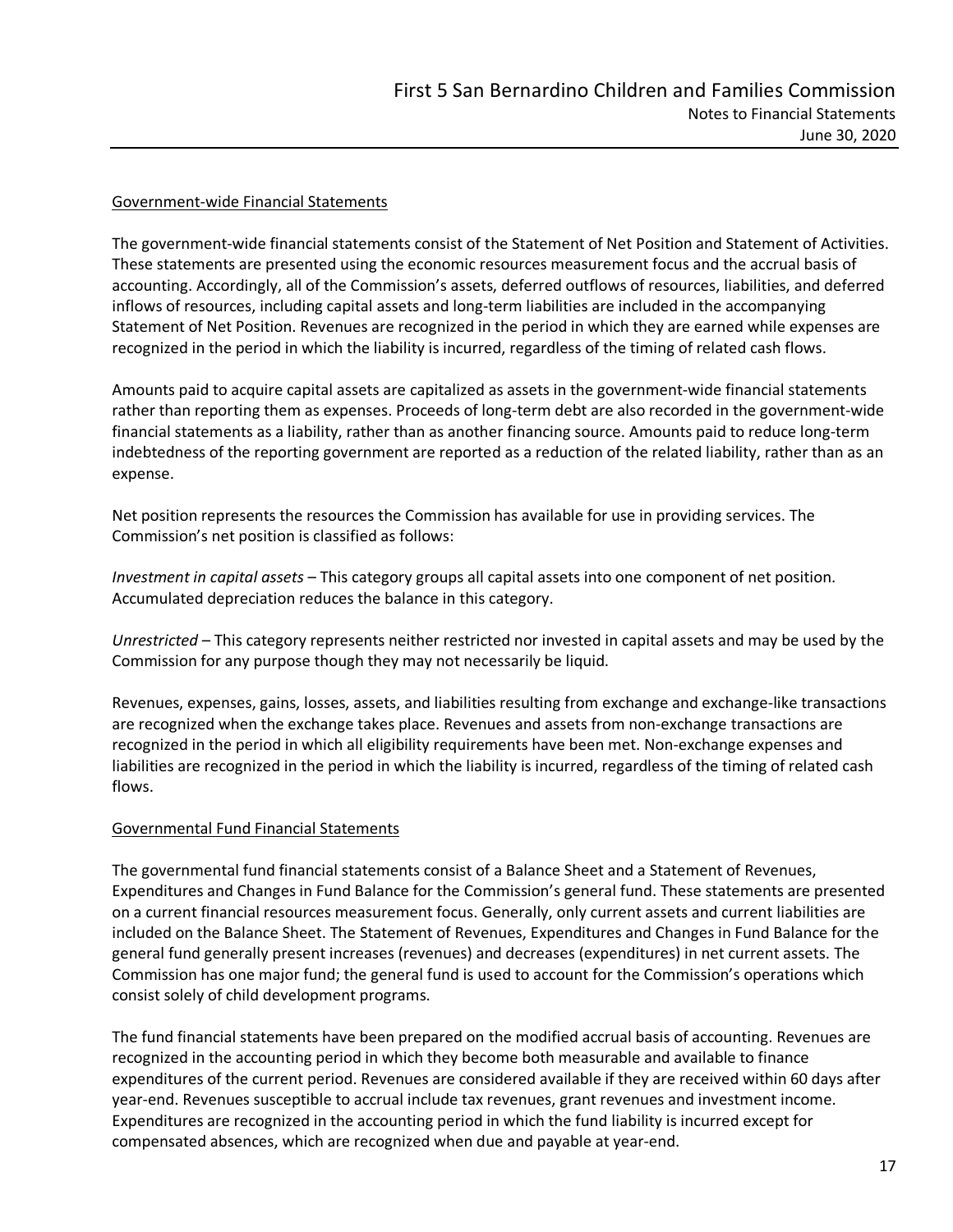# **Long-Term Liabilities**

Compensated absences are considered long-term in nature and are reported in the fund financial statements as expenditures in the period paid or when due and payable at year-end under the modified accrual basis of accounting. The compensated absences and the net pension liability have been accrued in the government-wide financial statements and are included in long-term liabilities. The compensated absences and net pension liability will be liquidated by the general fund.

# **Cash and Investments**

The Commission maintains all of its cash in the San Bernardino County Treasury. The County's investment pool operates in accordance with appropriate state laws and regulations. The method used to determine the value of participant's equity withdrawn is based on the book value, amortized cost plus accrued interest, multiplied by the Commission's percentage at the date of such withdrawal, which is different from fair value.

The Commission categorizes the fair value measurements of its investments based on the hierarchy established by generally accepted accounting principles. The fair value hierarchy, which has three levels, is based on the valuation inputs used to measure an asset's fair value: Level 1 inputs are quoted prices in active markets for identical assets; Level 2 inputs are significant other observable inputs; Level 3 inputs are significant unobservable inputs. The Commission does not have any investments that are measured using Level 3 inputs. Money market investments that have remaining maturity at the time of purchase of one-year or less and guaranteed investment contracts are measured at amortized cost.

The Commission is a participant in the San Bernardino Treasurer's Pool (County Pool). The County Pool is an external investment pool and is not registered with the Securities Exchange Commission (SEC). The County Pool is rated by Fitch ratings (NRSRO) at AAAf/S1. The San Bernardino County Treasury Oversight Committee conducts County Pool oversight. Cash on deposit in the County Pool at June 30, 2020, is stated at fair value. The County Pool values participant shares on an amortized cost basis during the year and adjusts to fair value at year-end. For further information regarding the County Pool, refer to the County of San Bernardino Annual Financial Report.

# **Due from State of California**

Due from State of California represents receivables from the State. Management has determined the Commission's receivables from the State are fully collectable with the exception of \$13,474 Senate Bill 90 mandated claims filed under the California State Mandated Cost program for Open Meetings/Act Brown Act Reform. The commission has fully reserved this receivable.

# **Prepaid Items**

Certain payments to vendors reflect the costs applicable to future accounting periods and are recorded as prepaid items in both the government-wide and fund financial statements.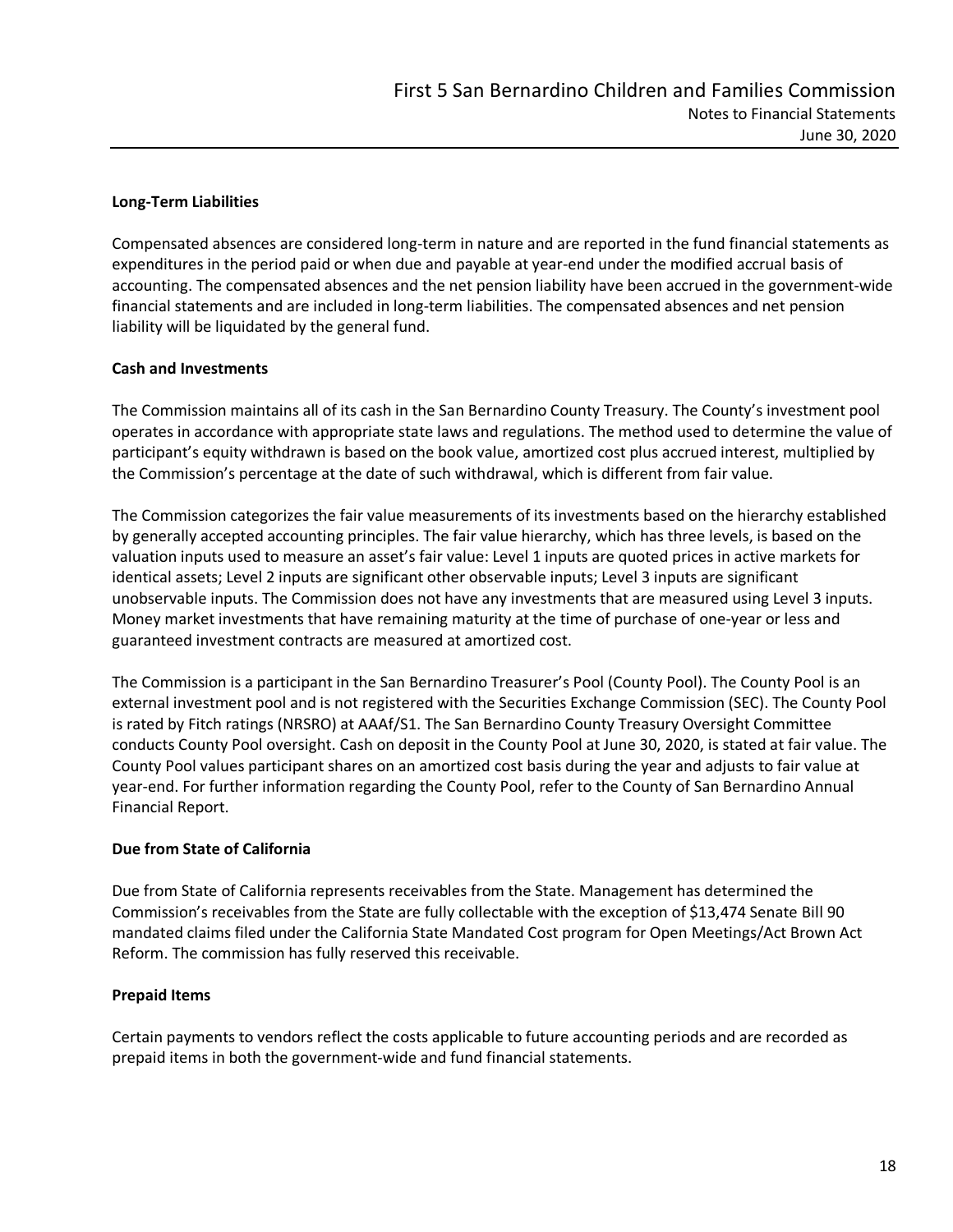#### **Pensions**

For purposes of measuring the net pension liability, deferred outflows of resources and deferred inflows of resources related to pensions, and pension expense, information about the fiduciary net position of the San Bernardino County Employees' Retirement Association (SBCERA) plan (Plan) and additions to/deductions from the Plan's fiduciary net position have been determined on the same basis as they are reported by SBCERA. For this purpose, benefit payments (including refunds of employee contributions) are recognized when due and payable in accordance with the benefit terms. Investments are reported at fair value.

#### **Capital Assets**

Capital assets are defined by the Commission as assets with an initial, individual cost of more than \$5,000 and an estimated useful life greater than one year. Such assets are recorded at historical cost if purchased or constructed. Donated capital assets are recorded at acquisition value at the date of donation. Capital assets include leasehold improvements, information technology equipment and office furniture and fixtures and are recorded at cost. The Commission depreciates capital assets using a straight-line method over the following estimated useful lives:

| Equipment, Furniture, & Vehicles                          | 10 years |
|-----------------------------------------------------------|----------|
| Automobiles                                               | 5 years  |
| Computer & peripheral equipment                           | 5 years  |
| Office machinery & equipment, other than computers        | 6 years  |
| Servers                                                   | 6 years  |
| Computer software developed or purchased for internal use | 3 years  |
| Leasehold improvements                                    | The less |

sser of 40 years (for building improvements or the term of the lease)

The costs of normal maintenance and repairs that do not add to the value of the asset or materially extend the lives are not capitalized.

#### **Revenues**

Revenues consist of receipts collected pursuant to the taxes imposed by Section 30131.2 of the California Revenue and Taxation Code. The California Children and Families Trust fund allocates 80% of these receipts to participating California counties, including San Bernardino County based on the annual number of live births in the county.

#### **Deferred Outflows of Resources**

Deferred outflows of resources is a consumption of net position by the Commission that is applicable to future reporting periods.

#### **Deferred Inflows of Resources**

Deferred inflows of resources is an acquisition of net position by the Commission that is applicable to future reporting periods.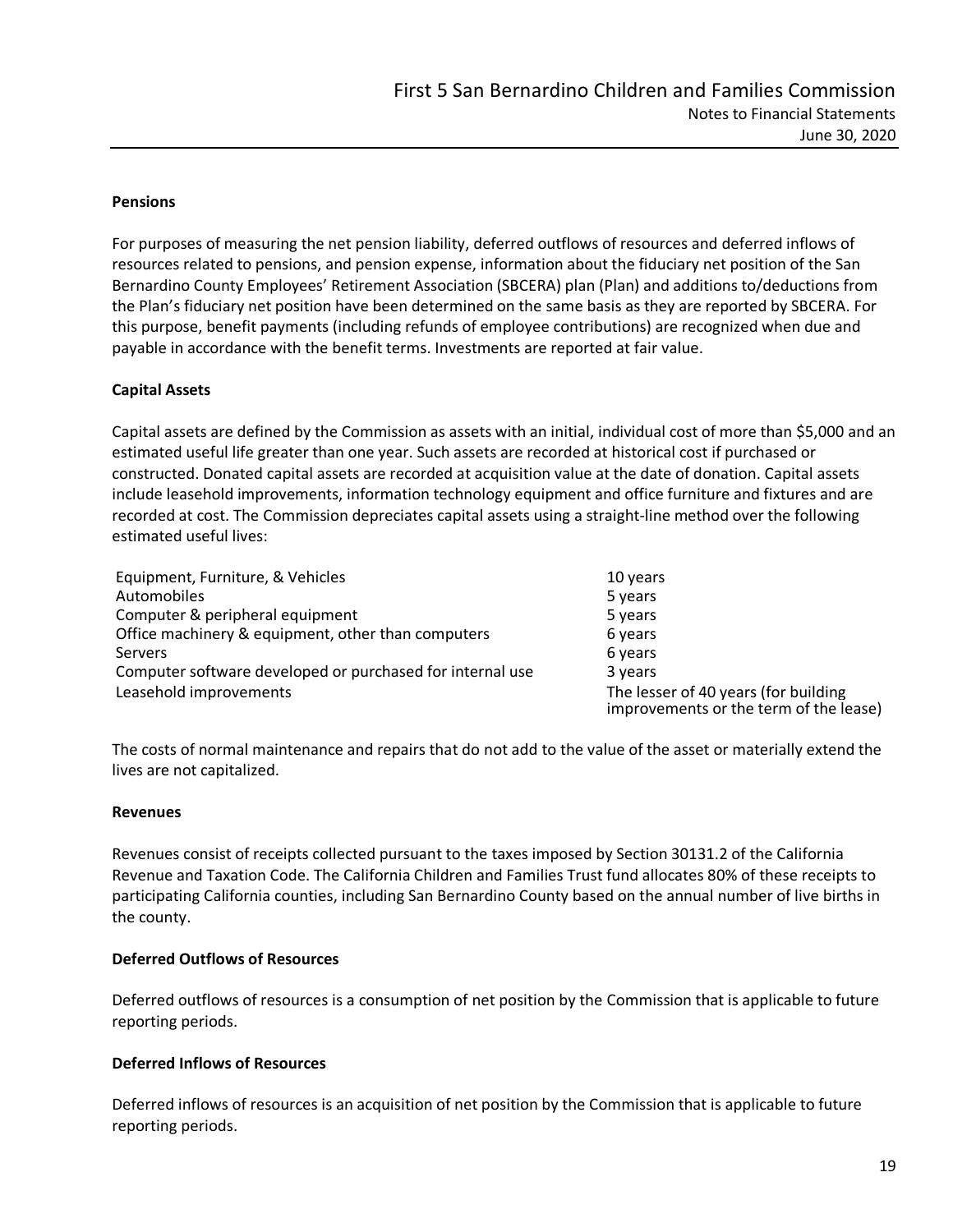# **Use of Estimates**

The preparation of financial statements in conformity with generally accepted accounting principles in the United States requires management to make estimates and assumptions that affect the amounts reported in the financial statements and accompanying notes. Actual results could differ from those estimates.

# **Use of Restricted Resources**

When an expense is incurred for purposes for which both restricted and unrestricted net position is available, it is presumed that restricted resources are spent first, followed by unrestricted resources.

# **Fund Balance Classification**

The governmental fund financial statements present fund balances based on classifications that comprise a hierarchy that is based primarily on the extent to which the Commission is bound to honor constraints on the specific purposes for which amounts in the respective governmental funds can be spent. The classifications used in the governmental fund financial statements are as follows:

- Nonspendable: portion of net resources that cannot be spent because they are not in an expendable form (e.g., prepaid expense or inventory), or portion of net resources that cannot be spent because they must be maintained intact (e.g., revolving fund or the principal of an endowment).
- Assigned: amounts or limitations that are constrained by the Commission's intent to be used for a specific purpose that is neither restricted nor committed. Intent may be established by (a) the Commission's Board or (b) a body created by the Commission's Board, such as a commission finance committee, or (c) an official to which the governing body has delegated the authority to assign amounts to be used for specific purposes. The Commission's Board has authority to assign and remove or modify an assignment to fund balance. In addition, the Executive Director has been delegated the authority to remove an assignment.
- Unassigned: resources in the fund balance that cannot be reported in any other classification or negative fund balance.

When an expenditure is incurred for purposes for which both restricted and unrestricted fund balance is available, it is presumed that restricted funds are spent first. When an expenditure is incurred for purposes for which amounts in any unassigned fund balances could be used, it is presumed that the committed amounts are spent first, then the assigned amounts, then the unassigned amounts.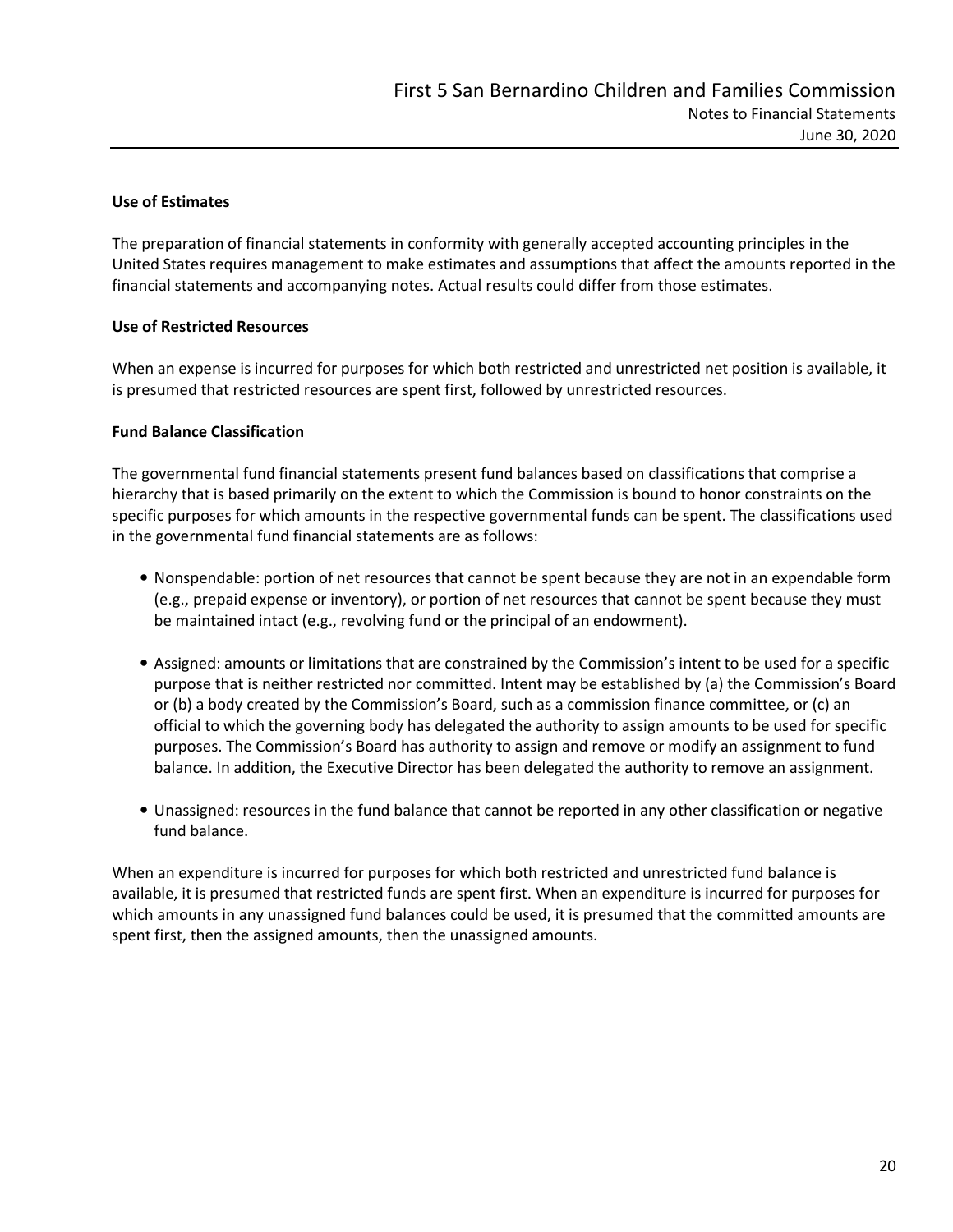In fiscal year 2016, the Commission adopted a minimum fund balance policy for the General Fund. The policy requires the unassigned fund balance at fiscal year-end to be at least \$22,000,000. As of June 30, 2020, the Commission was in compliance with the policy.

# **Current Accounting Pronouncements**

**GASB Statement No. 95** *– In May 2020, GASB issued Statement No. 95, Postponement of the Effective Dates of Certain Authoritative Guidance. T*he primary objective of this Statement is to provide temporary relief to governments and other stakeholders in light of the COVID-19 pandemic. That objective is accomplished by postponing the effective dates of certain provisions in Statements and Implementation Guides that first became effective or are scheduled to become effective for periods beginning after June 15, 2018, and later. This statement was effective upon issuance. The Commission implemented this statement effective July 1, 2019 and has determined that there was no impact on the Commission's financial statements.

# **Future Accounting Pronouncements**

The GASB has issued the following pronouncements that have effective dates which may impact future financial statement presentation. The Commission has not determined the effect of the following Statements:

**GASB Statement No. 84** *- Fiduciary Activities.* 

**GASB Statement No. 87** *- Leases.* 

**GASB Statement No. 89** *- Accounting for Interest Cost Incurred Before the End of a Construction Period.*  **GASB Statement No. 90** *- Majority Equity Interests – an amendment of GASB Statements No. 14 and No. 61.*  **GASB Statement No. 91** *- Conduit Debt Obligations.*  **GASB Statement No. 92** *- Omnibus 2020.*  **GASB Statement No. 9***3 - Replacement of Interbank Offered Rates.*  **GASB Statement No. 94** *- Public-Private and Public-Public Partnerships and Availability Payment Arrangements.*  **GASB Statement No. 96** *- Subscription-Based Information Technology Arrangements.*  **GASB Statement No. 97** *- Certain Component Unit Criteria, and Accounting and Financial Reporting for Internal Revenue Code Section 457 Deferred Compensation Plans.* 

# **Note 2 - Compensated Absences**

Compensated absences represent the liability for unpaid vacation leave, holidays and other compensated absences with similar characteristics. Changes in the liability for the 2019-20 fiscal year is summarized as follows:

|                             | Beginning<br><b>Balance</b> | <b>Increases</b> |         | <b>Decreases</b> |           | Ending<br><b>Balance</b> |         | Due within<br>One Year |        |
|-----------------------------|-----------------------------|------------------|---------|------------------|-----------|--------------------------|---------|------------------------|--------|
| <b>Compensated Absences</b> | 176.147                     |                  | 223.458 |                  | (154.729) |                          | 244.876 |                        | 68,729 |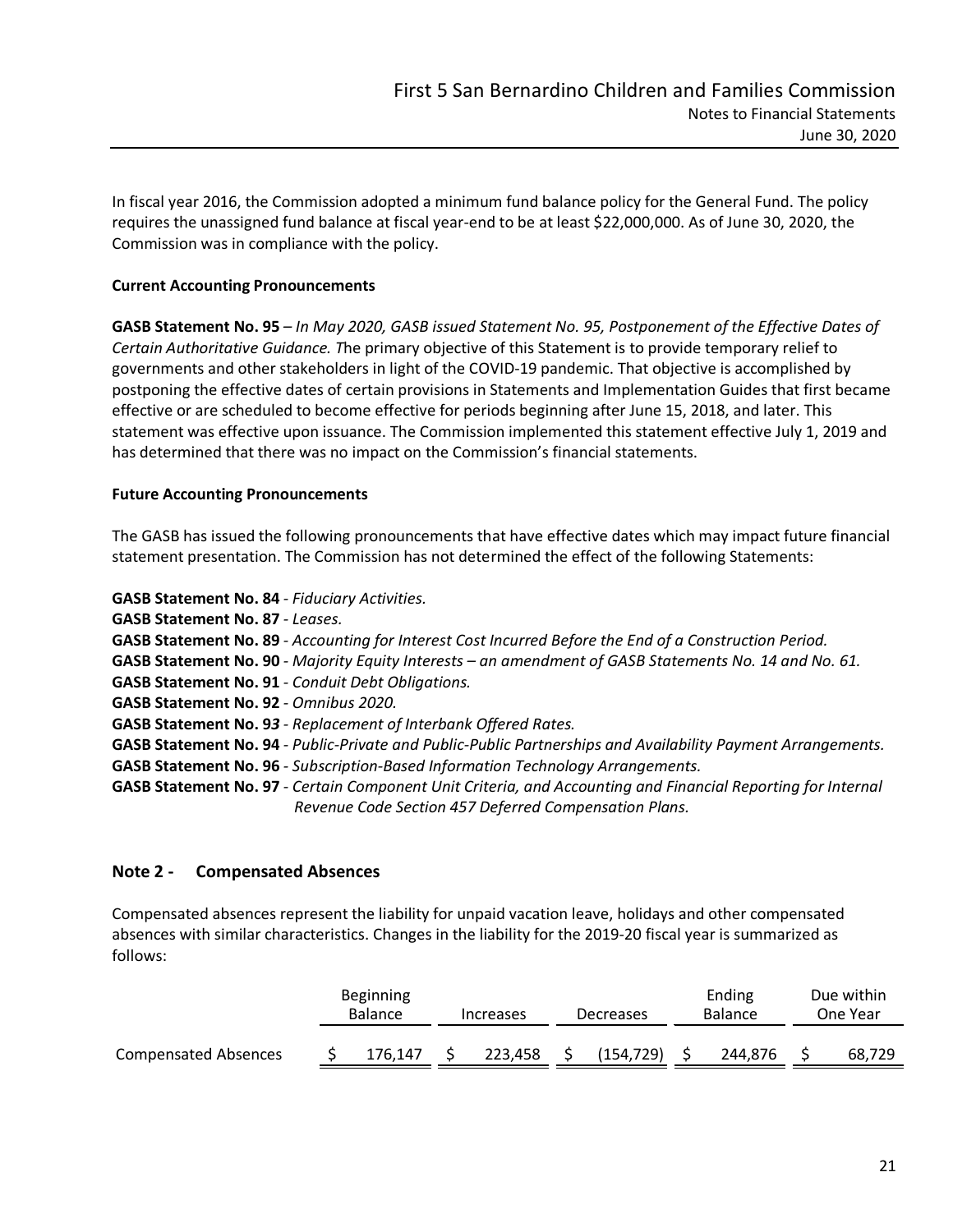# **Note 3 - Cash and Investments**

Cash and investments are classified in the Governmental Activities and Governmental fund financial statements as follows:

| Cash and Investment Held in County Pool | \$100,402,446 |
|-----------------------------------------|---------------|
| Total Cash and Investments              | \$100,402,446 |

The Commission maintains all of its cash and investments with the San Bernardino County Treasurer in a cash and investment pool. On a quarterly basis, the Treasurer allocates interest to participants based upon their average daily balances. Required disclosure information regarding the categorization of investments and other deposit and investment risk disclosures can be found in the County's Comprehensive Annual Financial Report (CAFR) and separate pool report. The County of San Bernardino's financial statements and pool report may be obtained by contacting the County of San Bernardino's Auditor Controller/Treasurer/Tax Collector's office at 268 W. Hospitality Lane, 4th Floor, San Bernardino, California 92415-0018. The San Bernardino County Treasury Oversight Committee oversees the Treasurer's investments and policies.

The Commission had no deposit or investment policy that addressed a specific type of risk. Investments held in the County's investment pool are available on demand and are reported at fair value.

# **Fair Value Measurement**

The commission categorizes its fair value measurements within the fair value hierarchy established by generally accepted accounting principles. The hierarchy is based on the valuation inputs used to measure the fair value of the asset. Level 1 inputs are quoted prices in active markets for identical assets; Level 2 inputs are significant other observable inputs; Level 3 inputs are significant unobservable inputs. As of June 30, 2020, the Commission held no individual investments. All funds are invested in the County Treasury.

In instances where inputs used to measure fair value fall into different levels in the above fair value hierarchy, fair value measurements in their entirety are categorized based on the lowest level input that is significant to the valuation. The Commission's assessment of the significance of particular inputs to these fair value measurements requires judgment and considers factors specific to each asset or liability.

Deposits and withdrawals from the pool are made on the basis of \$1 and not fair value. Accordingly, the Commission's proportionate share of investments in the County Treasury at June 30, 2020 of \$100,402,446 is uncategorized and not defined as a Level 1, Level 2, or Level 3 input.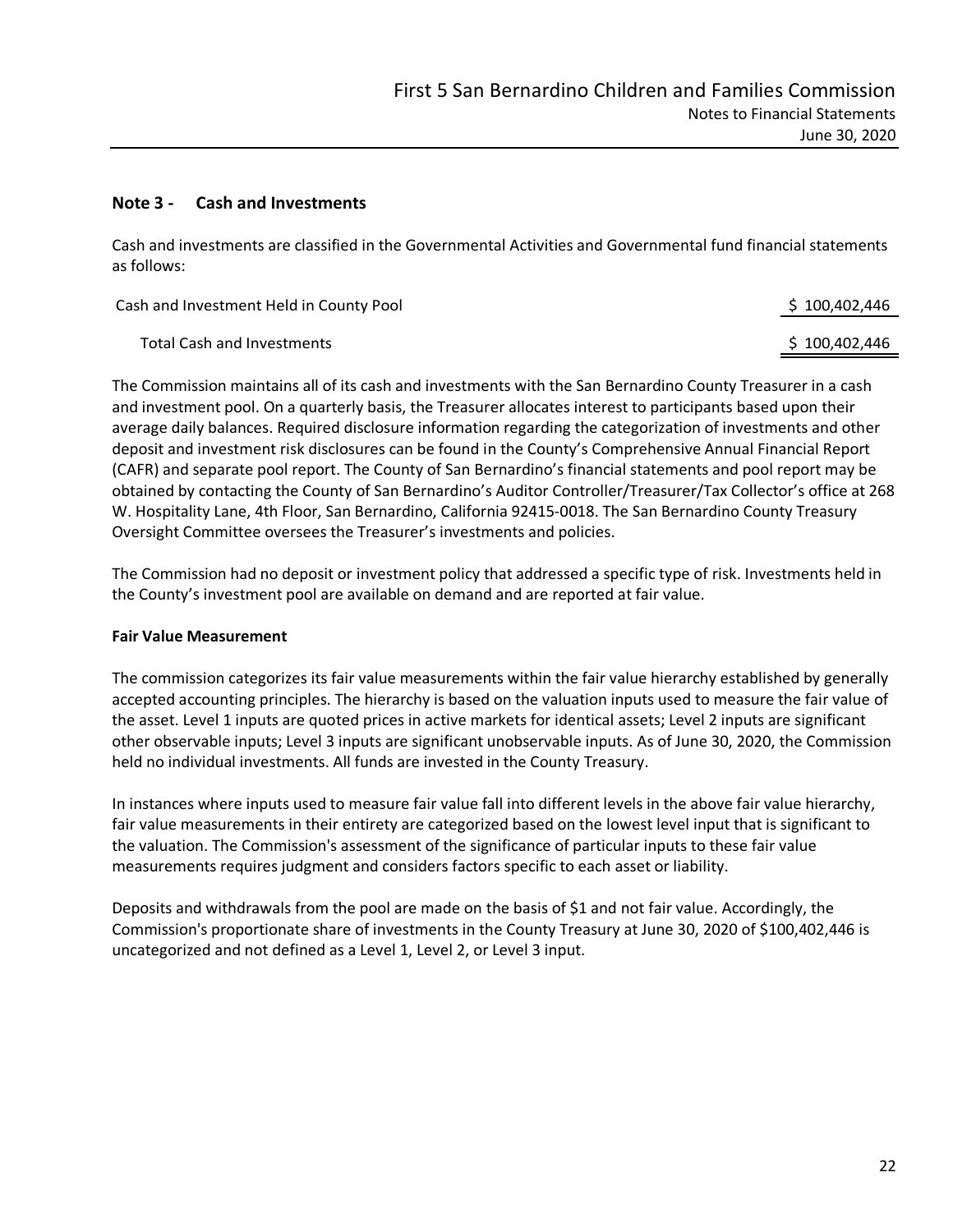# **Note 4 - Due from State of California**

Due from State of California represents amounts due to the Commission from the California Children and Families Commission ("State Commission") for Prop 10 and 56 related revenues. The amounts due to the Commission at June 30, 2020, were as follows:

| Due from State of California:                             |           |
|-----------------------------------------------------------|-----------|
| Prop 10 revenue for:                                      |           |
| May 2020 Allocation                                       | 976.098   |
| June 2020 Allocation                                      | 1,386,808 |
| First 5 California IMPACT                                 | 471.397   |
| Surplus Money Investment Fund (SMIF) allocations interest | 68.842    |
| CA Department of Education (QCC) QRIS Block Grant         | 267,010   |
| Total amount due from State of California                 | 3,170,155 |

# **Note 5 - Capital Assets**

Capital asset activity for the fiscal year ended June 30, 2020 was as follows:

|                                             | Beginning<br>Balance | Additions |    | <b>Deletions</b> | Ending<br><b>Balance</b> |
|---------------------------------------------|----------------------|-----------|----|------------------|--------------------------|
| Capital assets being depreciated:           |                      |           |    |                  |                          |
| Leasehold improvements                      | \$<br>54,843         | \$        | \$ |                  | \$<br>54,843             |
| <b>Furniture and fixtures</b>               | 75,434               |           |    |                  | 75,434                   |
| Computer equipment                          | 14,306               |           |    |                  | 14,306                   |
| Total capital assets being depreciated      | 144,583              |           |    |                  | 144,583                  |
| Less accumulated depreciation:              |                      |           |    |                  |                          |
| Leasehold improvements                      | (30, 619)            | (5,484)   |    |                  | (36, 103)                |
| <b>Furniture and fixtures</b>               | (41, 478)            | (7, 543)  |    |                  | (49,021)                 |
| Computer equipment                          | (13, 513)            | (795)     |    |                  | (14, 308)                |
| Total accumulated depreciation              | (85, 610)            | (13, 822) |    |                  | (99, 432)                |
| Governmental activities capital assets, net | \$<br>58,973         | (13, 822) | Ş  |                  | 45,151                   |

Depreciation expense amounted to \$13,822 for the year ended June 30, 2020, and is reflected in the Statement of Activities in the Child Development function.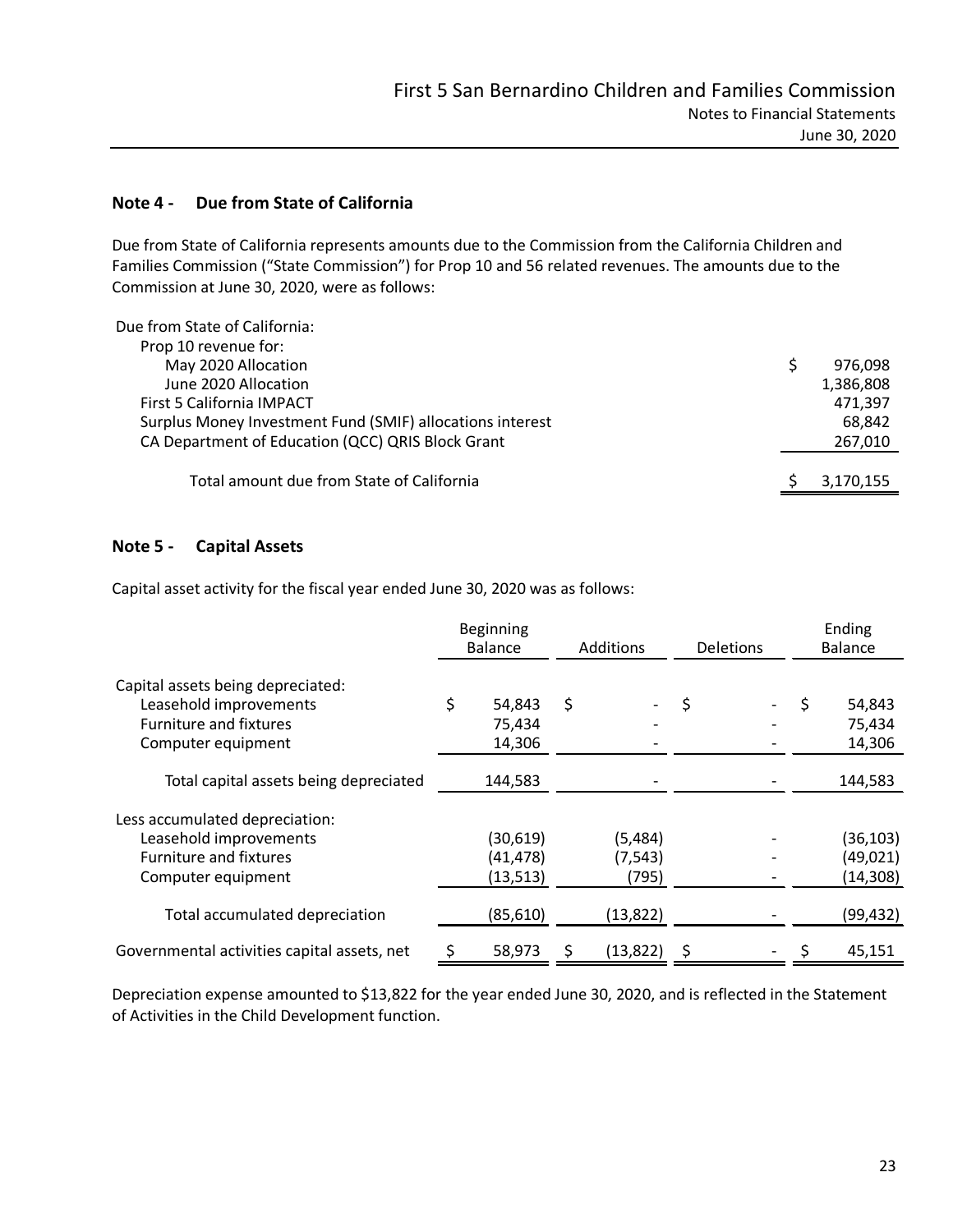# **Note 6 - Operating Leases**

The Commission leases office space from a third party under a long-term operating lease, which expires on October 31, 2023. The term of the office lease is for a period of ten years with two five-year options to extend. The future minimum rental payments under these obligations are as follows:

| Year Ended June 30, |   | Office Space |
|---------------------|---|--------------|
| 2021                | S | 367,044      |
| 2022                |   | 376,296      |
| 2023                |   | 385,548      |
| 2024                |   | 129,544      |
| Total               |   | 1,258,432    |
|                     |   |              |

Rent expense was \$359,156 for the year ended June 30, 2020.

# **Note 7 - Contracts Payables**

The Commission's primary expenses consist of funding to various governmental and non-profit agencies that provide services directly to children ages 0 to 5 and their families. The Commission pays on a monthly reimbursement basis to the contracted agencies. These agencies are required to file monthly expenditure reports detailing how much of the funding was used. At year end, a payable generally exists depending on the actual level of expenditures by the grantee. At June 30, 2020, the following was owed to agencies and is included in contracts payable:

Contracts Payable by Strategic Priority Area (SPA):

| SPA 1 - Children and Families<br>Family<br>Early Learning<br><b>QRIS IMPACT</b>                                                                         | \$<br>468,239<br>92,343<br>1,201,947           |
|---------------------------------------------------------------------------------------------------------------------------------------------------------|------------------------------------------------|
| SPA 2 - Systems and Network<br>Systems<br>Evaluation                                                                                                    | 567,243<br>115,623                             |
| Total contracts payable                                                                                                                                 | 2,445,395                                      |
| Due to Other Governments by Strategic Priority Area (SPA):<br>SPA 1 - Children and Families<br>Health<br>Family<br>Early Learning<br><b>QRIS IMPACT</b> | \$<br>3,569,201<br>104,543<br>87,223<br>60,241 |
| SPA 2 - Systems and Network<br>Systems                                                                                                                  | 147,616                                        |
| Total due to other governments                                                                                                                          | 3,968,824                                      |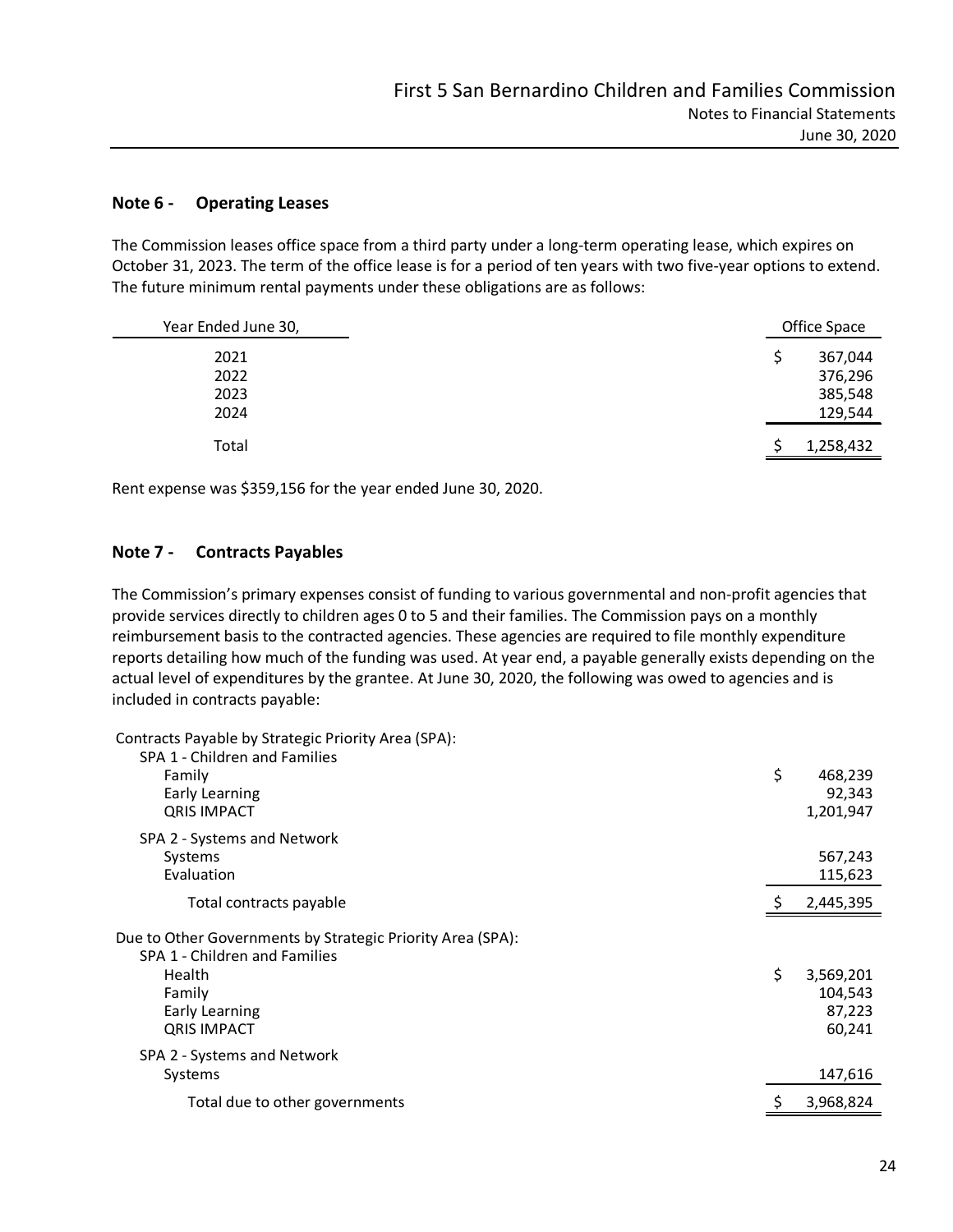# **Note 8 - Deferred Inflows of Resources - Unavailable Revenue**

The general fund reports unavailable revenue on the governmental fund balance sheet in connection with resources that have been earned, but are not yet available to finance expenditures of the current fiscal period. This type of deferred inflow of resources occurs only under the modified accrual basis of accounting. Accordingly, unavailable revenue is reported only in the general fund balance sheet. At the end of the current fiscal year, the components of unavailable revenue resulting from funds not received within the 60-day period of availability were as follows:

| Unavailable Revenue:<br>First 5 California IMPACT<br><b>QRIS Block Grant</b> | 470.800<br>133,505 |
|------------------------------------------------------------------------------|--------------------|
| Total amount due                                                             | 604,305            |

# **Note 9 - Contingencies**

The Commission is involved in various legal proceedings from time to time in the normal course of business. In management's opinion, the Commission is not involved in any legal proceeding that will have a material adverse effect on financial position or changes in financial position of the Commission.

# **Note 10 - Related Party Transactions**

The required composition of the Board of Commissioners includes members from the County, other local governments, and community based organizations which serve children. Many of the programs funded by the Commission are operated by organizations represented by the Commissioners. Commissioners must abstain from voting on issues directly related to their respective organizations. The following table shows the contracts awarded in fiscal year 2020, whereby Commissioners were required to abstain from voting:

| Organization                                         | Award Amount       |
|------------------------------------------------------|--------------------|
| Children's Fund<br>Arrowhead Regional Medical Center | 263,900<br>222,068 |
| Total                                                | 485,968            |

The Commission also contracts with the County to provide accounting, banking and investment, purchasing, human resources, risk management and other administrative services. The Commission participates in the County's risk management programs (commercial and self-insurance programs) for general and automobile liability insurance, public official liability, rental interruption, personal property, workers' compensation, group health indemnified plans, group salary continuance plan, group dental plan and unemployment benefit plan.

Total expenses incurred to related parties for fiscal year 2020 were \$6,818,453. As of June 30, 2020, amounts of \$150,134 and \$3,790,809, due to related parties are included in contracts payable and due to other governments, respectively.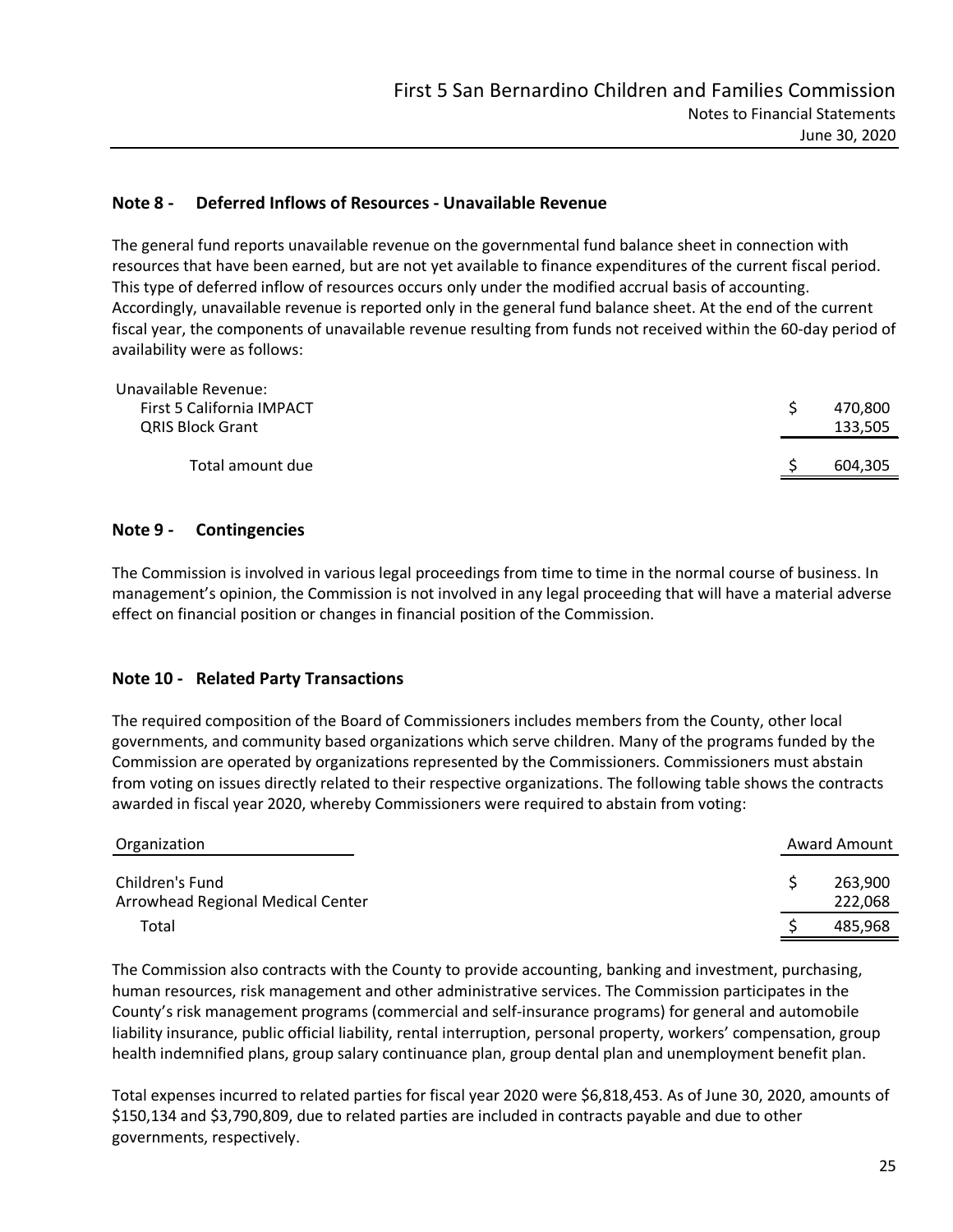# **Note 11 - Program Evaluation**

In accordance with the Standards and Procedures for Audits of California Counties Participating in the California Children and Families Program, issued by the California State Controller, the Commission is required to disclose the amounts expended during the fiscal year on program evaluation. Program evaluation costs pertain to those activities undertaken to support the collection, production, analysis and presentation of evaluation information for Commission management, Commissioners and other interested parties.

For the year ended June 30, 2020, the Commission expended \$1,011,192 for program evaluation.

# **Note 12 - Fund Balance**

Nonspendable fund balance of \$67,193 consists of prepaid items.

Assigned fund balance of \$19,387,785 consists of the following:

Contracts for Evaluation Services **by Equal Contracts** for Evaluation Services **658,346** Contracts for Operation Services 399,404 Contracts for Program Services **15,479,006** Contracts for Program Services Contracts for QRIS 2,851,029

Total Assigned Fund Balance **\$ 19,387,785** 

# **Note 13 - Defined Benefit Pension Plan**

*Plan Description*. Employees of the Commission participate in the County of San Bernardino's (County) costsharing multiple-employer defined benefit retirement plan (the Plan) administered by the San Bernardino County Employee's Retirement Association (SBCERA). The Plan is governed by the San Bernardino Board of Retirement (Board) under the California County Employees' Retirement Law of 1937 (CERL) and the California Public Employees' Pension Reform Act of 2013 (PEPRA). The Plan's authority to establish and amend the benefit terms are set by the CERL and PEPRA, and may be amended by the California state legislature and in some cases require approval by the County of San Bernardino Board of Supervisors and/or the SBCERA Board. SBCERA issues a stand-alone financial report, which may be obtained by contacting the Board of Retirement, attention Fiscal Services Department, 348 W. Hospitality Lane, San Bernardino, California 92408 or visiting the website at www.sbcera.org.

*Benefits Provided.* SBCERA provides retirement, disability, death and survivor benefits. SBCERA administers the Plan which provides benefits for two membership classifications, General and Safety, and those benefits are tiered based upon date of SBCERA membership. Safety membership is extended to those involved in active law enforcement and fire suppression. All other members, including the Commission's employees, are classified as General members. Generally, those who become members prior to January 1, 2013 are Tier 1 members. All other members are Tier 2. An employee who is appointed to a regular position, whose service is at least fifty percent of the full standard of hours required, are members of SBCERA, and are provided with pension benefits pursuant to Plan requirements.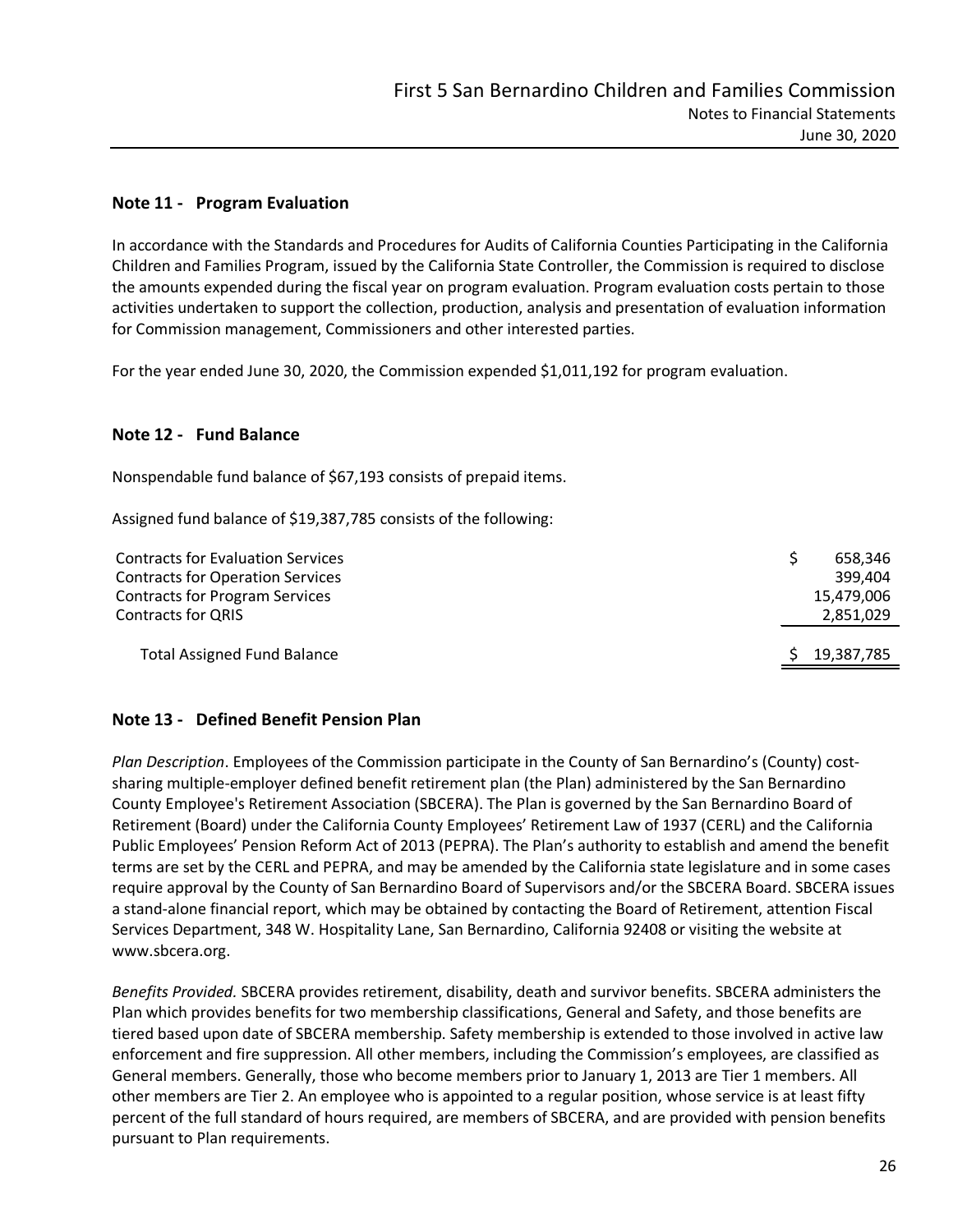General – Tier 1 General – Tier 2

The CERL and PEPRA establish benefit terms. Retirement benefits for the General Tier 1 and General Tier 2 Plans are calculated on the basis of age, average final compensation and service credit as follows:

| Final Average Compensation            | Highest 12 consecutive months                                | Highest 36 consecutive months           |
|---------------------------------------|--------------------------------------------------------------|-----------------------------------------|
| Normal Retirement Age                 | The later of age 55 or the age at which                      | The later of age 55 or the age at which |
|                                       | the member vests in his/her benefits                         | the member vests in his/her benefits    |
|                                       | under the CERL, but not later than age                       | under the CERL, but not later than age  |
|                                       | 70                                                           | 70                                      |
| Early Retirement: Years of service    | Age 70 any years                                             | Age 70 any years                        |
| required and/or age eligibility       | 10 years age 50                                              | 5 years age 52                          |
|                                       | 30 years any age                                             | N/A                                     |
| <b>Benefit</b>                        | At normal retirement age, 2.0% per                           | At age 67, 2.5% per year of final       |
|                                       | year of final average compensation for                       | average compensation for every year     |
|                                       | every year of service credit                                 | of service credit                       |
| <b>Benefit Adjustments</b>            | Reduced before age 55, increased after Reduced before age 67 |                                         |
|                                       | 55 up to age 65                                              |                                         |
| Final Average Compensation Limitation | Internal Revenue Code section                                | Government Code section 7522.10         |
|                                       | 401(a)(17)                                                   |                                         |

An automatic cost of living adjustment is provided to benefit recipients based on changes in the local region Consumer Price Index (CPI) up to a maximum of 2 percent per year. Any increase greater than 2 percent is banked and may be used in years where the CPI is less than 2 percent. There is a one-time 7 percent increase at retirement for members hired before August 19, 1975. The Plan also provides disability and death benefits to eligible members and their beneficiaries, respectively. For retired members, the death benefit is determined by the retirement benefit option chosen. For all other members, the beneficiary is entitled to benefits based on the members years of service or if the death was caused by employment. General members are also eligible for survivor benefits which are payable upon a member's death.

*Contributions*. Participating employers and active members (i.e. County), including the Commission and the Commission's employees, are required by statute to contribute a percentage of covered salary to the Plan. This requirement is pursuant to Government Code sections 31453.5 and 31454 for participating employers, and Government Code sections 31621.6, 31639.25 and 7522.30 for active members. The contribution requirements are established and may be amended by the SBCERA Board pursuant to Article 1 of the CERL, which is consistent with the Plan's actuarial funding policy. The contribution rates are adopted yearly, based on an annual actuarial valuation, conducted by an independent actuary, that requires actuarial assumptions with regard to mortality, expected future service (including age at entry into the Plan, if applicable and tier), and compensation increases of the members and beneficiaries. The combined active member and employer contribution rates are expected to finance the costs of benefits for employees that are allocated during the year, with an additional amount to finance any unfunded accrued liability. Participating employers may pay a portion of the active members' contributions through negotiations and bargaining agreements. Employer contribution rates for the year ended June 30, 2020 are 25.39 percent for Tier 1 General members and 22.86 percent for Tier 2 General members.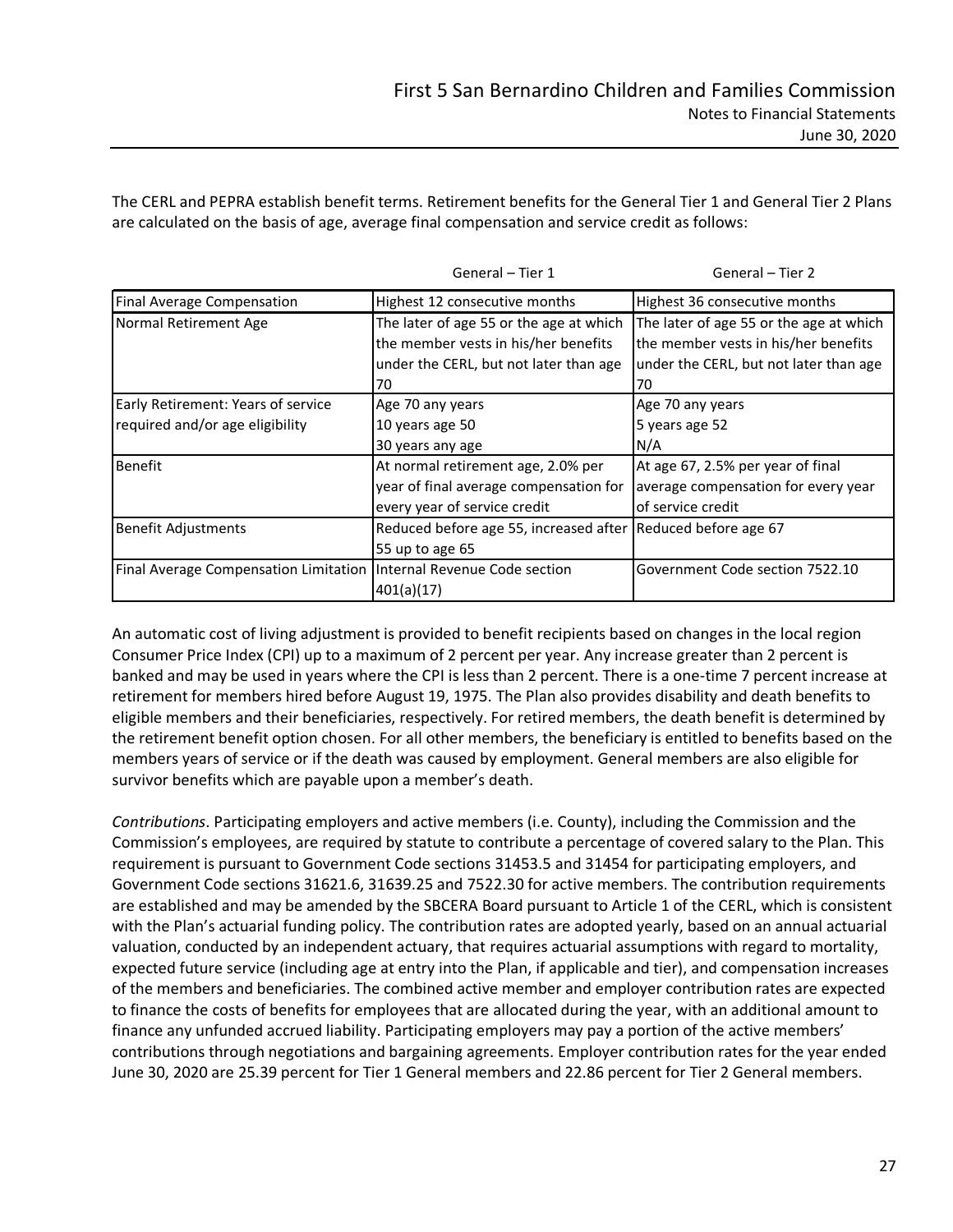Employee contribution rates for the fiscal year ended June 30, 2020 ranged between 8.62 percent and 15.53 percent for Tier 1 General members and 9.10 percent for Tier 2 General members. The Commission's proportionate share of the County's contribution to the Plan was \$343,396 for the year ended June 30, 2020.

# *Pension Liabilities, Pension Expense, and Deferred Outflows of Resources and Deferred Inflows of Resources Related to Pensions*

At June 30, 2020, the Commission reported a liability of \$1,887,267, for its proportionate share of the County's net pension liability. The net pension liability was measured as of June 30, 2019, and the total pension liability used to calculate the net pension liability was determined by an actuarial valuation as of that date. The Commission's proportion of the County's net pension liability was based on the Commission's FY 2019 actual contributions to the County's pension plan relative to the total contributions of the County as a whole. At June 30, 2019, the Commission's proportion was 0.0850 percent, which was an increase of 0.0007 percent from its proportion measured as of June 30, 2018.

For the year ended June 30, 2020, the Commission recognized pension expense of \$346,394. The Commission reported deferred outflows of resources and deferred inflows of resources related to pensions from the following sources:

|                                                               | Deferred<br>Outflows of<br>Resources |         |   | Deferred<br>Inflows of<br>Resources |  |
|---------------------------------------------------------------|--------------------------------------|---------|---|-------------------------------------|--|
| Differences between expected and actual experience            | \$                                   | 25,177  | S | 60,682                              |  |
| Changes in assumptions                                        |                                      | 246,483 |   |                                     |  |
| Net difference between projected and actual earnings on       |                                      |         |   |                                     |  |
| pension plan investments                                      |                                      | 37,576  |   |                                     |  |
| Changes in proportion and differences between employer        |                                      |         |   |                                     |  |
| contributions and proportionate share of contributions        |                                      | 72,366  |   | 238,483                             |  |
| Commission's contributions subsequent to the measurement date |                                      | 343,396 |   |                                     |  |
|                                                               |                                      |         |   |                                     |  |
| Total                                                         |                                      | 724.998 |   | 299,165                             |  |
|                                                               |                                      |         |   |                                     |  |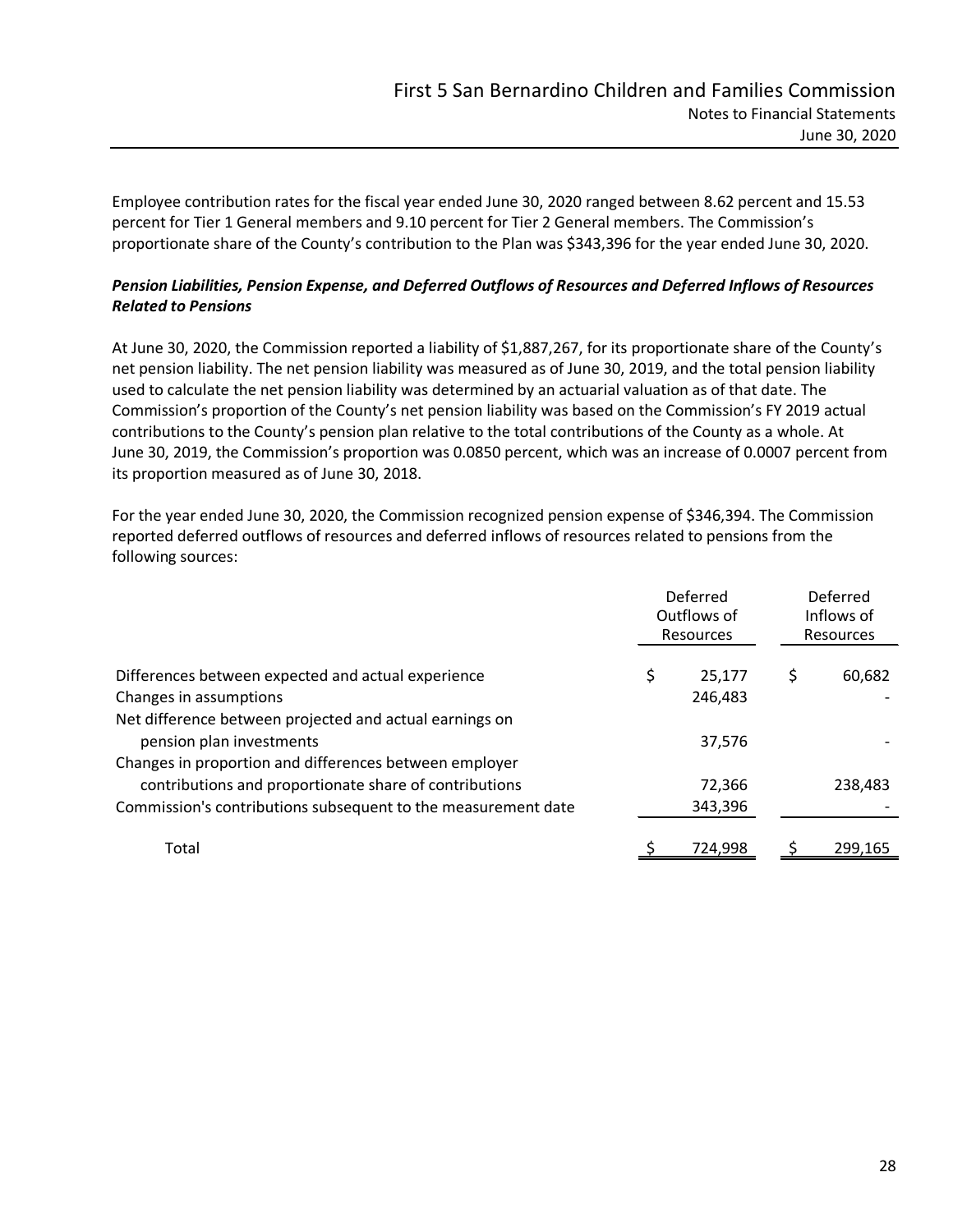The \$343,396 reported as deferred outflows of resources related to pensions resulting from the Commission's contributions to the County's plan subsequent to the measurement date will be recognized as a reduction of the net pension liability in the year ended June 30, 2021. Other amounts reported as deferred outflows of resources and deferred inflows of resources related to the Commission's proportion of the County's pension plan will be recognized in pension expense as follows:

| Year ended June 30                   | <u>Amount</u>                                 |
|--------------------------------------|-----------------------------------------------|
| 2021<br>2022<br>2023<br>2024<br>2025 | \$<br>44,331<br>(38, 882)<br>39,929<br>28,037 |
| Thereafter                           | 8,571<br>451                                  |
| Total                                | 82,437<br>S                                   |

*Actuarial assumptions.* The Commission's proportion of the County's total pension liability in the June 30, 2019 actuarial valuation was determined using the following actuarial assumptions, applied to all periods included in the measurement:

| Actuarial valuation date       | June 30, 2019                             |
|--------------------------------|-------------------------------------------|
| Actuarial cost method          | Entry age actuarial cost method           |
| <b>Actuarial Assumptions:</b>  |                                           |
| Investment rate of return      | 7.25%                                     |
| Inflation                      | 3.00%                                     |
| Projected Salary increases     | General: 4.50% to 14.50%                  |
| Cost of Living Adjustments     | Consumer price index with a 2.00% maximum |
| <b>Administrative Expenses</b> | 0.70% of payroll                          |

Mortality rates used in the latest actuarial valuation dated June 30, 2019 are based on the Headcount Weighted RP-2014 Healthy Annuitant mortality table projected generationally using the two-dimensional mortality improvement scale MP-2016. For healthy General male members, the ages are set forward one year. No adjustment is made for healthy General female members. For all General members that are disabled, the ages are set forward seven years. Beneficiaries are assumed to have the same mortality as a General member of the opposite sex who is receiving a service (non-disability) retirement.

The actuarial assumptions used in the June 30, 2019 valuation were based on the results of the June 30, 2017 Actuarial Experience Study for the three year period of July 1, 2013 through June 30, 2016.

The long-term expected rate of return on Plan investments was determined using a building block method in which expected future real rates of return (expected returns, net of inflation) are developed for each major asset class. This information is combined to produce the long-term expected rate of return by weighting the expected future real rates of return by the target asset allocation percentage, and by adding expected inflation and subtracting expected investment expenses and a risk margin. The target allocations (approved by the Board) and projected arithmetic real rates of return for each major asset class, after deducting inflation, but before deducting investment expenses, used in the derivation of the long-term expected investment rate of return assumptions, are summarized in the table below.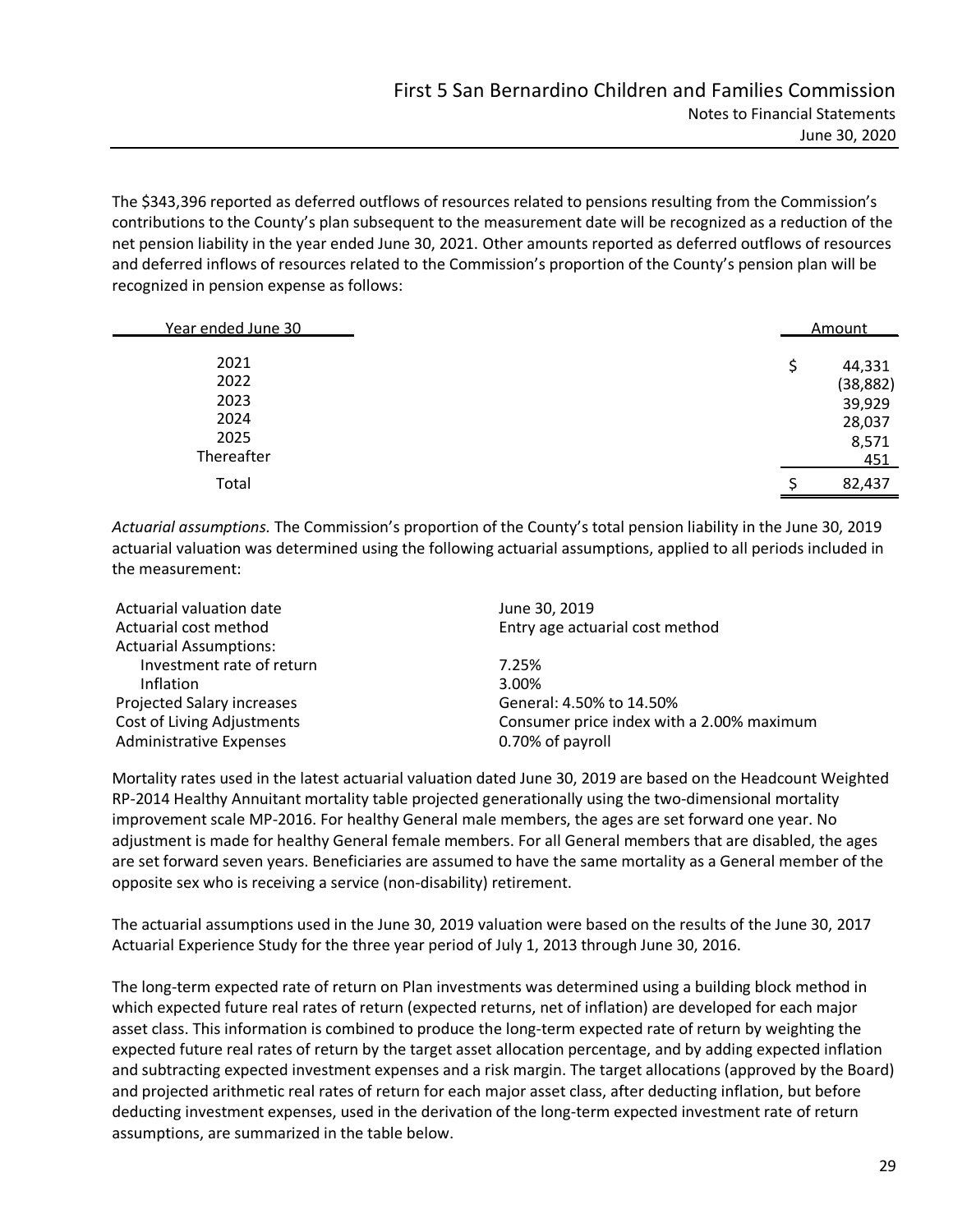| <b>Asset Class</b>                  | Target<br>Allocation * | Long-Term Expected<br><b>Real Rate of Return</b> |
|-------------------------------------|------------------------|--------------------------------------------------|
|                                     |                        |                                                  |
| Large Cap U.S. Equity               | 8.00%                  | 5.61%                                            |
| Small Cap U.S. Equity               | 2.00%                  | 6.37%                                            |
| Developed International Equity      | 6.00%                  | 6.96%                                            |
| <b>Emerging Market Equity</b>       | 6.00%                  | 9.28%                                            |
| U.S. Core Fixed Income              | 2.00%                  | 1.06%                                            |
| <b>High Yield/Credit Strategies</b> | 13.00%                 | 3.65%                                            |
| <b>Global Core Fixed Income</b>     | 1.00%                  | 0.07%                                            |
| <b>Emerging Market Debt</b>         | 6.00%                  | 3.85%                                            |
| <b>Real Estate</b>                  | 9.00%                  | 4.37%                                            |
| International Credit                | 11.00%                 | 6.75%                                            |
| Absolute Return                     | 13.00%                 | 3.56%                                            |
| <b>Real Assets</b>                  | 5.00%                  | 6.35%                                            |
| <b>Private Equity</b>               | 16.00%                 | 8.47%                                            |
| Cash and Equivalents                | 2.00%                  | $-0.17%$                                         |
| Total                               | 100.00%                |                                                  |

\* For actuarial purposes, target allocations only change once every three years based on the triennial actuarial experience study.

*Discount rate.* For the June 30, 2019 measurement date, the discount rate used to measure the Plan's total pension liability was 7.25 percent. The projection of cash flows used to determine the discount rate assumed employer and member contributions will be made at rates equal to the actuarially determined contribution rates. For this purpose, only employee and employer contributions that are intended to fund benefits of current Plan members and their beneficiaries are included. Projected employer contributions that are intended to fund the service costs of future Plan members and their beneficiaries, as well as projected contributions from future Plan members, are not included. Based on those assumptions, the Plan's fiduciary net position was projected to be available to make all projected future benefit payments of current Plan members. Therefore, for the June 30, 2019 measurement date, the long-term expected rate of return on pension plan investments was applied to all periods of projected benefit payments to determine the total pension liability.

*Sensitivity of the Commission's proportionate share of the County's net pension liability to changes in the discount rate*. The following table presents the Commission's proportionate share of the County's net pension liability calculated using the discount rate of 7.25 percent, as well as what the Commission's proportionate share of the County's net pension liability would be if it were calculated using a discount rate that is 1-percentagepoint lower (6.25%) or 1-percentage-point higher (8.25%) than the current rate:

|                                                                           | 1% Decrease |           |  | Current   | 1% Increase |
|---------------------------------------------------------------------------|-------------|-----------|--|-----------|-------------|
| Commission's proportionate share<br>of the County's net pension liability |             | 3,440,689 |  | 1,887,267 | 613.706     |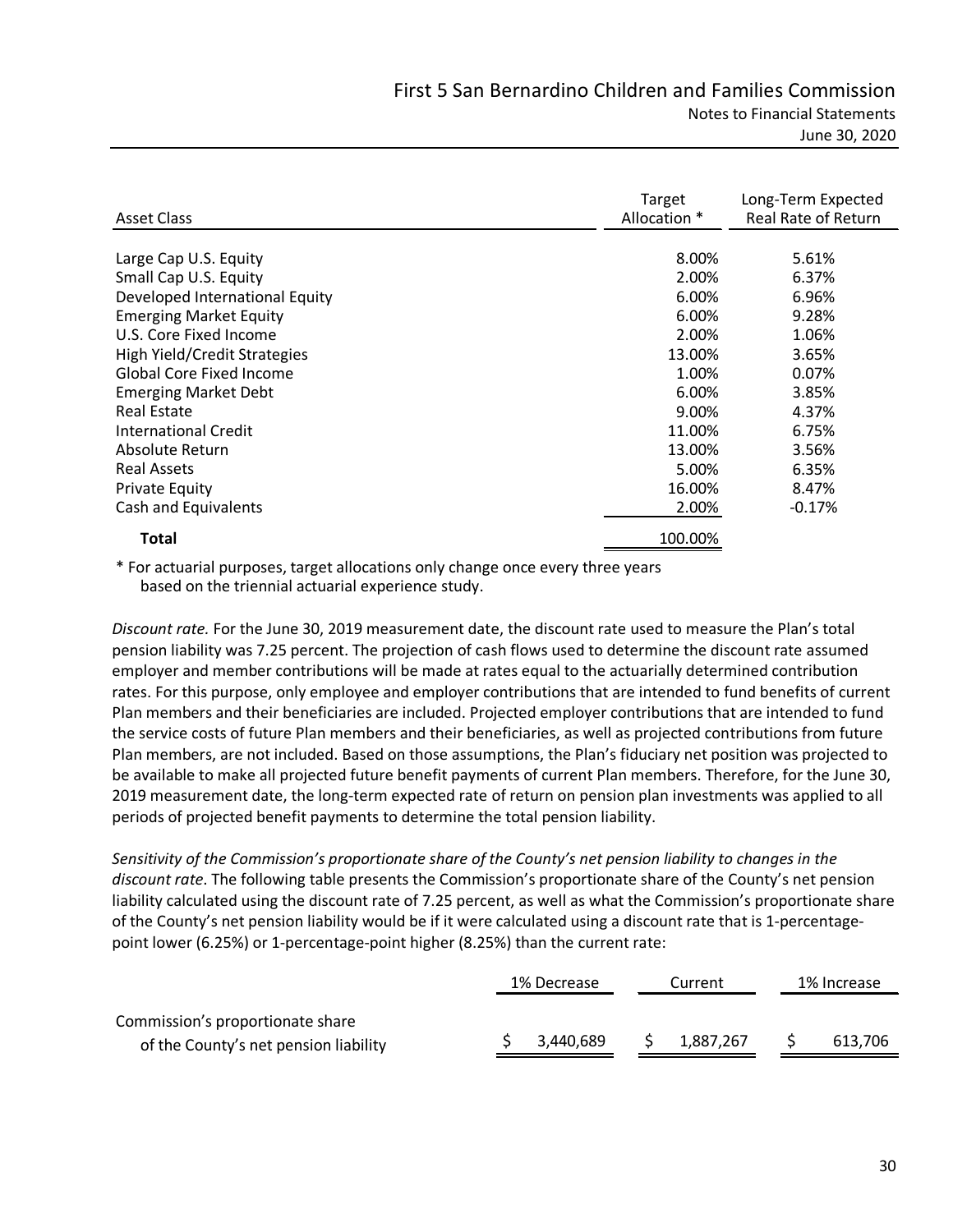*Pension plan fiduciary net position*. Detailed information about the County's collective net pension liability is available in the County's separately issued Comprehensive Annual Financial Report (CAFR). The County of San Bernardino's financial statements may be obtained by contacting the County of San Bernardino's Auditor-Controller/Treasurer/Tax Collector's office at 268 W. Hospitality Lane, San Bernardino, California 92415-0018. Detailed information about the SBCERA's fiduciary net position is available in a separately issued SBCERA comprehensive annual financial report. That report may be obtained on the Internet at www.SBCERA.org or by writing to SBCERA at 348 W. Hospitality Lane, Third Floor, San Bernardino, California 92415-0014.

# **Note 14 - Risk Management**

The Commission is part of the County of San Bernardino's insurance programs which includes risk management, workers' compensation, and auto liability; however, the Commission holds its own general liability providing limits of \$5,000,000 per occurrence and Employee Practices Liability with a limit of \$2,000,000 per occurrence subject to a deductible of \$10,000 per occurrence.

During the last three fiscal years, the Commission had no settlements exceeding insurance coverage for these categories of risk.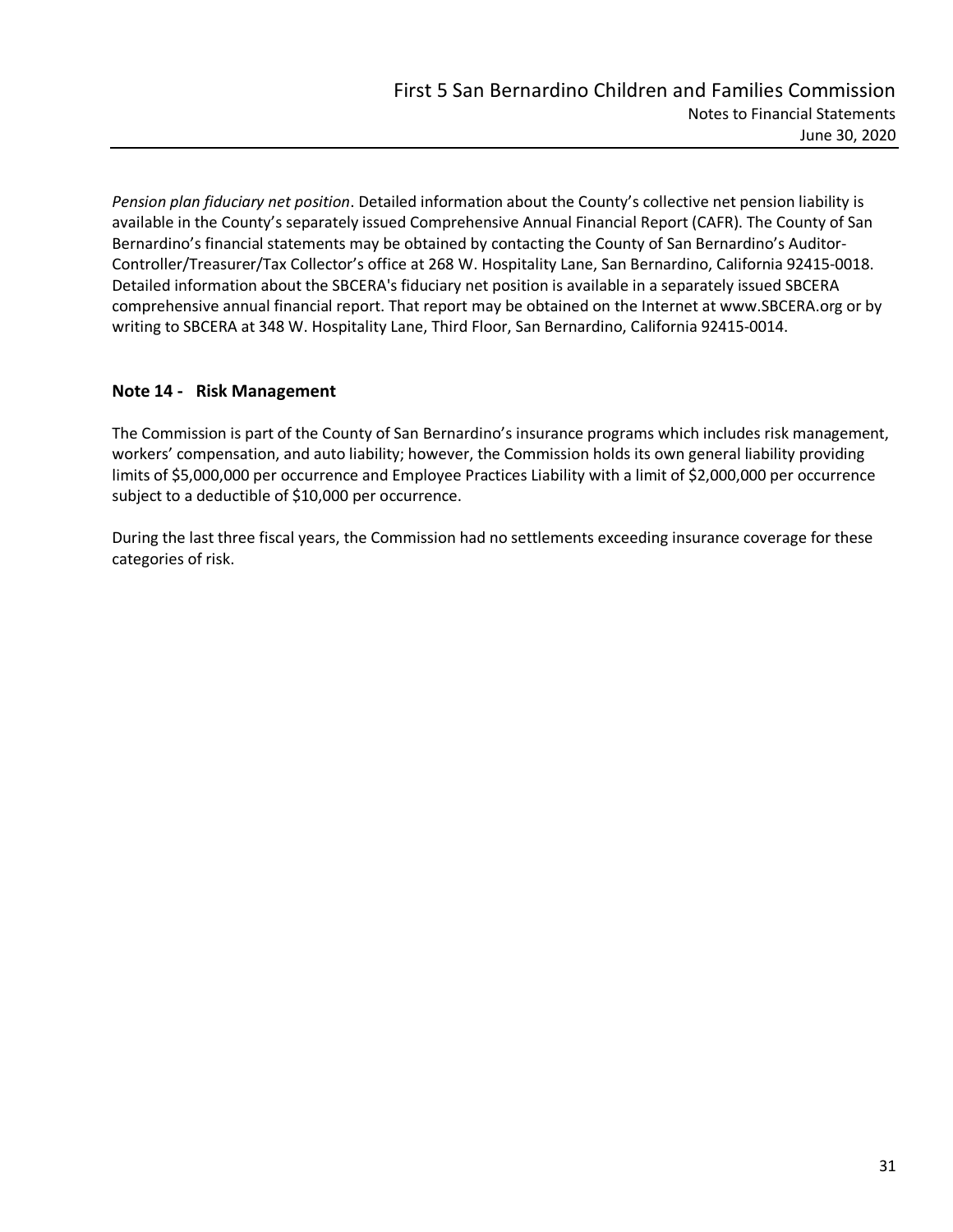

**eidebailly.com**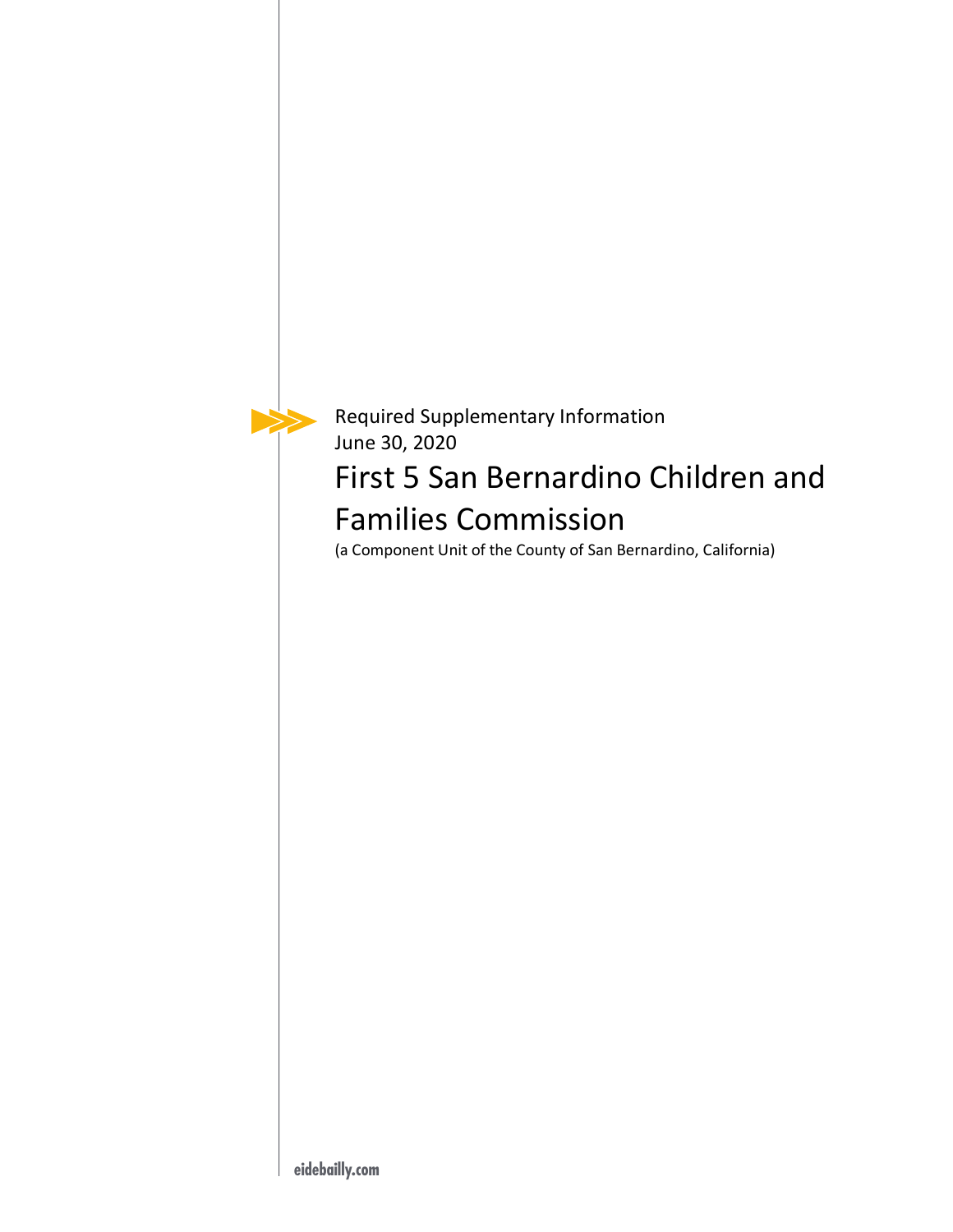# First 5 San Bernardino Children and Families Commission

Schedule of the Commission's Proportionate Share of the County's Net Pension Liability Last 10 Fiscal Years (1) Year Ended June 30, 2020

|                                                                                                                                           | June 30, 2020 |                      | June 30, 2019 |                      | June 30, 2018 |                      | June 30, 2017 |                      | June 30, 2016 |                      | June 30, 2015        |
|-------------------------------------------------------------------------------------------------------------------------------------------|---------------|----------------------|---------------|----------------------|---------------|----------------------|---------------|----------------------|---------------|----------------------|----------------------|
| Commission's proportion of the County's net pension liability<br>Commission's proportionate share of the collective net pension liability |               | 0.0850%<br>1,887,267 |               | 0.0843%<br>1,741,472 |               | 0.0932%<br>2,032,135 |               | 0.1065%<br>2,184,167 |               | 0.1030%<br>1,672,490 | 0.1093%<br>1,571,153 |
| Commission's covered payroll                                                                                                              |               | 1,390,006            |               | 1,300,631            |               | L,371,664            |               | 1,433,225            |               | 1,405,604            | L,388,814            |
| Commission's proportionate share of the County's net pension liability<br>as a percentage of its covered payroll                          |               | 135.77%              |               | 133.89%              |               | 148.15%              |               | 152.40%              |               | 118.99%              | 113.13%              |
| Plan's fiduciary net position as a percentage of the total pension liability                                                              |               | 79.61%               |               | 79.89%               |               | 77.90%               |               | 76.86%               |               | 80.98%               | 82.47%               |
| Measurement date                                                                                                                          |               | June 30, 2019        |               | June 30, 2018        |               | June 30, 2017        |               | June 30, 2016        |               | June 30, 2015        | June 30, 2014        |

#### Note to Schedule:

In 2018, the actuarial assumptions used in the June 30, 2017 valuation were based on the results of an actuarial experience study for the three year period of July 1, 2013 through June 30, 2016. Amounts reported in 2018 primarily reflect a decrease of 0.25% for both the investment rate of return and inflation rate, an increase of 0.1% of payroll for administrative expenses, and adjustments of projected salary increases and mortality rates to more closely reflect actual experience. Mortality rates used in the June 30, 2017 actuarial valuation are based on the Headcount-Weighted RP 2014 Healthly Annuitant Mortality Table rather than on the RP-2000 Combined Healthy Mortality Table, which was used to determine amounts reported prior to 2018.

 $^{(1)}$ The amounts presented for each fiscal year were determined as of June 30. Fiscal year 2015 was the first year of implementation; therefore, only six years are shown.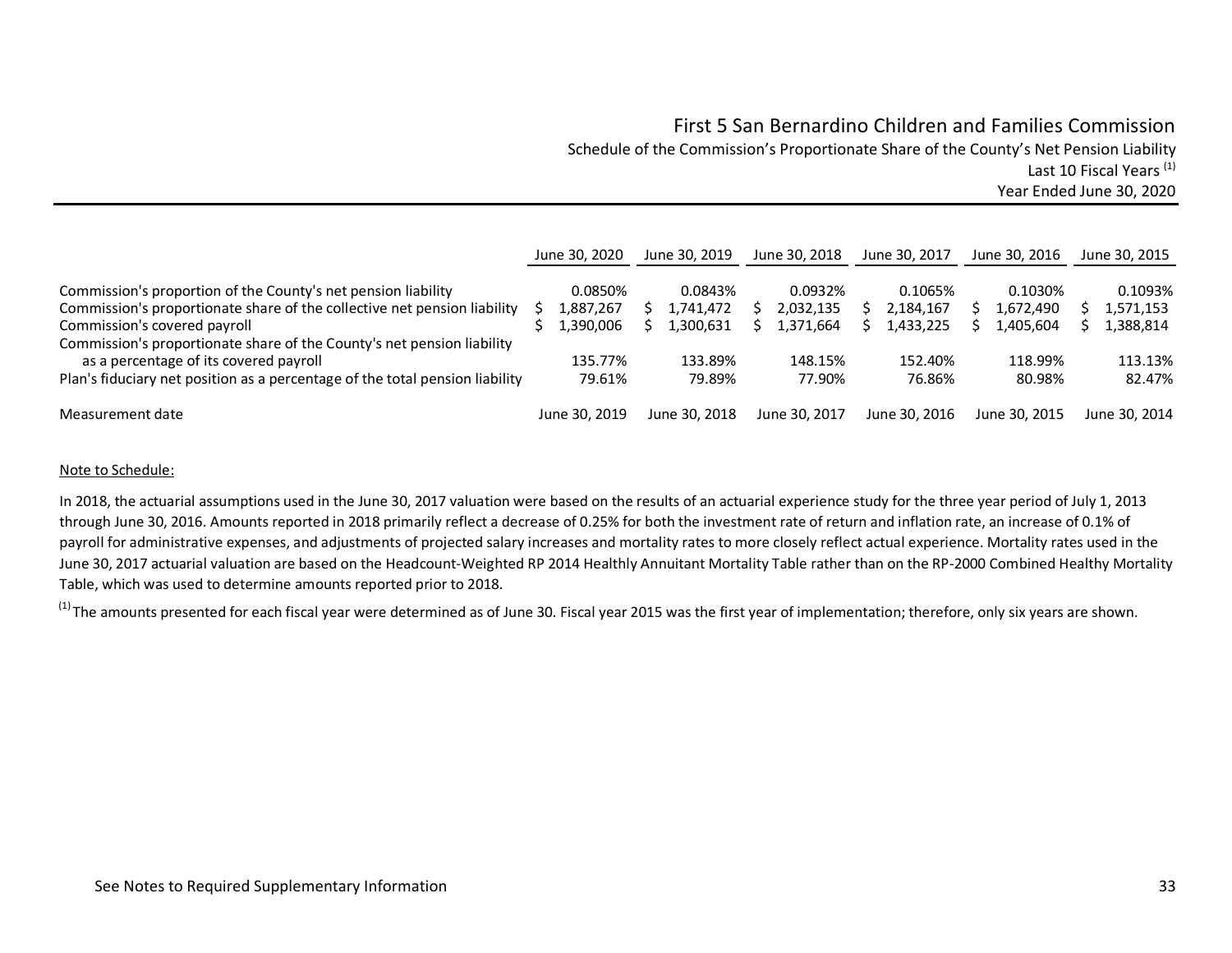# First 5 San Bernardino Children and Families Commission Schedule of the Commission's Contributions Last 10 Fiscal Years (1) Year Ended June 30, 2020

|                                                                                                             | June 30, 2020 |                      | June 30, 2019 |                      | June 30, 2018 |                       | June 30, 2017 |                       | June 30, 2016 |                       | June 30, 2015 |                      |
|-------------------------------------------------------------------------------------------------------------|---------------|----------------------|---------------|----------------------|---------------|-----------------------|---------------|-----------------------|---------------|-----------------------|---------------|----------------------|
| Contractually required contribution<br>Contributions in relation to the contractually required contribution |               | 343.396<br>(343,396) |               | 339.431<br>(339,431) |               | 288.583<br>(288, 583) |               | 301,538<br>(301, 538) |               | 328.404<br>(328, 404) |               | 297,702<br>(297,702) |
| Contribution deficiency                                                                                     |               | $\sim$               |               | $\sim$               |               | $\sim$                |               |                       |               | $\sim$                |               |                      |
| Commission's covered payroll<br>Contributions as a percentage of covered payroll                            |               | 1,379,767<br>24.89%  |               | 1,390,006<br>24.42%  |               | ,300,631<br>22.19%    |               | 1,371,664<br>21.98%   |               | 1,433,225<br>22.91%   |               | 1,405,604<br>21.18%  |

#### Note to Schedule:

 $^{(1)}$  The amounts presented for each fiscal year were determined as of June 30. Fiscal year 2015 was the first year of implementation; therefore, only six years are shown.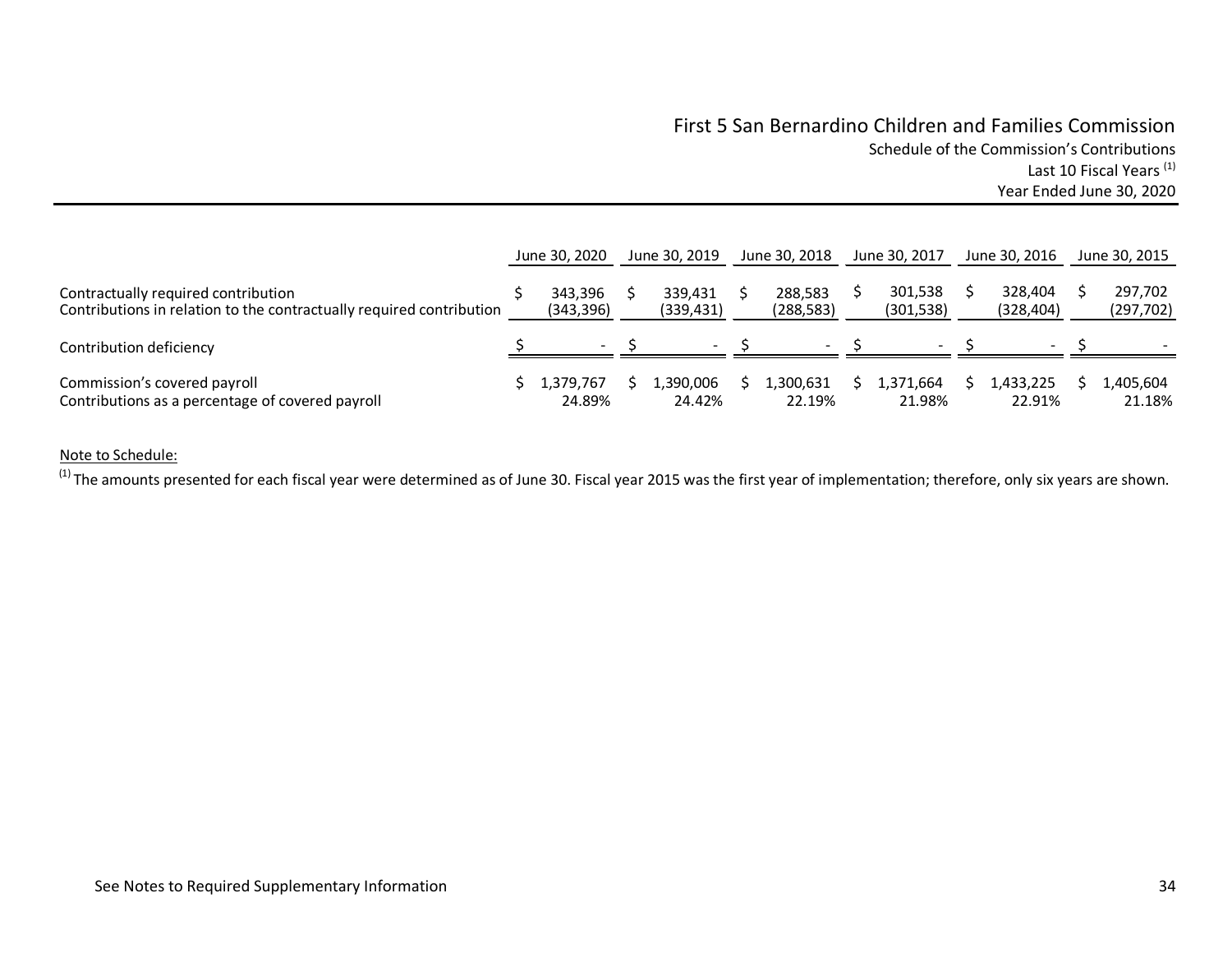|                                                                                                                                          |                                         | <b>Budgeted Amounts</b>              |                                        | Variance with<br>Final Budget -        |  |  |  |
|------------------------------------------------------------------------------------------------------------------------------------------|-----------------------------------------|--------------------------------------|----------------------------------------|----------------------------------------|--|--|--|
|                                                                                                                                          | Original                                | Final                                | Actual<br>Amounts                      | Positive<br>(Negative)                 |  |  |  |
| Revenues                                                                                                                                 |                                         |                                      |                                        |                                        |  |  |  |
| State allocations<br>Investment income<br>First 5 California IMPACT                                                                      | 17,686,641<br>S<br>775,150<br>1,239,972 | \$17,686,641<br>775,150<br>1,239,972 | \$22,752,967<br>3,289,101<br>1,250,345 | \$<br>5,066,326<br>2,513,951<br>10,373 |  |  |  |
| California Dept. of Education Quality Counts<br>California QRIS Block Grant<br><b>Dental Transformation Initiative</b><br>Other revenues | 329,504                                 | 329,504                              | 577,735<br>57,627<br>490,896           | 577,735<br>(271, 877)<br>490,896       |  |  |  |
| Total revenues                                                                                                                           | 20,031,267                              | 20,031,267                           | 28,418,671                             | 8,387,404                              |  |  |  |
| Expenditures<br>Current:                                                                                                                 |                                         |                                      |                                        |                                        |  |  |  |
| Salaries and benefits<br>Services and supplies<br>Contract payments to agencies                                                          | 2,408,320<br>1,667,389<br>20,154,456    | 2,408,320<br>1,667,389<br>20,154,456 | 2,060,064<br>1,679,172<br>15,296,498   | 348,256<br>(11, 783)<br>4,857,958      |  |  |  |
| <b>Total expenditures</b>                                                                                                                | 24,230,165                              | 24,230,165                           | 19,035,734                             | 5,194,431                              |  |  |  |
| Net Change in Fund Balance                                                                                                               | (4, 198, 898)                           | (4, 198, 898)                        | 9,382,937                              | 13,581,835                             |  |  |  |
| Fund Balance, Beginning of Period                                                                                                        | 87,470,168                              | 87,470,168                           | 87,470,168                             |                                        |  |  |  |
| Fund Balance, End of Period                                                                                                              | \$83,271,270                            | \$83,271,270                         | \$96,853,105                           | 13,581,835<br>Ş.                       |  |  |  |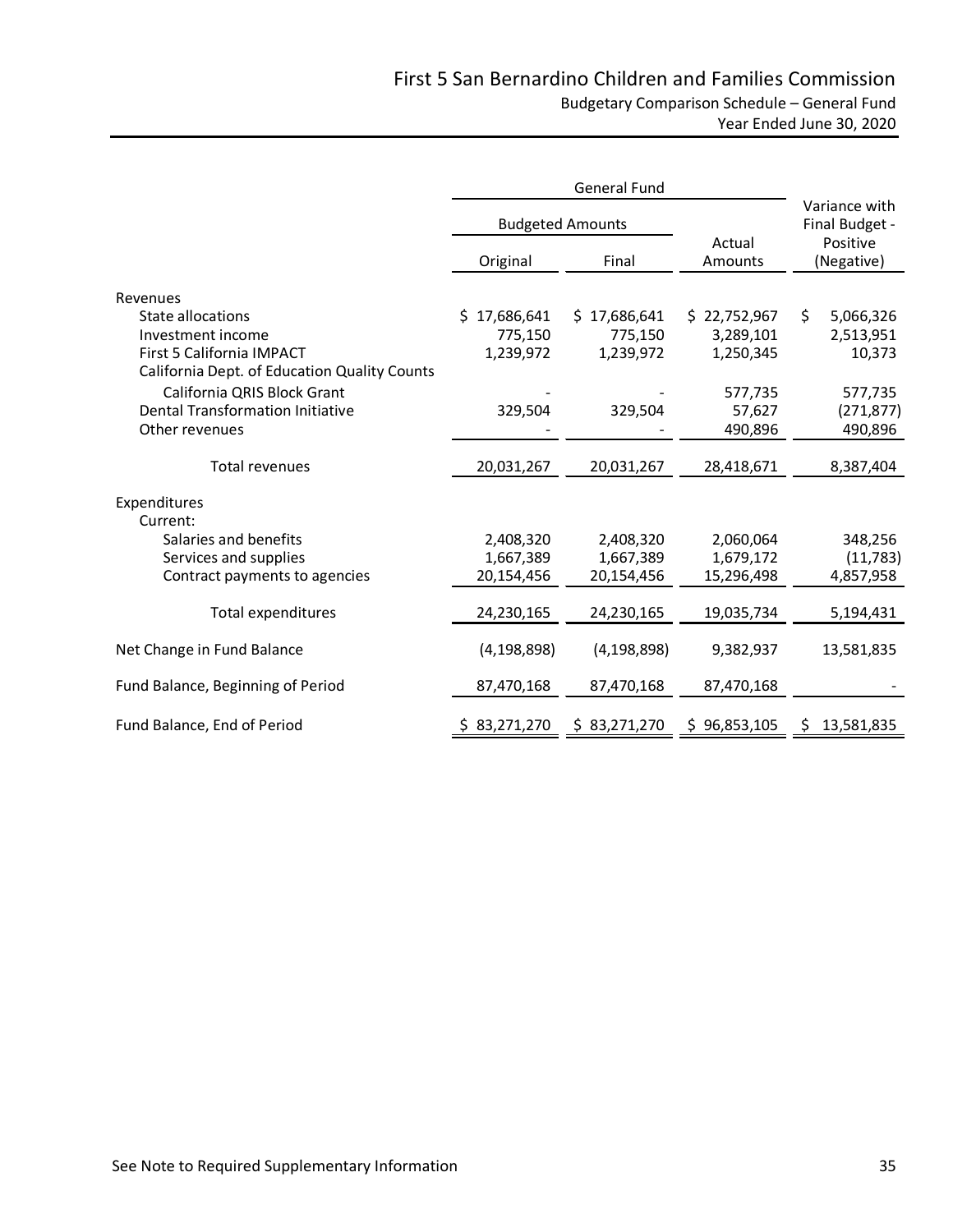# **Note 1 - Budget and Budgetary Process**

In accordance with Commission By-laws, the Commission's Governing Board shall adopt an annual budget consistent with California Counties' law and standards on or before July 1. A public hearing must be conducted to receive comments prior to adoption. The Commission's Governing Board satisfied these requirements. Annual budgets are adopted on a basis consistent with accounting principles generally accepted in the United States of America for all governmental fund types. The budgetary control is at the source level for revenues and the object class level for expenditures.

Encumbrance accounting is employed in governmental funds. Encumbrances (e.g., purchase orders or contracts) outstanding at year-end do not constitute expenditures or liabilities because the commitments will lapse and be at the category level and honored during the subsequent year.

# **Note 2 - Excess of Expenditures over Appropriations**

For the fiscal year ended June 30, 2020, the Commission incurred expenditures exceeding appropriations in the amount of \$11,783 for services and supplies.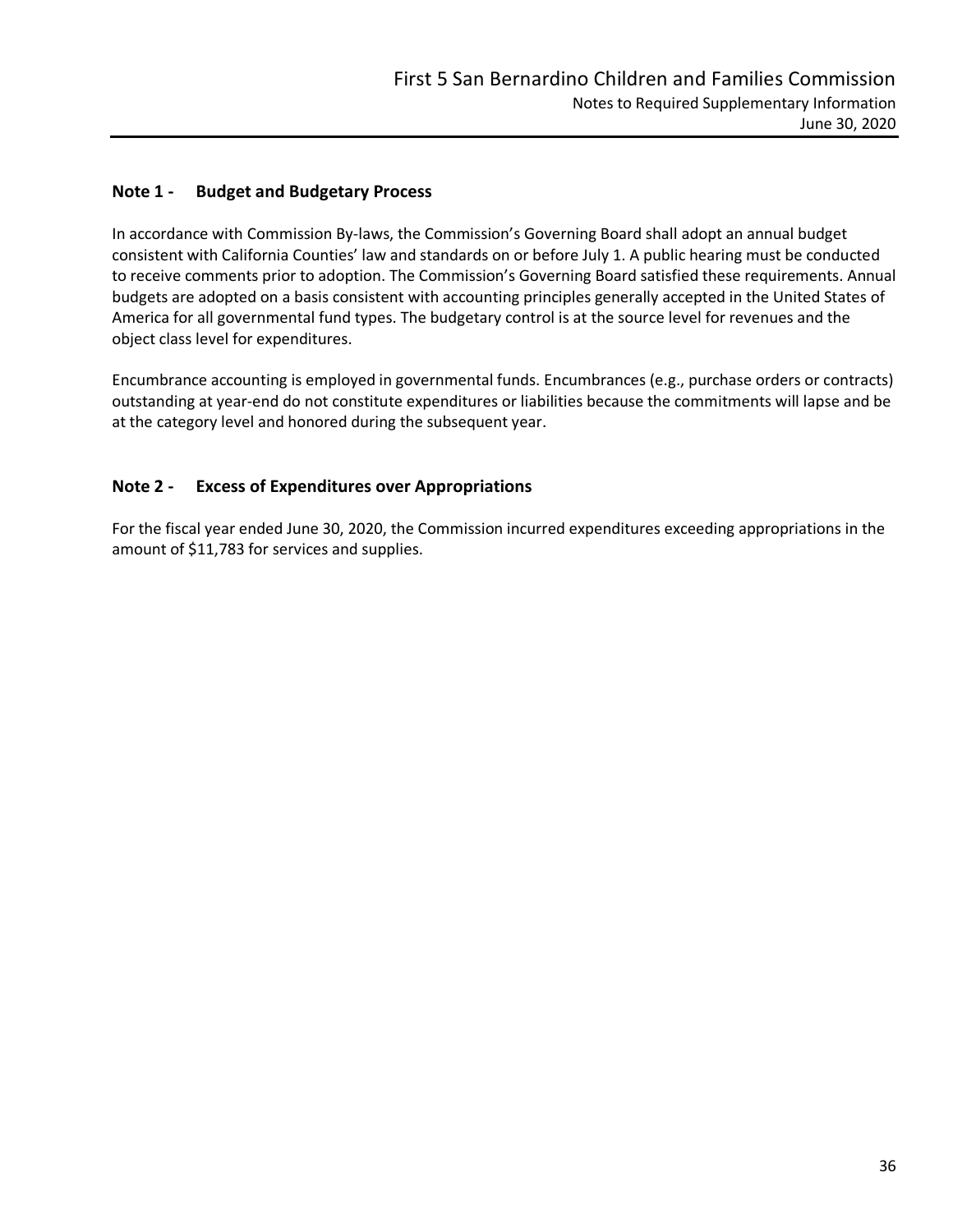

Supplementary Information June 30, 2020

# First 5 San Bernardino Children and Families Commission

(a Component Unit of the County of San Bernardino, California)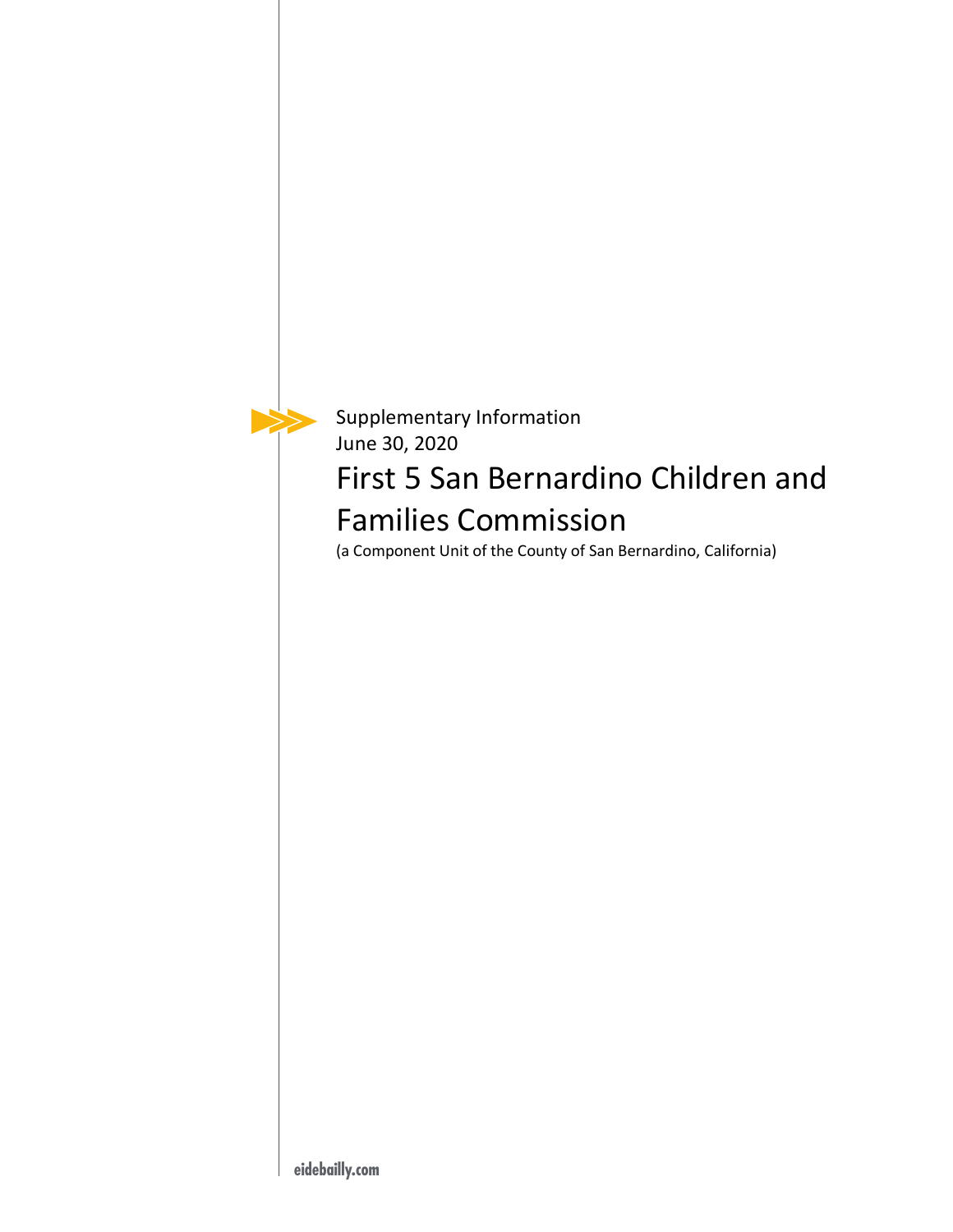# First 5 San Bernardino Children and Families Commission Schedule of First 5 California Funding Year Ended June 30, 2020

| Program                                      | Source                       | Revenue |           | Expenses  |  | Change in Net<br>Position |  | Net Position<br>Beginning of<br>Year | <b>Net Position</b><br>End of Year |        |
|----------------------------------------------|------------------------------|---------|-----------|-----------|--|---------------------------|--|--------------------------------------|------------------------------------|--------|
| <b>IMPACT Regional Coordination Training</b> | <b>CCFC</b><br>Program Funds |         | 1,348,471 | 1,348,471 |  | $\sim$                    |  |                                      |                                    | $\sim$ |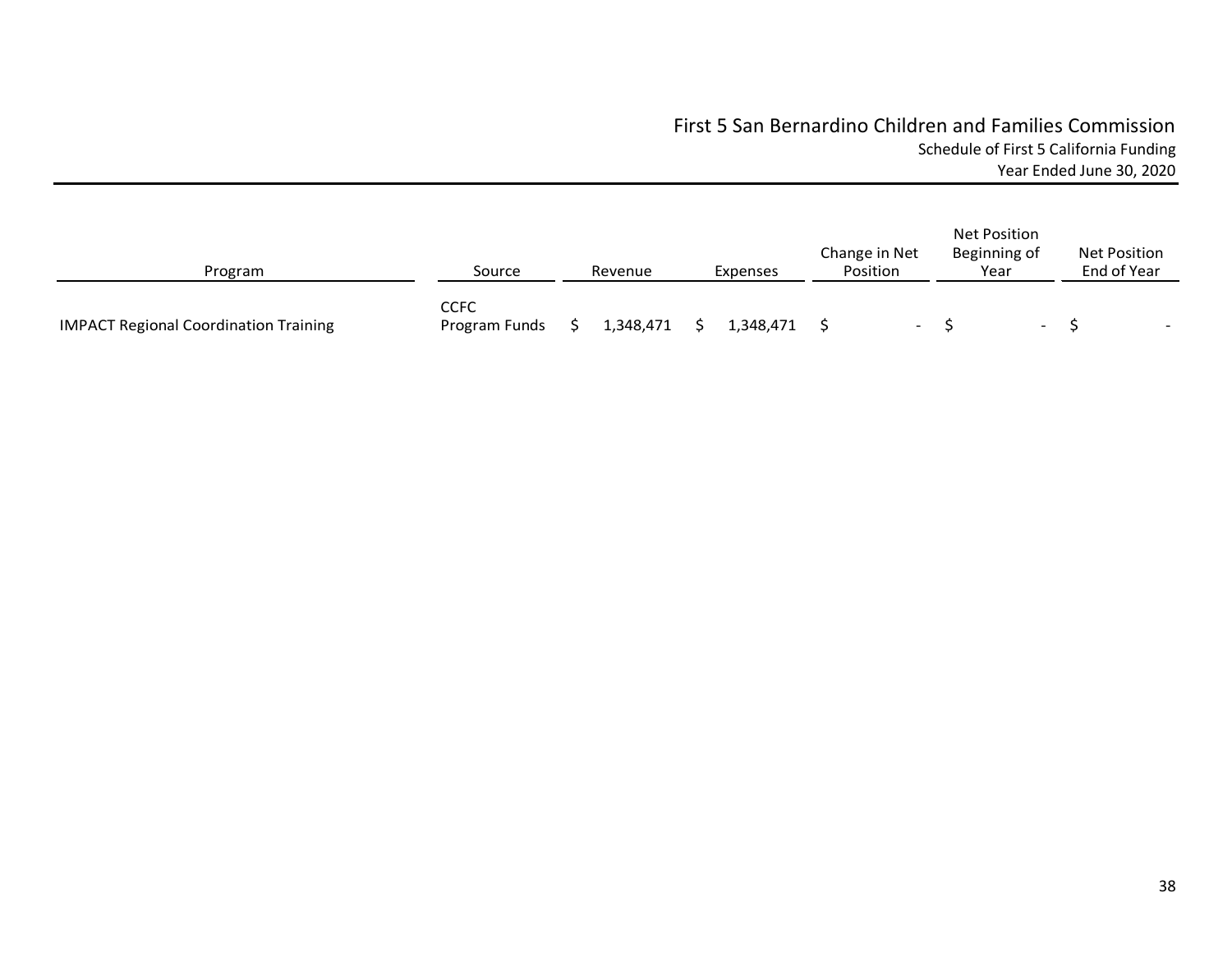

**CPAs & BUSINESS ADVISORS** 

# **Independent Auditor's Report on Internal Control over Financial Reporting and on Compliance and Other Matters Based on an Audit of Financial Statements Performed in Accordance with** *Government Auditing Standards*

To the Board of Commissioners First 5 San Bernardino Children and Families Commission San Bernardino, California

We have audited, in accordance with the auditing standards generally accepted in the United States of America and the standards applicable to financial audits contained in *Government Auditing Standards,* issued by the Comptroller General of the United States, the financial statements of the governmental activities and the general fund of First 5 San Bernardino Children and Families Commission (Commission), a component unit of the County of San Bernardino, California, as of and for the year ended June 30, 2020, and the related notes to the financial statements, which collectively comprise the Commission's basic financial statements, and have issued our report thereon dated October 23, 2020.

# **Internal Control over Financial Reporting**

In planning and performing our audit of the financial statements, we considered the Commission's internal control over financial reporting (internal control) as a basis for designing the audit procedures that are appropriate in the circumstances for the purpose of expressing our opinions on the financial statements, but not for the purpose of expressing an opinion on the effectiveness of the Commission's internal control. Accordingly, we do not express an opinion on the effectiveness of the Commission's internal control.

A *deficiency in internal control* exists when the design or operation of a control does not allow management or employees, in the normal course of performing their assigned functions, to prevent, or detect and correct, misstatements on a timely basis. A *material weakness* is a deficiency, or a combination of deficiencies, in internal control, such that there is a reasonable possibility that a material misstatement of the entity's financial statements will not be prevented, or detected and corrected on a timely basis. A *significant deficiency* is a deficiency, or a combination of deficiencies, in internal control that is less severe than a material weakness, yet important enough to merit attention by those charged with governance.

Our consideration of internal control was for the limited purpose described in the first paragraph of this section and was not designed to identify all deficiencies in internal control that might be material weaknesses or significant deficiencies and therefore, material weaknesses or significant deficiencies may exist that have not been identified. Given these limitations, during our audit we did not identify any deficiencies in internal control that we consider to be material weaknesses.

**What inspires you, inspires us. | eidebailly.com**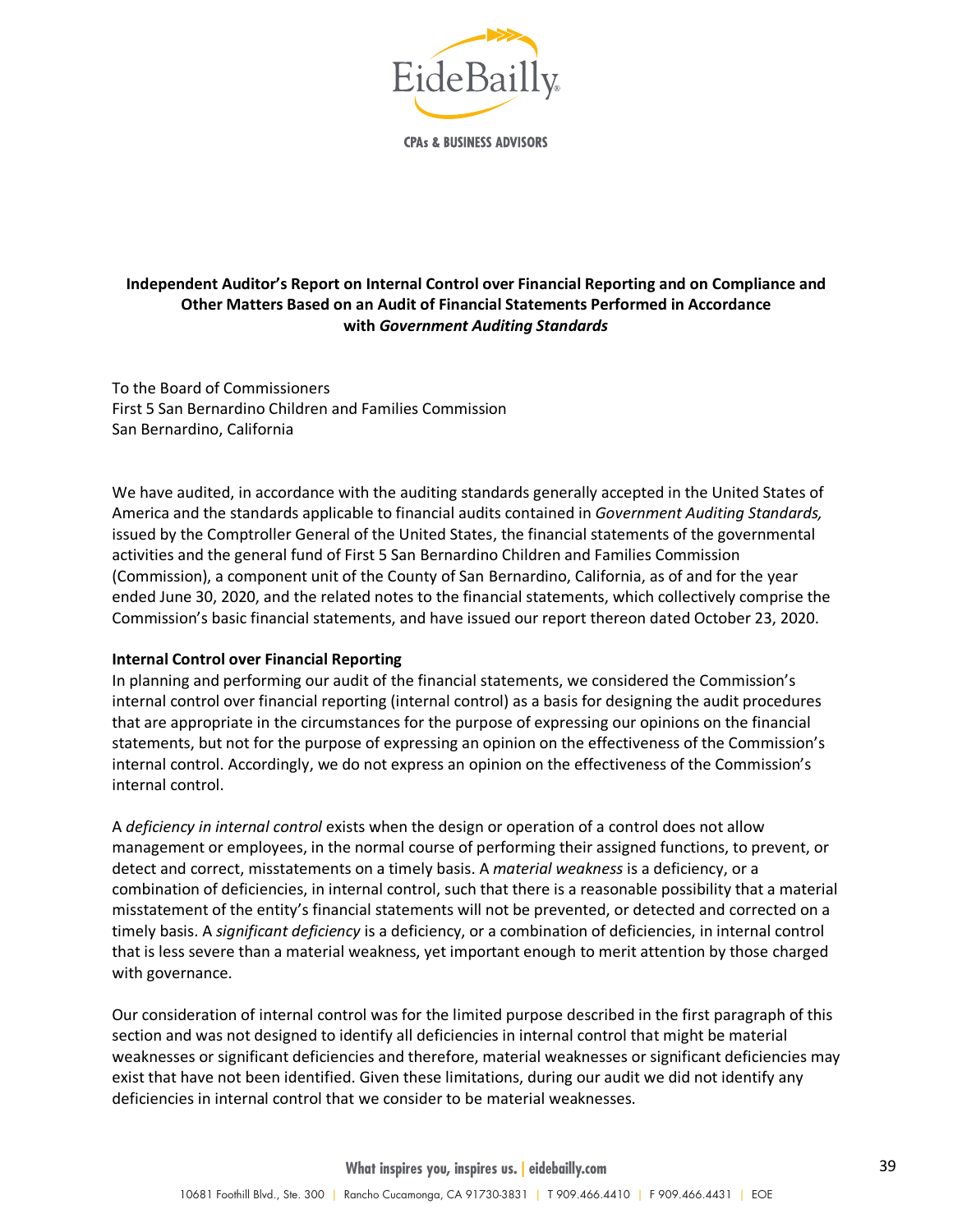# **Compliance and Other Matters**

As part of obtaining reasonable assurance about whether the Commission's financial statements are free from material misstatement, we performed tests of its compliance with certain provisions of laws, regulations, contracts, and grant agreements, noncompliance with which could have a direct and material effect on the financial statements. However, providing an opinion on compliance with those provisions was not an objective of our audit, and accordingly, we do not express such an opinion. The results of our tests disclosed no instances of noncompliance or other matters that are required to be reported under *Government Auditing Standards*.

#### **Purpose of this Report**

The purpose of this report is solely to describe the scope of our testing of internal control and compliance and the results of that testing, and not to provide an opinion on the effectiveness of the entity's internal control or on compliance. This report is an integral part of an audit performed in accordance with *Government Auditing Standards* in considering the entity's internal control and compliance. Accordingly, this communication is not suitable for any other purpose.

Sally LLP<br>Rancho Cucamonga, California

October 23, 2020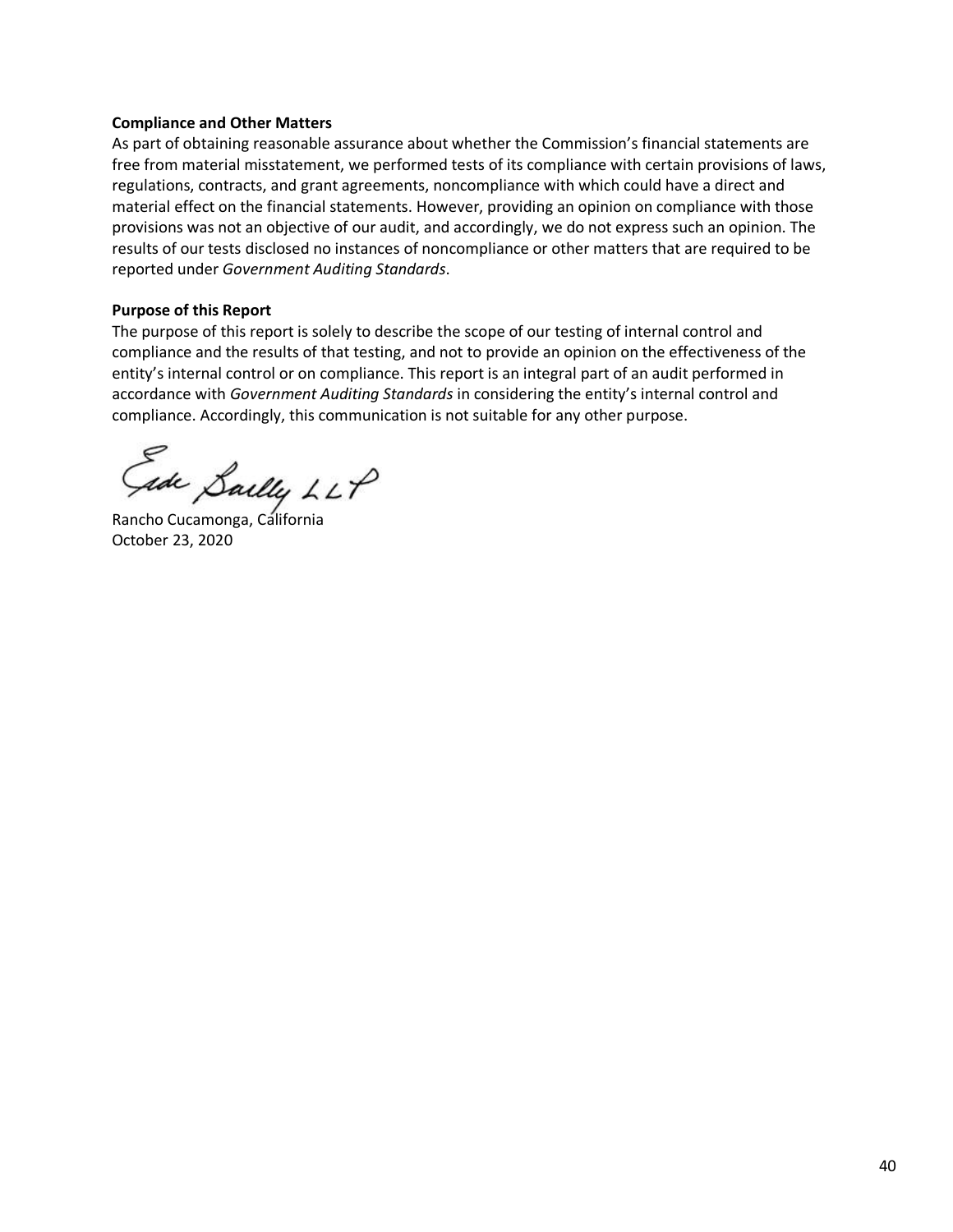

**CPAs & BUSINESS ADVISORS** 

#### **Independent Auditor's Report on State Compliance**

To the Board of Commissioners First 5 San Bernardino Children and Families Commission San Bernardino, California

#### **Compliance**

We have audited the First 5 San Bernardino Children and Families Commission's (Commission), a component unit of the County of San Bernardino, California, compliance with the requirements specified in the State of California's *Standards and Procedures for Audits of Local Entities Administering the California Children and Families Act,* issued by the State Controller's Office, applicable to the Commission's statutory requirements identified below for the year ended June 30, 2020.

#### **Management's Responsibility**

Management is responsible for compliance with the requirements of the laws and regulations applicable to the California Children and Families Act.

#### **Auditor's Responsibility**

Our responsibility is to express an opinion on the Commission's compliance with the requirements referred to above based on our audit.

We conducted our audit of compliance in accordance with auditing standards generally accepted in the United States of America, the standards applicable to financial audits contained in *Government Auditing Standards* issued by the Comptroller General of the United States, and the State of California's *Standards and Procedures for Audits of Local Entities Administering the California Children and Families Act,* issued by the State Controller's Office. Those standards and the State of California's *Standards and Procedures for Audits of Local Entities Administering the California Children and Families Act* require that we plan and perform the audit to obtain reasonable assurance about whether noncompliance with the requirements referred to above that could have a direct and material effect on the statutory requirements listed below. An audit includes examining, on a test basis, evidence about the Commission's compliance with those requirements and performing such other procedures as we considered necessary in the circumstances.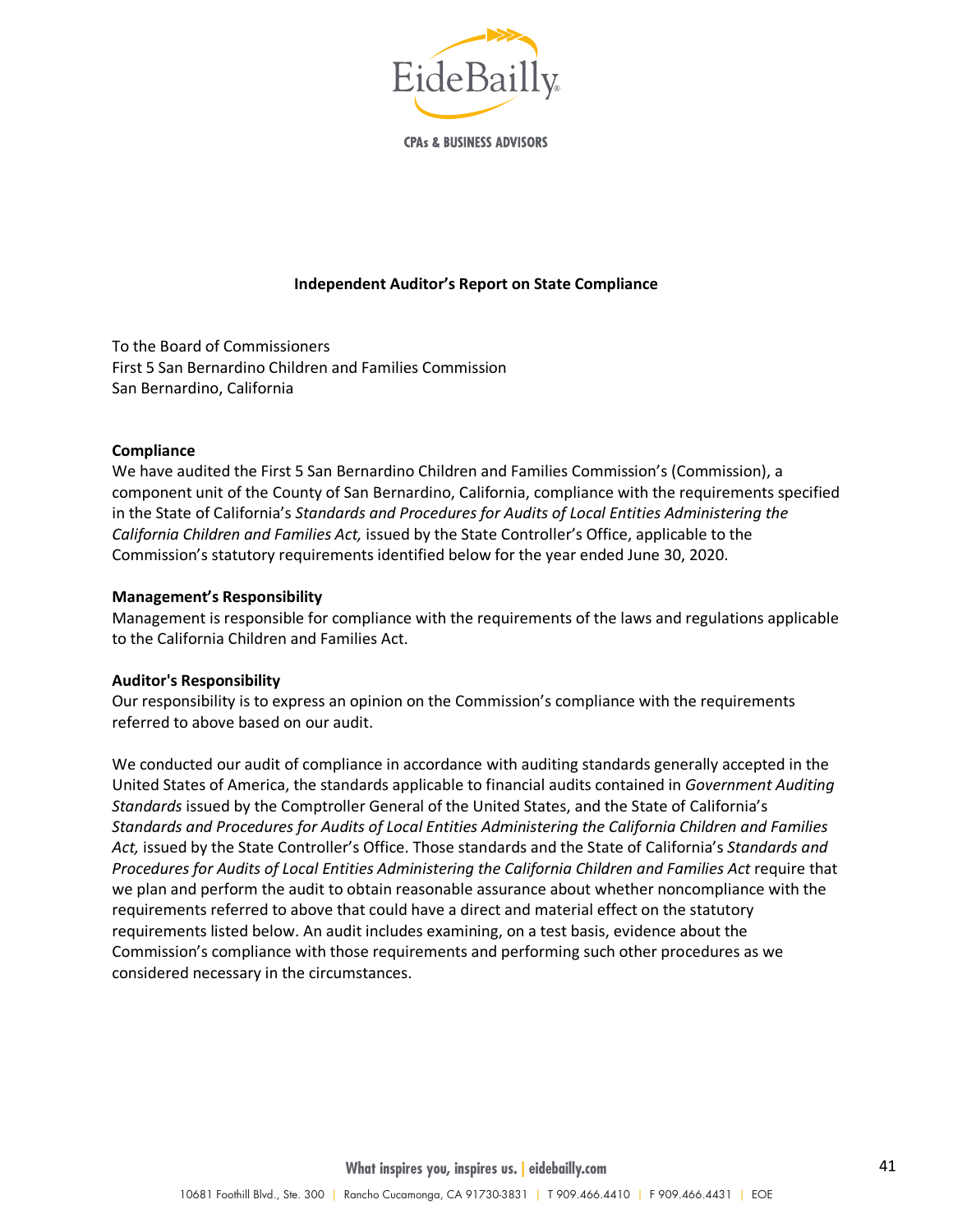We believe that our audit provides a reasonable basis for our opinion on compliance. However, our audit does not provide a legal determination of the Commission's compliance with those requirements. In connection with the audit referred to above, we selected and tested transactions and records to determine the Commission's compliance with the state laws and regulations to the following items:

| Description                                                                                                                                                                                                      | <b>Audit Guide</b><br>Procedures | Procedures<br>Performed                       |
|------------------------------------------------------------------------------------------------------------------------------------------------------------------------------------------------------------------|----------------------------------|-----------------------------------------------|
| Contracting and Procurment<br><b>Administrative Costs</b><br>Conflict of Interest<br><b>County Oridinance</b><br>Long-rang Financial Plans<br>Financial Condition of the Commission<br><b>Program Evaluation</b> | 6<br>3<br>3<br>4<br>1<br>3       | Yes<br>Yes<br>Yes<br>Yes<br>Yes<br>Yes<br>Yes |
| <b>Salaries and Benefit Policies</b>                                                                                                                                                                             |                                  | Yes                                           |

# **Opinion**

In our opinion, the Commission complied, in all material respects, with the compliance requirements referred to above that could have a direct and material effect on the California Children and Families Program for the year ended June 30, 2020.

# **Purpose of Report**

The purpose of this report on compliance is solely to describe the scope of our testing over compliance and the results of that testing based on the State of California's *Standards and Procedures for Audits of Local Entities Administering the California Children and Families Act*, issued by the Controller's Office. Accordingly, this report is not suitable for any other purpose.

Gade Saelly LLP

October 23, 2020